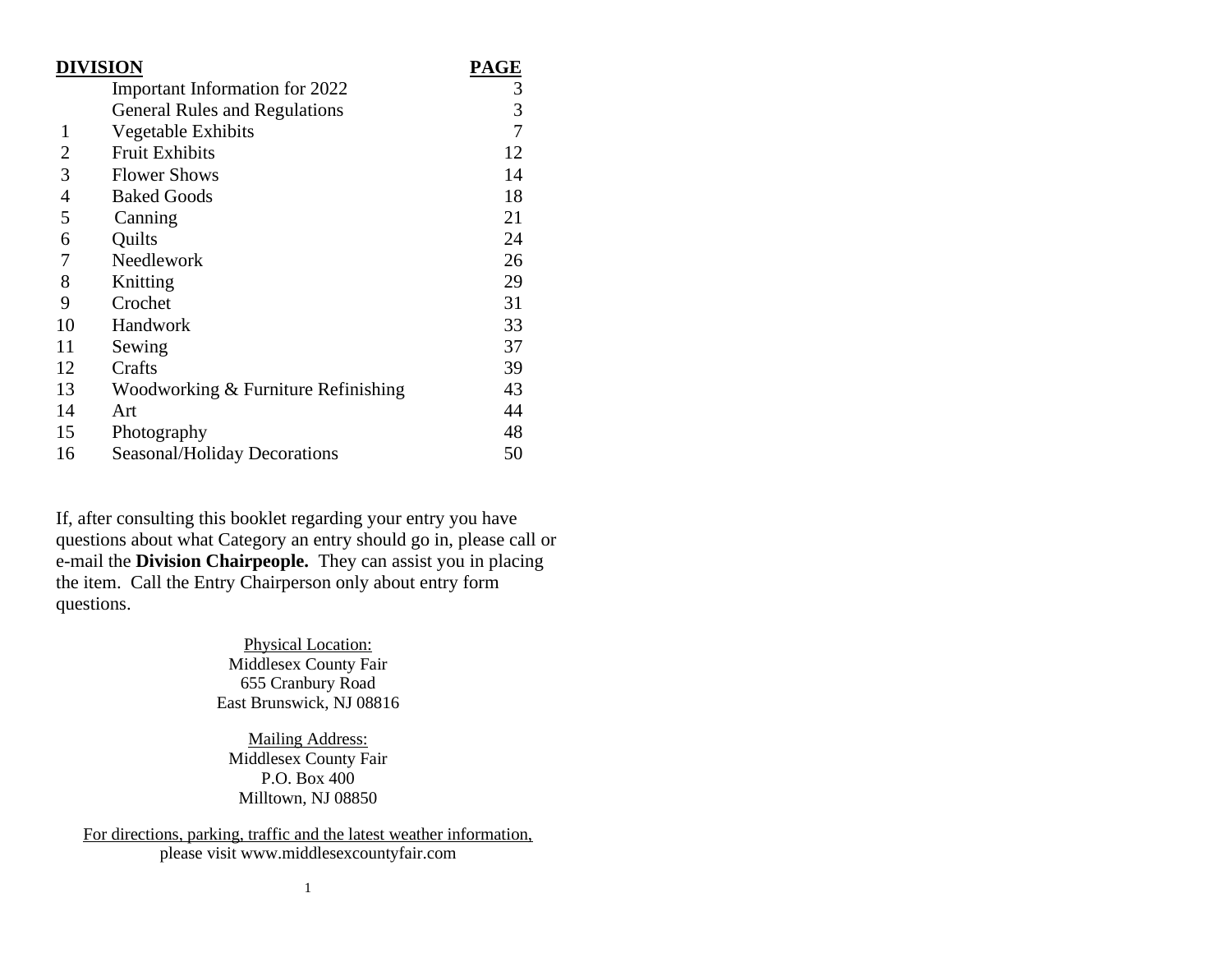# **MIDDLESEX COUNTY FAIR ASSOCIATION, INC.**

A member of The Agriculture Fair Association of New Jersey

# **TRUSTEES**

 *Michael Buffolino Kathleen Donahue Michelle Burlew James Etsch David Chagnon Alan Habiak Andrew Clark John Hauser Michael "Jerry" Pawlek*

# **FAIR OFFICERS**

*Alan Habiak - President/General Manager John Hauser - Vice-President Mary Ann Pawlek - Secretary/Treasurer*

# **GROUNDS**

*Walter Danley III*

**SPONSORED BY MIDDLESEX COUNTY BOARD OF AGRICULTURE Alan M. Habiak -** *President*

# **FAIR HOURS**

**MONDAY THRU FRIDAY 5:00 P. M. TO 11:00 P. M. SATURDAY 11:00 A. M. TO 11:00 P. M. SUNDAY 11:00 A. M. TO 10:00 P. M.**

> **Tickets available online or at the gate. Admission: \$10.00 per person; \$4.00 3 - 10; Free under 2 Sr. Citizens (65+) - \$4.00 Plenty of Free Parking Free Entertainment**

**DURING FAIR TIME, Call 732-257-8858 Fax 732-257-8621**

**Concessions & Entertainment call Mary Lou Conover vendor@middlesexcountyfair.com 732-416-1929**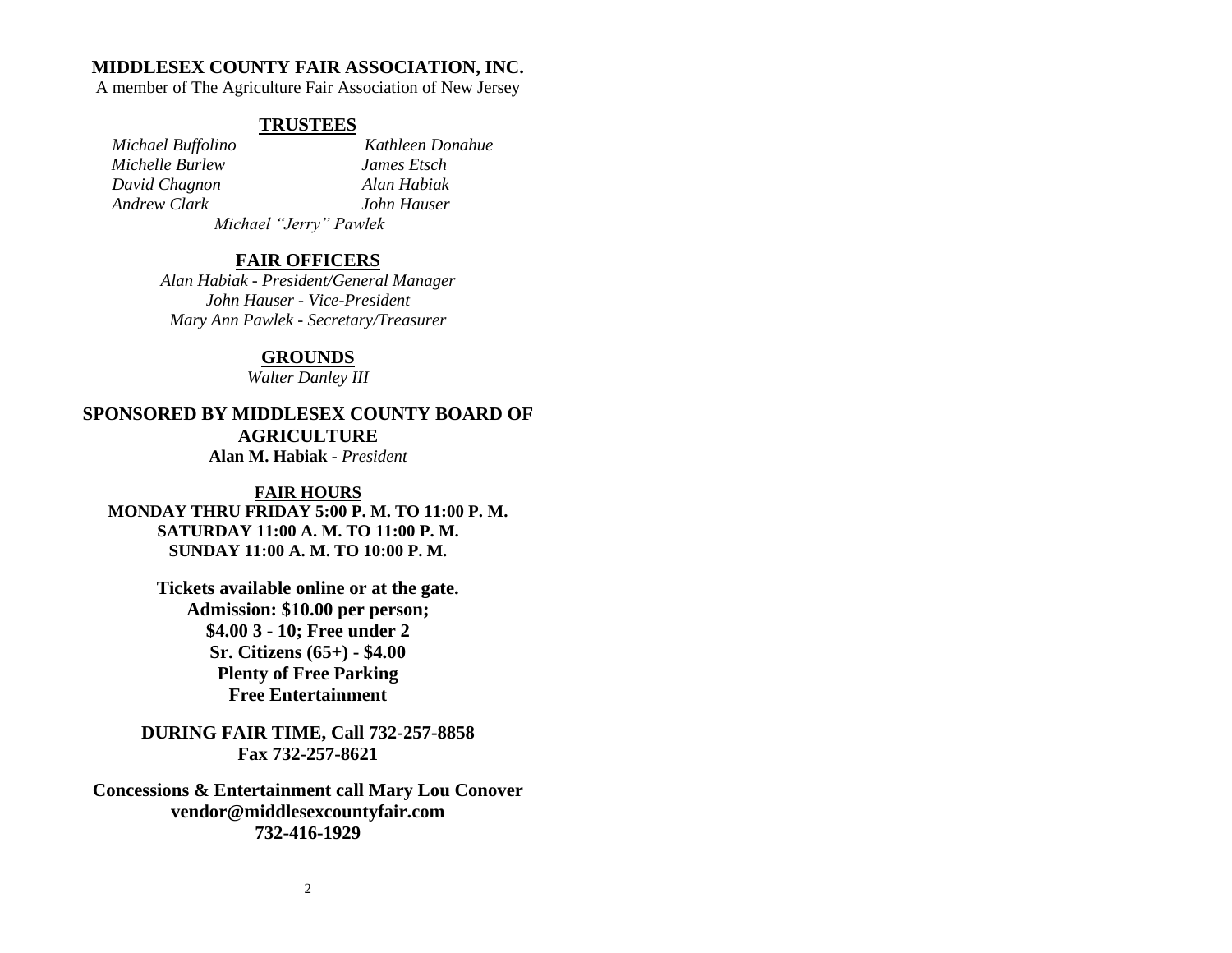# **FAIR WEBSITE: www.middlesexcountyfair.com**

# **IMPORTANT INFORMATION FOR 2022**

# 1**. ENTRY DAY IS SUNDAY, JULY 31, 2022 FROM 12 P.M. TO 5 P.M. ONLY.**

- 2**. ENTRIES MUST BE THE RESULT OF ANYTHING COMPLETED SINCE AUG. 2, 2021. YOU MAY ENTER 1 ITEM PER CLASS.**
- 3. Baked Goods and Canning entries **WILL** be tasted unless government regulations in place at the time prevent it.
- 4. Visit the website for updated Baked Goods Judging Standards.

# **GENERAL RULES AND REGULATIONS FOR 2022 FAIR**

# **PLEASE READ AND FOLLOW ALL THE GENERAL RULES AND REGULATIONS. FAILURE TO FOLLOW THEM MAY RESULT IN THE DISQUALIFACTION OF YOUR ENTRY.**

There is no entry fee. You do not have to live in Middlesex County to enter.

There are separate divisions for adults, children (by age) and special participants.

Special participant categories are provided for entrants of any age with special developmental needs and abilities.

All entries must be clean.

All entries must remain on display in the Home Arts building for the duration of the fair.

Visit the fair website or your local library to see the hundreds of classes in the 16 divisions you may enter and to obtain an entry form.

If you have any questions about the proper class for your entry, please call or e-mail the division chairperson listed at the beginning of each division. They will be happy to assist you. E-mail general questions t[o homearts@middlesexcountyfair.com](mailto:homearts@middlesexcountyfair.com)

Please check each division you are entering for additional rules for that division.

Note on entry form and entry card if article is an original design created by the exhibitor.

Professionals, commercial exhibitors or anyone who sells their products are not permitted to enter.

Mail entry forms to the address on the form or listed under entry chairperson. **E-mail forms t[o entry@middlesexcountyfair.com.](mailto:entry@middlesexcountyfair.com)** If you e-mail your entry form, you will receive an e-mail confirmation that it was received. If you mail in your form, you will receive a phone call that it was received.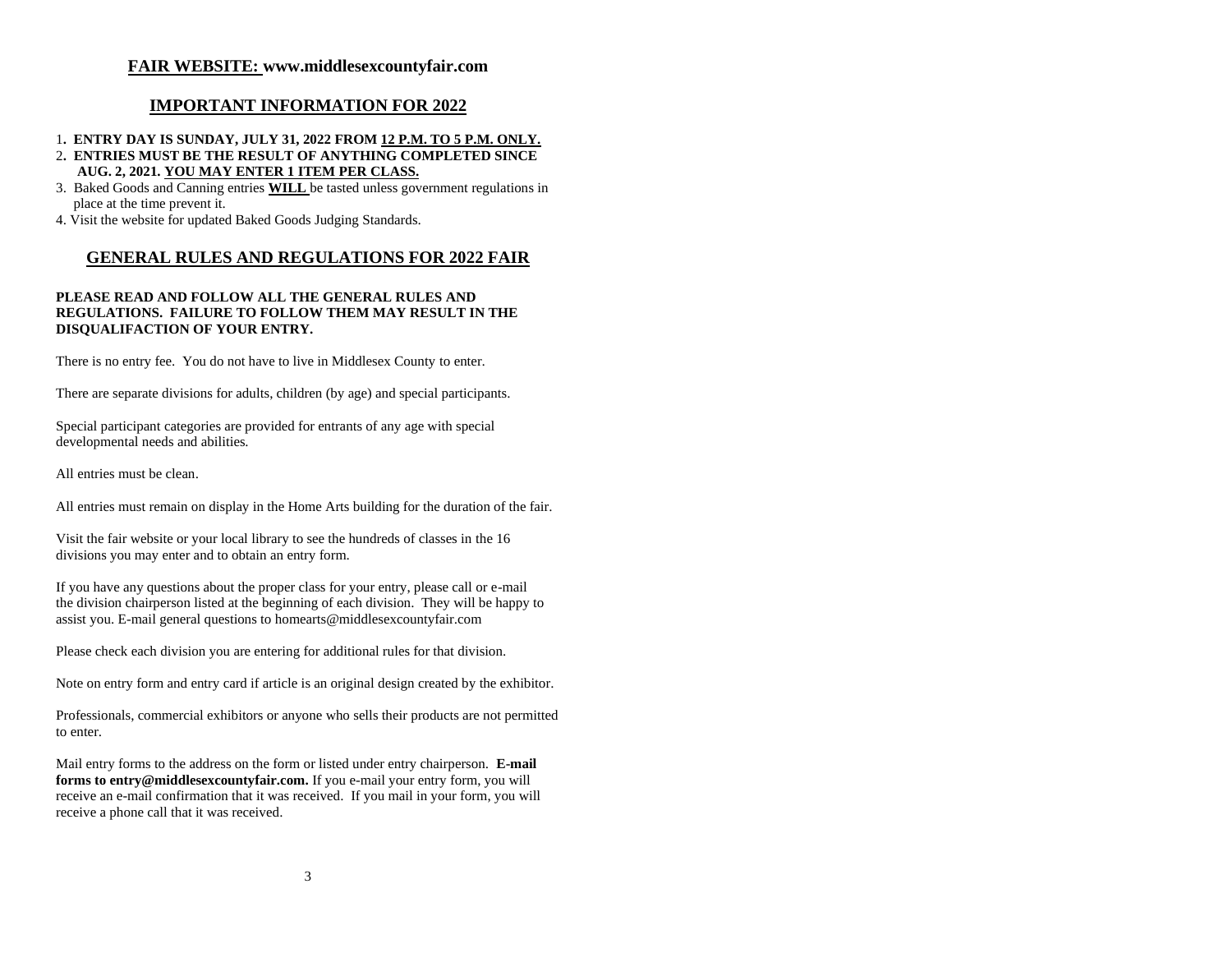# **ENTRY CHAIRPERSON**

# **Kathy Donahue - 732-826-3881 107 Broad St. Perth Amboy, NJ 08861 E-mail: [entry@middlesexcountyfair.com](mailto:entry@middlesexcountyfair.com)**

**Pre-registration deadline is July 22, 2022**. If you do not pre-register, you may still enter by bringing your items to the fairgrounds on entry day Sunday, July 31, 2022 from 12 p.m. to 5 p.m. We will register you at that time.

# .**HOW TO MAKE ENTRIES**

- 1. **EXHIBITORS ARE REQUESTED TO MAKE THEIR ENTRIES IN WRITING AS EARLY AS POSSIBLE. EARLY REGISTRATION IS STRONGLY ENCOURAGED. IF YOU PRE-REGISTER, YOU MAY ADD ADDITIONAL ITEMS ON ENTRY DAY. THIS WILL SAVE YOU TIME ON ENTRY DAY.**
- 2. **IF YOU DO NOT PRE-REGISTER, YOU MAY STILL ENTER BY BRINGING YOUR ITEMS TO THE FAIRGROUNDS DURING ENTRY TIME ON SUNDAY, JULY 31, 2022 FROM 12 P.M. TO 5 P.M. ONLY. WE WILL REGISTER YOU AND FILL OUT YOUR ENTRY CARDS AT THAT TIME.**
- 3. **IF YOU ARE NOT PRE-REGISTERED, PLEASE ARRIVE AT THE FAIRGROUNDS AT LEAST ONE HOUR BEFORE THE CLOSING TIME IN ORDER TO ALLOW SUFFICIENT TIME FOR THE ENTRY CARDS TO BE FILLED OUT AND YOUR ITEMS ACCEPTED BY THE DIVISION CHAIRPEOPLE. JUDGING BEGINS IMMEDIATELY AFTER ENTRY CLOSING TIME. ALL ARTICLES RECEIVED BY THE DIVISION CHAIRPEOPLE AFTER THE CLOSING TIME WILL BE ACCEPTED FOR DISPLAY ONLY, THEY WILL NOT BE JUDGED.**
- 4. An official Entry Form must be used. Two are provided in the Fair Catalog. You may also download them from our website [http://www.middlessexcountyfair.com](http://www.middlessexcountyfair.com/) or by contacting the Entry Chairperson. **YOU MAY E-MAIL YOUR ENTRY FORM TO entry@middlesexcountyfair.com** or mail it to the address on the form. You will receive a confirmation that it was received.
- 5. The Entry Form shall be filled in by the Exhibitor, stating their name and mailing address, the Division, Section and Class number, and a description of the articles as indicated in the Fair Catalog which is also available online. **Adults may put A on age line instead of your age.**
- 6. All entries for that one Exhibitor should be listed on the same form regardless of the number of Divisions or Articles.
- 7. The Entry Form only should be mailed or e-mailed to the Chairperson of the Entry Committee by July 22, 2022 *IN ORDER TO SAVE TIME AND AVOID LINES AT THE FAIRGROUNDS*. (Otherwise, it will be accepted at the time the articles are brought to the Fairgrounds, and the cards written out then.)
- 8. You may include your e-mail address on the entry form if you wish to receive updates and reminders about entering the fair. You do not have to include an e-mail address in order to enter articles into competition.

# **ENTRY CARDS**

After receipt of the Entry Form by the Chairperson of the Entry Committee, the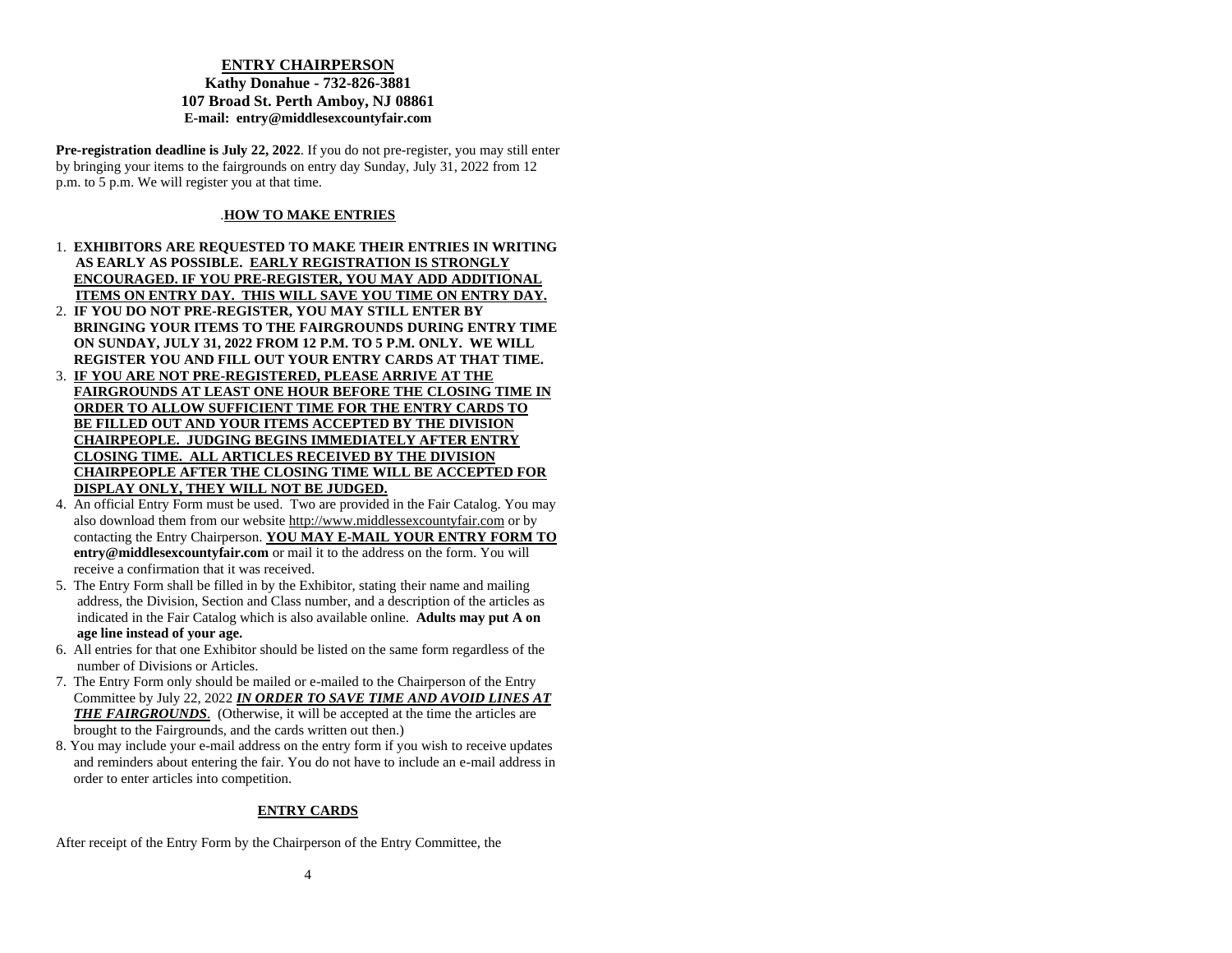Exhibitor's name and address will be recorded and an Exhibitor's number assigned. There will be an Entry Card with all this information written on it for each article listed on the Entry Form.

The Entry Cards are to be attached to the articles at the time they are accepted by the Entry Committee and a Receipt stub given to the Exhibitor.

# **THE RECEIPT MUST BE KEPT BY THE EXHIBITOR AND USED TO CLAIM THE ARTICLE AFTER THE SHOW IS OVER.**

# **REJECTION OF EXHIBITS**

The Management and the various committees shall reserve the right to reject any exhibits offered which are not being displayed for the promotion of agricultural, industrial or educational interests.

# **WITHDRAWAL OF EXHIBIT**

No person having entered anything for competition may afterwards withdraw it. The article and the ribbon, if one is awarded, must remain on display until the end of the fair.

# **REMOVAL OF EXHIBITS**

Due to the extended fair hours on Sunday, August 7<sup>th</sup>, **NO ARTICLE SHALL BE REMOVED FROM THE GROUNDS BEFORE 4:00 P. M., MONDAY, AUGUST 8 th . NO EXCEPTIONS. This is being done for the safety of our exhibitors. ITEMS MAY BE PICKED UP ON MONDAY, AUGUST 8 th FROM 4:00 P.M. to 7:00 P.M.** Exhibitors must surrender the Receipt stubs from the Entry Card to a Committee Member in charge of the department and the article will be returned to the proper owner. No exhibit will be returned unless the stub is submitted. Ribbons will be picked up with entries. **None will be mailed. The Fair Management will not be responsible for any items after this time.**

# **PROTECTIVE MEASURES**

Police and Watchmen for protection of exhibits will be provided and an ample force will be in attendance day and night during the Fair, however, the Middlesex County Fair Association Inc., or its officers or agents, will not be responsible in any way for any damage or loss by water, fire, wind, theft, or otherwise, to person or property, and upon this condition only are entries received. Wherever possible the exhibits will be covered for protection.

# **JUDGING**

Entries will not be judged if the Class is not provided for in the Fair Catalog unless the Division Chairperson deems an unpublished class to be necessary.

Except for Division III and IV, there shall be competitive judging, with a first, second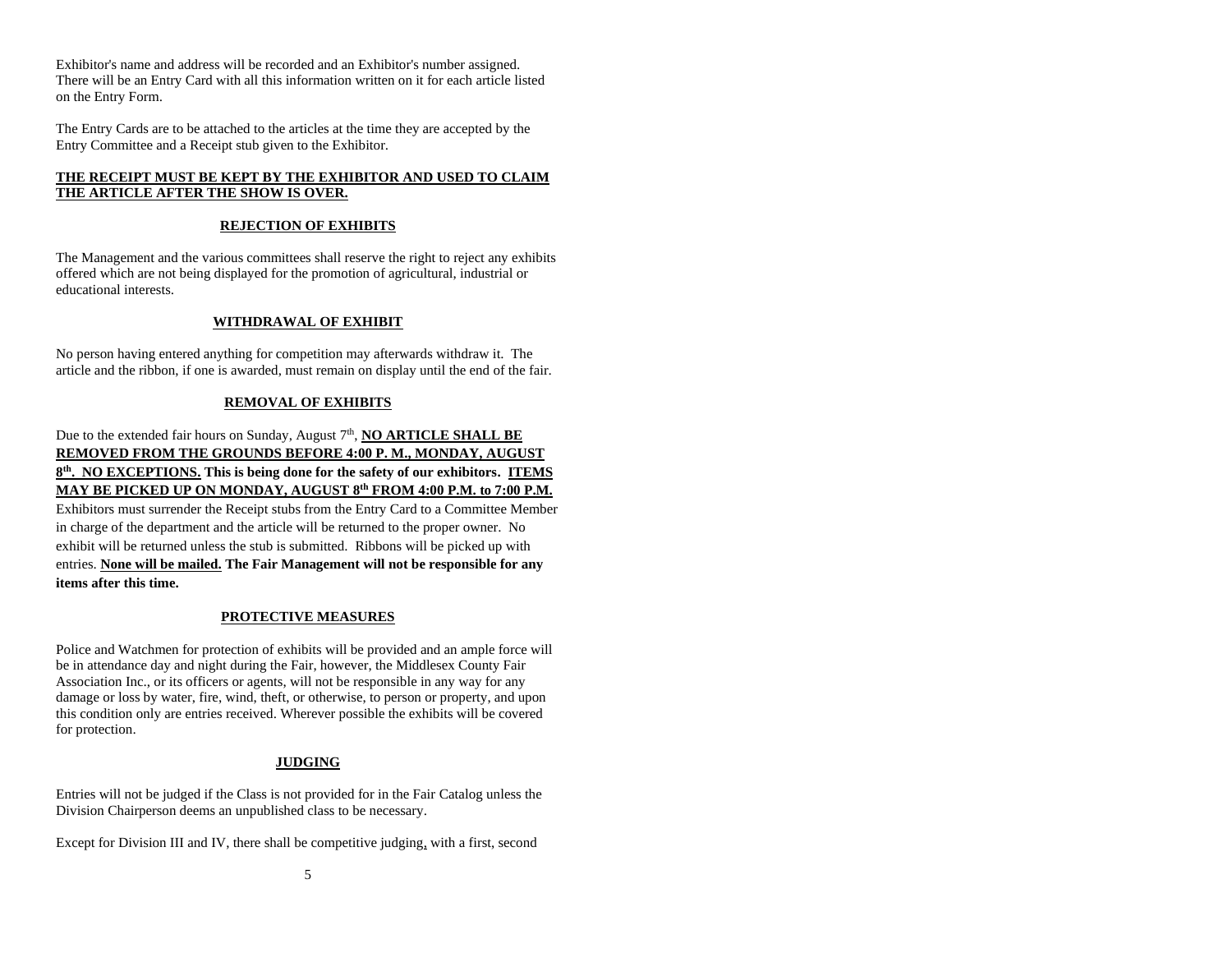and a third prize awarded in each class that has three or more entries. If there are fewer than three entries in a class, it will be up to the discretion of the judges whether or not to award prizes, but, if they do, they must award a  $1<sup>st</sup>$  and  $2<sup>nd</sup>$ . There may be honorable mention ribbons awarded by the judges.

All Peewee participants in the craft and art divisions will receive one (1) participation ribbon for each item entered. Entries will not be judged.

# **IRREGULARITY OR FRAUD**

Any irregularity in any entry, including changing any part of the entry card or fraud by misrepresentation as to the ownership, detected before or after the awards have been made, shall cause the forfeiture of the ribbon.

# **PROPER CLASSIFICATION**

To be considered for a ribbon by the judges, the article should be entered in the proper category. If there is a question about the proper class for your entry, please contact the **Division Chairperson** to determine this before the entry form is filled out.

# **LIABILITY**

The exhibitor hereby releases the Middlesex County Fair Association, Inc., from any and all responsibility or liability for injury or damages to any entry or exhibit and also releases and agrees to indemnify the Middlesex County Fair Association, Inc., against any damage claim, legal proceedings or judgment arising out of the transportation, entry or exhibition of the listed entries or exhibits at the said fair; and further agrees to hold the said Middlesex County Fair Association, Inc., harmless from any claim or suit for injury, damage or blame resulting from the transportation, entry or exhibition of the listed entries of exhibits.

# **FOR YOUR INFORMATION**

To protect your projects as well as those next to yours in the display, please be advised that hot glue, rubber cement and other such adhesives may not hold your work securely for the duration of the fair due to the high heat and humidity. For the same reasons, unwrapped candy (ex. candy canes, hard candy, etc.) may melt into your project. The fair cannot be held responsible for the damage this may cause to your exhibits.

# **CHARITY CAKE CHALLENGE**

This event will benefit MC Foods, a food pantry serving Middlesex County. There are two ways for you to participate. 1. Enter a decorated item. 2. Vote for the winner by making a monetary donation.

All decorated items brought to the fairgrounds 655 Cranbury Rd. East Brunswick, NJ 08816 on entry day will automatically be entered into the contest.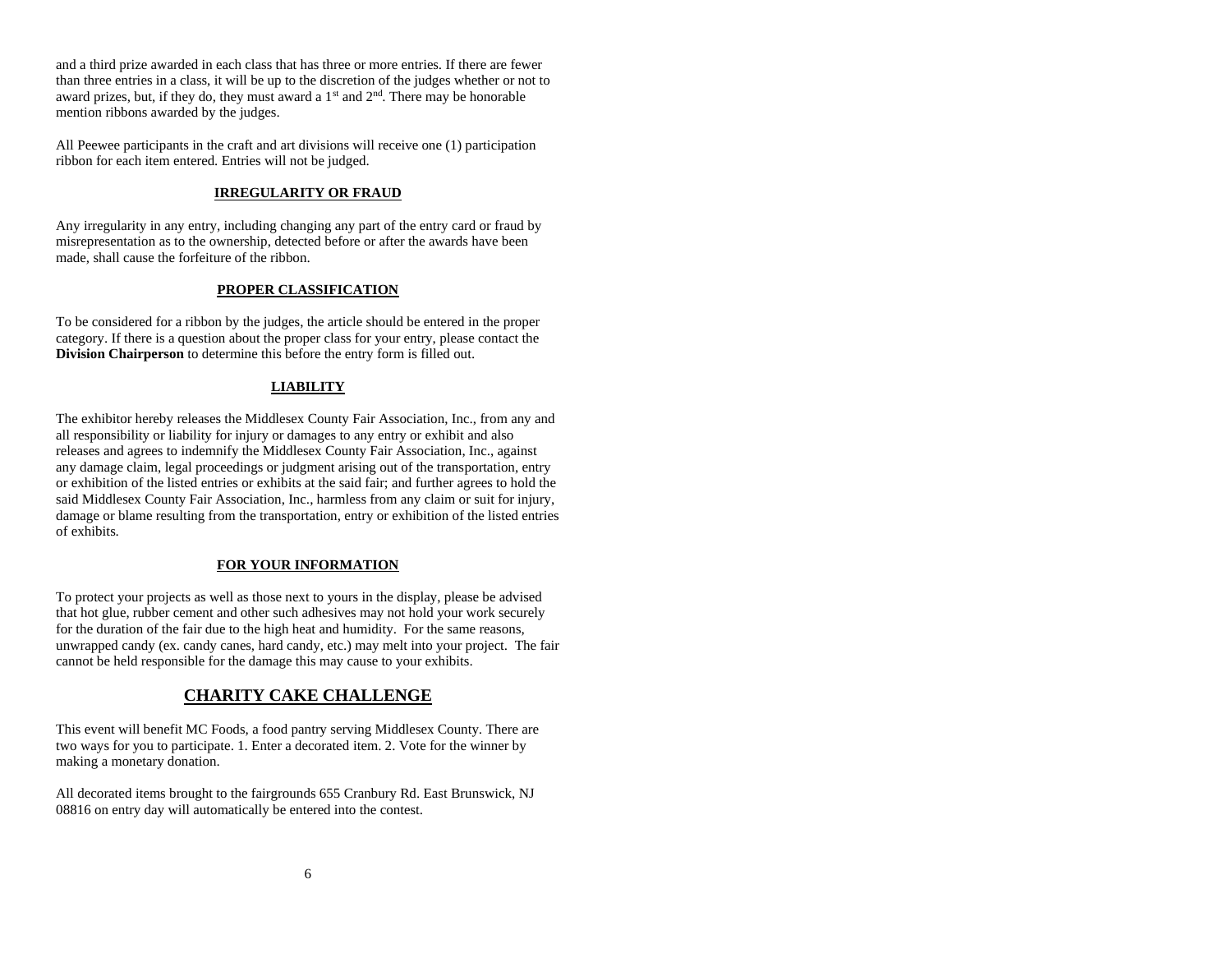You vote for the winning item by placing your donation in the corresponding container of the item you wish to win. You will be able to place any amount of money in the container. 1 cent = one vote,  $$1 = 100$  votes etc. All proceeds will be donated to MC Foods at the end of the fair. We hope you will be as generous as possible.

The contest will be open from Monday Aug. 1st at 5 p.m. until Sat. Aug. 6<sup>th</sup> at 11 p.m. Winner will be announced at 1 p.m. on Sunday Aug. 7<sup>th</sup>.

The item with the most votes will receive a special ribbon.

# **FAIRGOER'S CHOICE AWARD**

We are giving our visitors the chance to tell us what you think is the best entry in the entire Home Arts Division! The winner will receive a special ribbon. Ballots will be available at the entrances of the Home Arts building and vegetable tent. One ballot per person, per day. Voting will take place during fair hours Mon. Aug.1st from 5 p.m. until Sat., Aug. 6<sup>th</sup> at 3 p.m. Winner will be announced on Sat. Aug. 6<sup>th</sup> at 7 p.m.

# *CHAIRPERSONS GENERAL ENTRY DIVISIONS:*

*SHEILA ANGALET 848-228-3551 E-mail: [crafts@middlesexcountyfair.com](mailto:crafts@middlesexcountyfair.com)*

*KATHY DONAHUE 732-826-3881 E-mail: [homearts@middlesexcountyfair.com](mailto:homearts@middlesexcountyfair.com)*

> **DIVISION 1 VEGETABLE EXHIBITS Chairperson: Joseph Coyle - 732-238-5142 E-mail: [vegetables@middlesexcountyfair.com](mailto:vegetables@middlesexcountyfair.com)**

#### **Adults 18 years and over RULES:**

- 1. Please read and follow all the important information and rules starting on page 3.
- 2. Only 1 entry per class.
- 3. All vegetables must be home grown.
- 4. Specimens should be cleaned, but not washed. Use soft cloth or brush.
- 5. All varieties must be correctly named on the entry cards, and ALL cards MUST be completely filled in.
- 6. Marketable size, quality, form, smoothness and uniformity of specimens will be considered in awarding ribbons.

# **SECTION A - BEANS & PEAS**

**Class 1 -** Green Snap Beans, 10 specimens **Class 2 -** Purple String Beans, 10 specimens **Class 3 -** Romano Beans, 10 specimens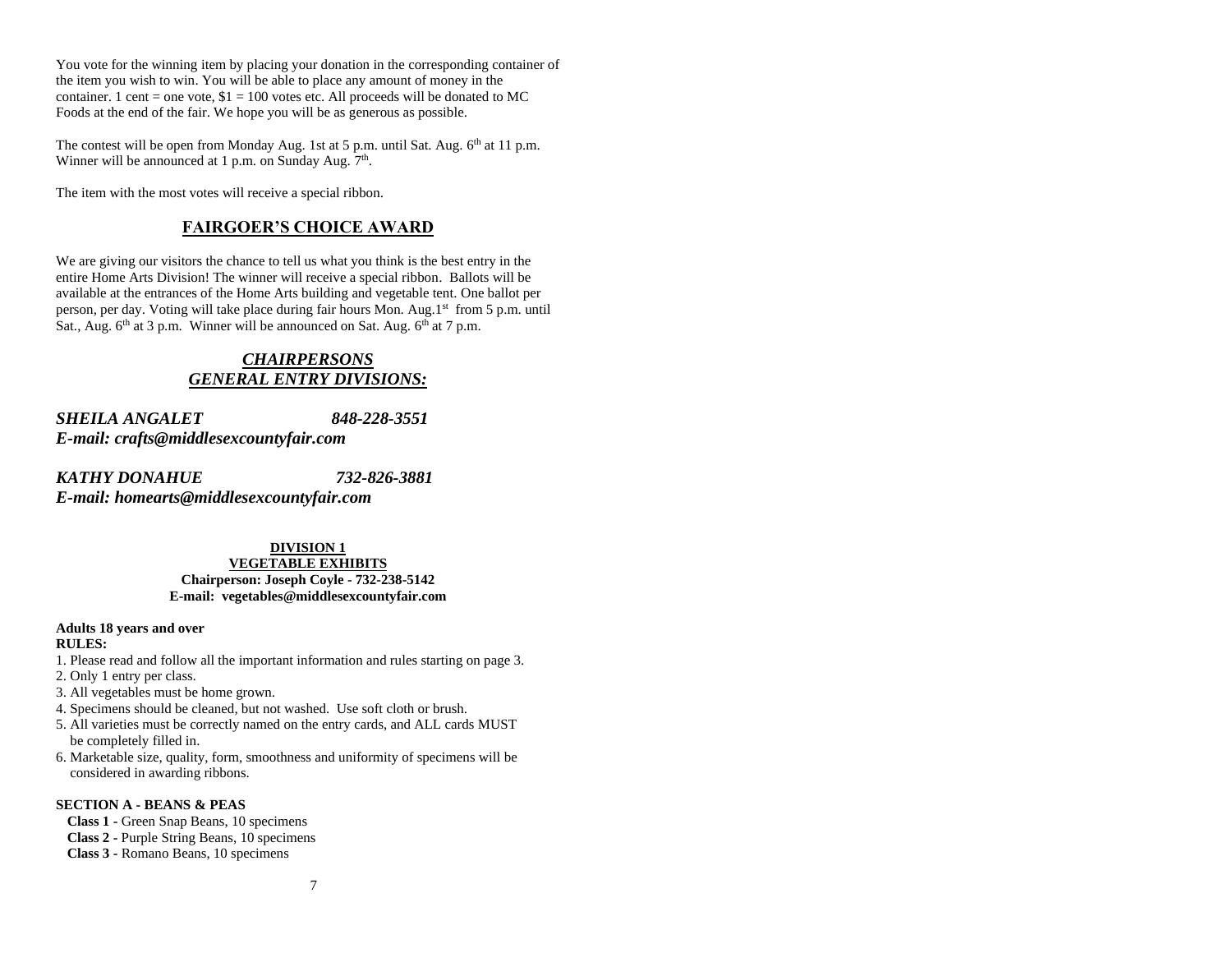**Class 4 -** Wax Beans, 10 specimens **Class 5 -** Lima Beans, 10 specimens **Class 6 -** Any other Bean of Merit, 10 specimens **Class 7 -** Any Pea of Merit, 10 specimens

# **SECTION B - CABBAGE FAMILY**

**Class 1 -** Broccoli, 2 specimens **Class 2 -** Brussels Sprouts, 8 specimens **Class 3 -** Savoy Cabbage, 2 specimens **Class 4 -** Flat Head Cabbage, 1 specimen **Class 5 -** Round Head Cabbage, 2 specimens **Class 6 -** Red Type Cabbage, 2 specimens **Class 7 -** Any other Cabbage of Merit, 2 specimens **Class 8 -** Cauliflower, 2 specimens **Class 9 -** Kale, 2 specimens **Class 10 -** Kohlrabi, 2 specimens

# **SECTION C - CELERY**

**Class 1 -** Celery, 2 stalks in qt. Mason jar **Class 2 -** Celeriac, 2 stalks in qt. Mason jar

# **SECTION D - CORN**

**Class 1 -** Bi-color Corn, 3 ears with husks **Class 2 -** White Corn, 3 ears with husks **Class 3 -** Yellow Corn, 3 ears with husks **Class 4 -** Any other Variety of Merit, 3 ears w/husks

# **SECTION E - CUCUMBERS**

**Class 1 -** Bush Cucumber, 2 specimens **Class 2 -** Pickling Cucumber, 8 specimens **Class 3 -** Slicing Cucumber, 2 specimens

# **SECTION F - EGGPLANT**

**Class 1 -** Purple Eggplant, 1 specimen **Class 2 -** White Eggplant, 1 specimen  **Class 3 -** Japanese Eggplant, 1 specimen **Class 4 -** Pink Rosa Eggplant, 1 specimen

# **SECTION G - GOURDS AND OTHER ORNAMENTALS**

**Class 1 -** Gourd, Large (over 9") Any Variety of Merit, 1 specimen **Class 2 -** Gourd, Small (under 9") Any Variety of Merit 2 specimens **Class 3 -** Indian Corn, Any Variety of Merit, 3 ears with husks **Class 4 -** Any other Ornamental Vegetable of Merit, 2 specimens

#### **SECTION H - HERBS (1) 3/4" diam. bunch in CLEAR GLASS SNAPPLE BOTTLE**

**Class 1 -** Chives **Class 2 -** Dill **Class 3 -** Fennel or Anise **Class 4 –** Mint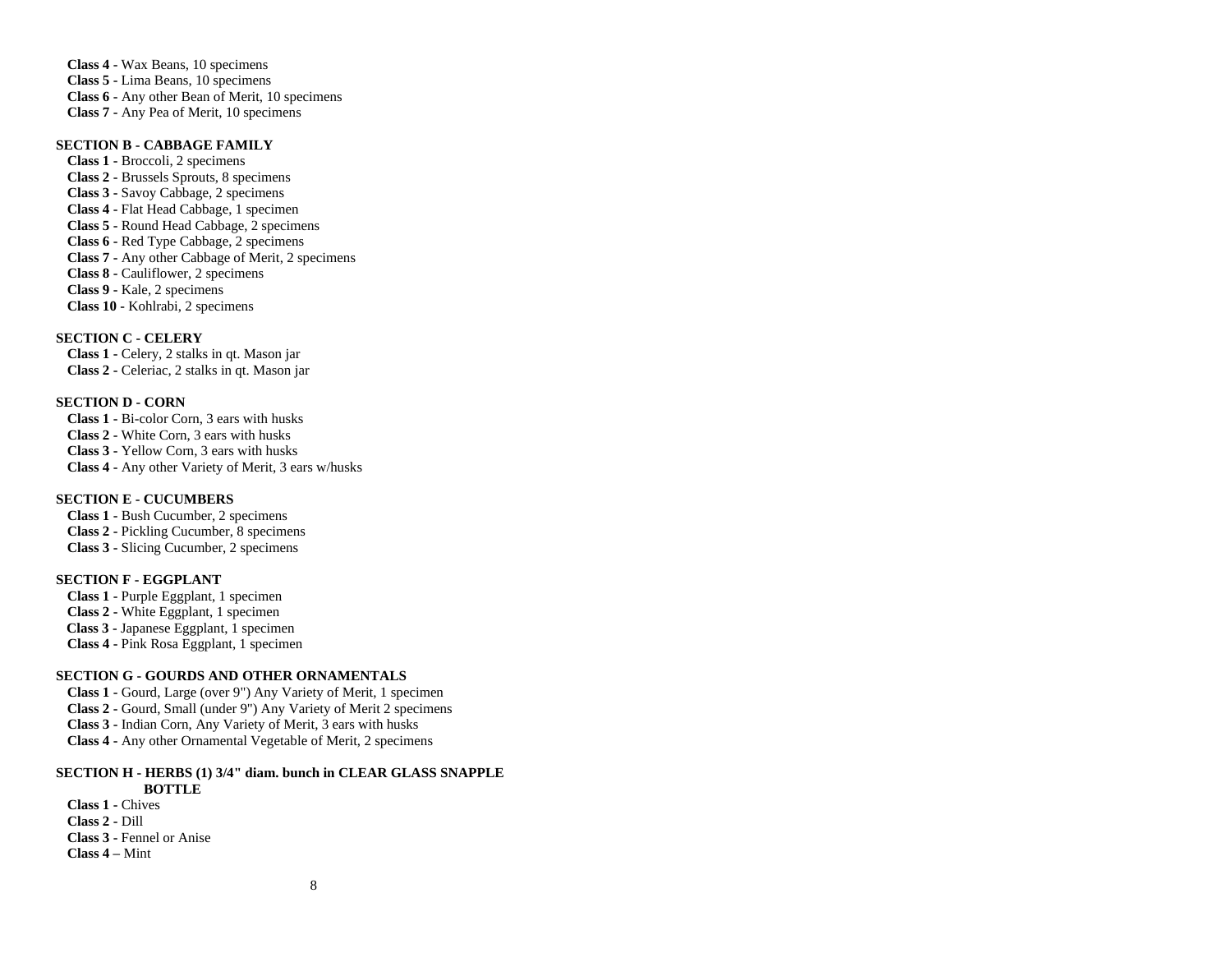**Class 5 -** Oregano **Class 6 -** Curled Leaf Parsley **Class 7 -** Hamburg or Turnip Rooted Parsley **Class 8 -** Plain Leaf Parsley **Class 9 -** Rosemary **Class 10 -** Sage **Class 11 -** Savory **Class 12 -** Tarragon **Class 13 -** Sweet Basil **Class 14 -** Sweet Marjoram **Class 15 -** Thyme **Class 16 -** Lemon Basil **Class 17** - Any other variety of culinary herbs

# **SECTION I - LETTUCE**

**Class 1 -** Any Variety of Endive, 2 specimens **Class 2 -** Any Variety of Escarole, (1) 4" diam. bunch **Class 3 -** Any Variety of Lettuce, (1) head or 4" diam. bunch **Class 4 -** Any Variety of Radicchio, (1) 4" diam. bunch

# **SECTION J - MELONS**

**Class 1 -** Cantaloupe or Muskmelon, 1 specimen **Class 2 -** Honeydew Melon, 1 specimen **Class 3 -** Long Watermelon, 1 specimen **Class 4 -** Oval Watermelon, 1 specimen **Class 5 -** Round Watermelon, 1 specimen **Class 6 -** Any other Variety of Merit, 1 specimen

# **SECTION K - OKRA**

**Class 1 -** Okra, 8 specimens

# **SECTION L - ONION FAMILY**

**Class 1 -** Garlic, 2 specimens **Class 2 -** Leeks, 4 specimens **Class 3 -** Red Flat Onions, 8 specimens **Class 4 -** Yellow Flat Onions, 8 specimens **Class 5 -** White Globe Onions, 8 specimens **Class 6 -** Yellow Globe Onions, 8 specimens **Class 7 -** Any other Onion of Merit, 8 specimens

### **SECTION M - PEPPERS**

**Class 1 -** Green Bell Peppers, 3 specimens **Class 2 -** Habanero Peppers, 3 specimens **Class 3 -** Cherry Peppers, 3 specimens **Class 4 -** Italian Frying Peppers, 3 specimens **Class 5 -** Purple Bell Peppers, 3 specimens **Class 6 -** Sweet Banana Peppers, 3 specimens **Class 7 -** Cayenne Peppers, 3 specimens **Class 8 -** Jalapeno Peppers, 3 specimens **Class 9** - Any other hot pepper, 3 specimens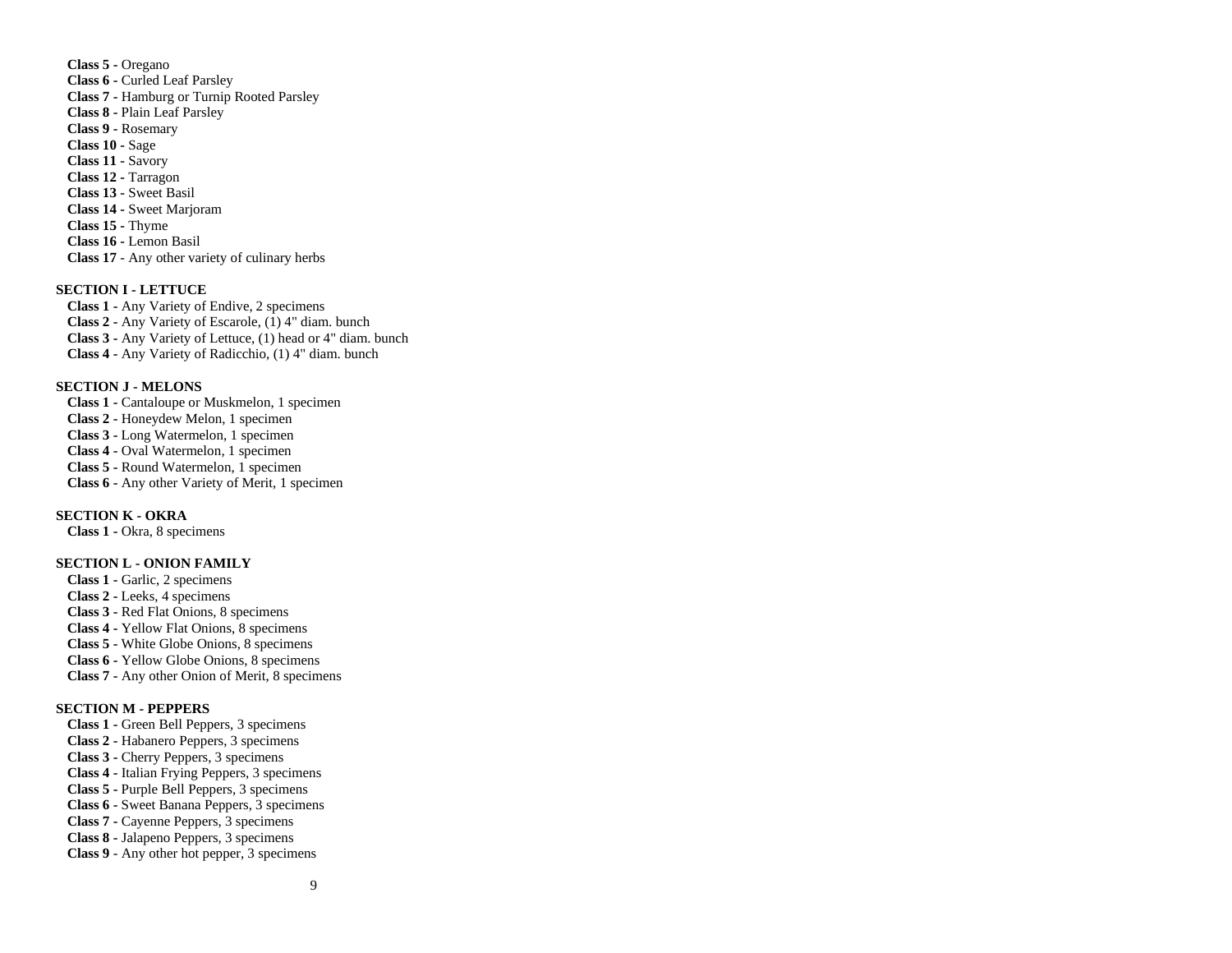**Class 10 -** Any other long Pepper, 3 specimens

### **SECTION N - POTATOES AND YAMS**

**Class 1 -** Cobbler Potato, 8 specimens **Class 2 -** Chippewa Potato, 8 specimens **Class 3 -** Green Mountain Potato, 8 specimens **Class 4 -** Katahdin Potato, 8 specimens **Class 5 -** Kennebec Potato, 8 specimens **Class 6 -** Norgold Russet Potato, 8 specimens **Class 7 -** Any other White Potato of Merit, 8 specimens **Class 8 -** Any other Red Potato of Merit, 8 specimens **Class 9 -** Sweet Potatoes, Any Variety of Merit, 8 specimens **Class 10 -** Yams, Any Variety of Merit, 8 specimens

# **SECTION O - PUMPKINS**

**Class 1 -** Cheese Pumpkin, 1 specimen **Class 2 -** Connecticut Field Pumpkin, 1 specimen **Class 3 -** Squash Pumpkin, 1 specimen **Class 4 -** Small Sugar Pumpkin, 1 specimen **Class 5 -** Any other Variety of Merit, 1 specimen

#### **SECTION P - RHUBARB**

**Class 1 -** Rhubarb, any Variety of Merit, 3 specimens

# **SECTION Q1- ROOT CROPS WITH 1" TOPS**

**Class 1 -** Beets, Any Variety of Merit, 3 specimens **Class 2 -** Carrots, Any Variety of Merit, 3 specimens **Class 3 -** Horseradish, Any Variety of Merit, 3 specimens **Class 4 -** Parsnips, 3 specimens **Class 5 -** Radishes, 3 specimens **Class 6 -** Rutabagas, 3 specimens **Class 7 -** Salsify, 3 specimens **Class 8 -** Turnips, 3 specimens

# **SECTION Q2 -ROOT CROPS W/EDIBLE TOPS**

**Class 9 -** Beets, Any Variety of Merit, 3 specimens. **Class 10 -** Rutabagas, Any Variety of Merit, 3 specimens. **Class 11 -** Turnips, Any Variety of Merit, 3 specimens.

# **SECTION R - SPINACH**

**Class 1 -** Any Variety of Merit, (1) 4" diam. bunch

### **SECTION S - SQUASH**

**Class 1 -** Acorn Squash, 1 specimen **Class 2 -** Butternut Squash, 1 specimen **Class 3 -** Cocozelle Squash, 1 specimen **Class 4 -** Crookneck Squash, 1 specimen **Class 5 -** Hubbard Squash, 1 specimen **Class 6 -** Patty Pan Squash, 1 specimen **Class 7 -** Straight neck Squash, 1 specimen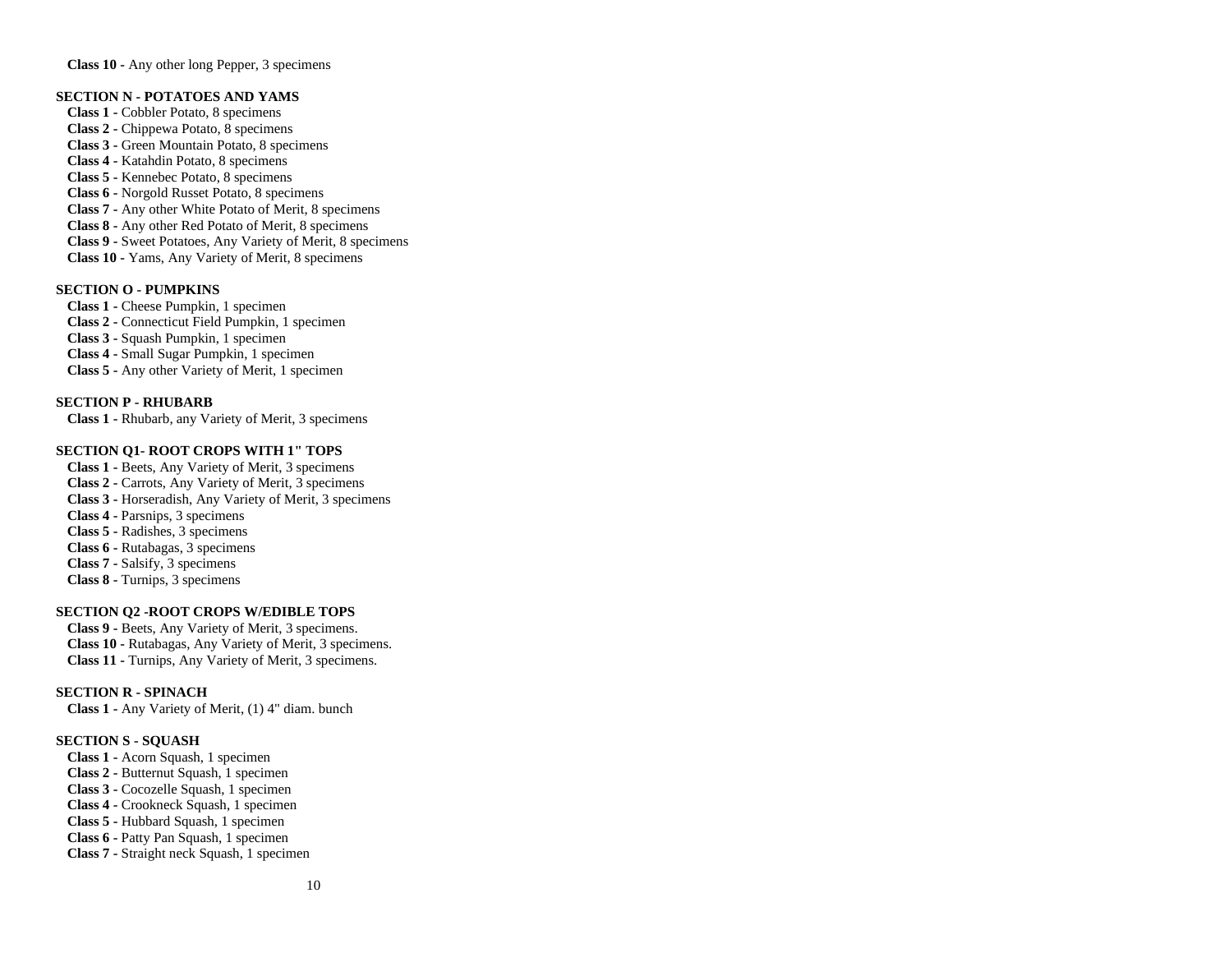**Class 8 -** Turban Squash, 1 specimen **Class 9 -** Zucchini Squash (under 12"), 1 specimen **Class 10 -** Any other Variety of Merit, 1 specimen

**SECTION T - SWISS CHARD Class 1 -** Swiss Chard, 1 bunch of 3 leaves in quart mason jar

# **SECTION U - TOMATOES**

**Class 1a -** Cherry, 3 specimens **Class 1b -** Yellow Cherry, 3 specimens **Class 1c -** Grape, 3 specimens **Class 2a -** Regular Plum, 3 specimens **Class 2b -** Mini Plum, 3 specimens **Class 3a -** Red Hybrid, 3 specimens **Class 3b -** Yellow Hybrid, 3 specimens **Class 4 -** Large Fruited, 3 specimens **Class 5 -** Heirloom, 3 specimens

# **SECTION V - ANY OTHER VEGETABLE OF MERIT NOT LISTED ABOVE**

**Class 1 -** Any other Vegetable of Merit, 1 specimen

#### **SECTION W - LARGEST SPECIMEN OF ANY VEGETABLE**

**Class 1 -** Beet **Class 2 -** Mangel Beet **Class 3 -** Cabbage **Class 4 -** Carrot, Longest **Class 5 -** Cucumber **Class 6 -** Eggplant **Class 7 -** Muskmelon **Class 8 -** Onion **Class 9 -** Pepper **Class 10 -** Pumpkin **Class 11 -** Squash **Class 12 -** Watermelon **Class 13 -** White Potato **Class 14 -** Tomato **Class 15 -** Cocozelle Squash **Class 16 -** Zucchini Squash **Class 17 -** Any Vegetable not listed above

### **SPECIAL VEGETABLE EXHIBIT**

A selection of vegetables only, displayed on a base\* the dimensions\* of which shall be no greater than 18" x 24" nor less than 11" x 17". The only non-vegetable material allowed will be the base itself and filler to provide cushioning or depth to the display. Natural items such as hay or straw may be used as filler. Minimum of 3 varieties of vegetables to be judged as outlined below. (\*) Questions pertaining to the selection of base or dimensions thereof MUST be addressed to the Exhibit Chairperson, at 732-238- 5142. Call any time.

Originality and effectiveness of Arrangement 50 points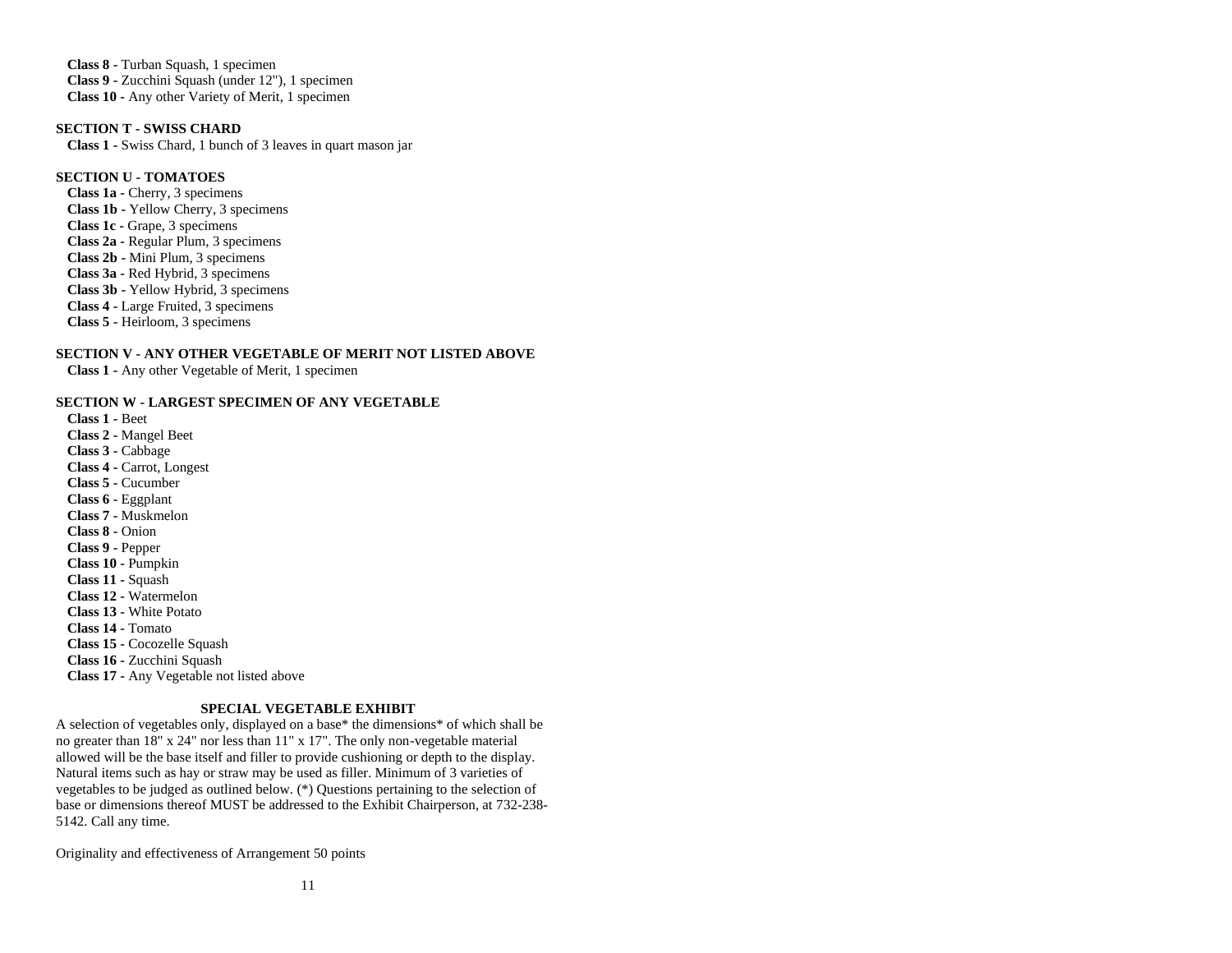Number of Vegetables 25 points Quality of Vegetables 25 points

#### **DIVISION 1-A VEGETABLE EXHIBIT FOR TEENS**

**For Exhibitors Age 13-17** Use same Sections and Classes as Adults.

# **DIVISION 1-B VEGETABLE EXHIBITS FOR CHILDREN**

**For Exhibitors Age 7-12** Use same Sections and Classes as Adults.

#### **DIVISION 1-C VEGETABLE EXHIBITS FOR PEEWEE**

#### **For Exhibitors 6 years and under**

Use same Sections and Classes as Adults.

NOTE: There is NO Special Vegetable Exhibit in this Division NOTE: In this Division, the Child MUST have grown entry (without parental help):

1. Planted the specimen

2. Cared for the specimen

3. Harvested the specimen

Rules of specimen entry are the same as the Adult Division and Jr. Division. Ribbons will be awarded according to DIVISION 1 procedures. See other notes under DIVISION 1 VEGETABLE EXHIBITS.

#### **DIVISION 1-S VEGETABLE EXHIBITS FOR SPECIAL PARTICIPANTS**

#### **For Exhibitors of any age with special developmental needs and abilities**

Use same Sections and Classes as adults.

# **DIVISION 2**

# **FRUIT EXHIBITS**

# **Chairperson: Joseph Coyle - 732-238-5142 E-mail: [vegetables@middlesexcountyfair.com](mailto:vegetables@middlesexcountyfair.com)**

**Adults 18 years and over** See Rules for Vegetable Exhibits - Same Rules Apply.

### **SECTION A - APPLES - 5 specimens on a Plate**

**Class 1 -** Cortland **Class 2 -** Delicious **Class 3 -** Golden Delicious **Class 4 –** McIntosh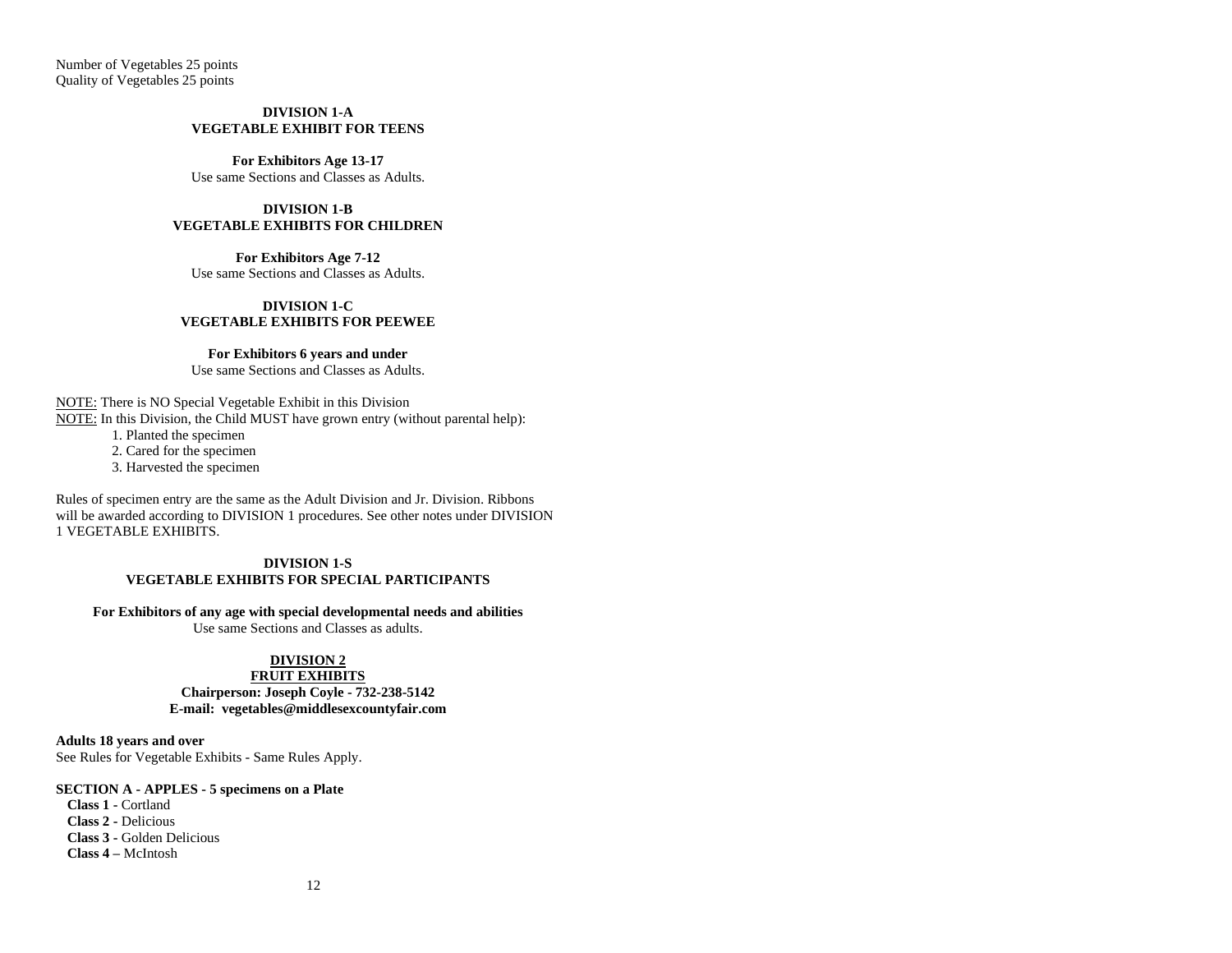**Class 5 -** Rome **Class 6 -** Starking **Class 7 -** Stayman **Class 8 -** Any other Variety of Merit not listed **Class 9 -** Crab Apple, Any Variety of Merit, 8 specimens **Class 10 -** Plate of Largest Apples, 3 specimens

#### **SECTION B - BERRIES - 12 specimens on a 6" plate**

**Class 1 -** Any Variety of Blackberry **Class 2 -** Any Variety of Blueberry **Class 3 -** Any Variety of Raspberry **Class 4 -** Any Variety of Strawberry **Class 5 -** Any other Berry of Merit

**SECTION C - CHERRIES - 12 specimens on a 6" plate Class 1 -** Any Variety of Merit

# **SECTION D - GRAPES - 3 clusters on a plate**

**Class 1 -** Any Variety of Merit

**SECTION E - NECTARINES - 5 specimens on a plate Class 1 -** Any Variety of Merit

# **SECTION F - PEACHES - 5 specimens**

**Class 1 -** White Varieties **Class 2 -** Yellow Varieties **Class 3 -** Plate of Largest Peaches, 3 specimens

# **SECTION G - PEARS - 5 specimens**

**Class 1 -** Bartlett **Class 2 -** Kieffer **Class 3 -** Seckel **Class 4 -** Any other Variety of Merit, not listed

#### **SECTION H - PLUMS - 6 specimens on a plate**

**Class 1 -** Any Variety of Merit

# **SECTION I - ANY OTHER FRUIT NOT LISTED, 5 specimens**

**Class 1 -** Any Variety of Merit

# **DIVISION 2-A FRUIT EXHIBIT FOR TEENS**

**For exhibitors ages 13-17** See Rules for Vegetable Exhibits – Same Rules Apply.

# **DIVISION 2-B FRUIT EXHIBIT FOR CHILDREN**

#### **For exhibitors ages 7-12**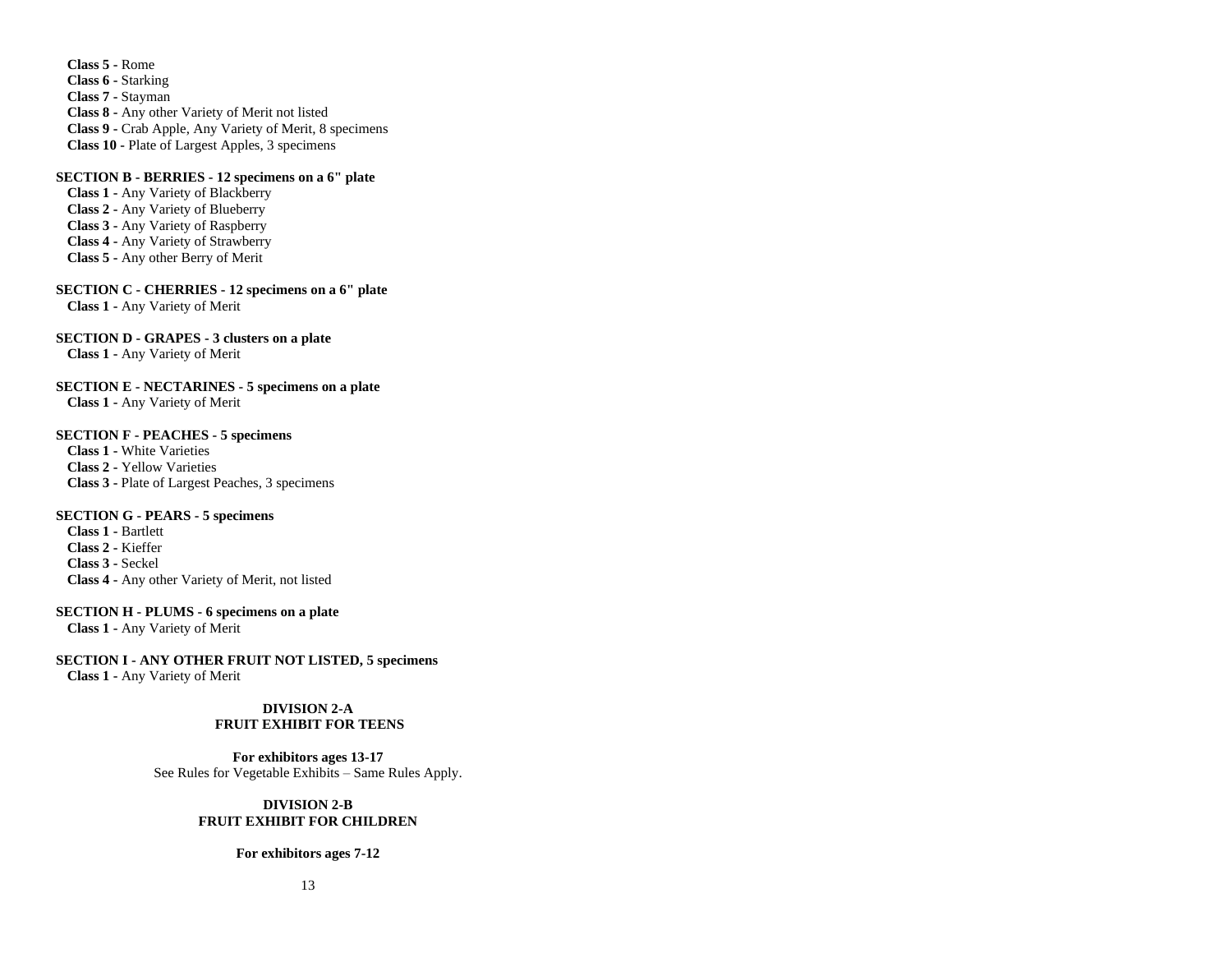See Rules for Vegetable Exhibits – Same Rules Apply.

# **DIVISION 2-S FRUIT EXHIBIT FOR SPECIAL PARTICPANTS**

#### **For exhibitors of any age with special developmental needs and abilities**

See Rules for Vegetable Exhibits – Same Rules Apply.

#### **DIVISION 3 AND 3-A FLOWER SHOWS**

# **Rules for both Adults and Junior Shows:**

- 1. Please read and follow all the important information and rules starting on page 3.
- 2. Only 1 entry per class.
- 3. Only exhibits which conform to schedule will be judged.
- 4. Placement of exhibits must be checked by a member of the Committee to ensure proper placement.
- 5. Entries will be judged according to Flower Show rules rather than to competitive judging standards. Judging begins immediately after entries are closed.
	- Commercial growers and florists are excluded from entry both in the Junior and Adult Shows.
	- Protective measures will be provided for all exhibits, but the Middlesex County Fair Association, Inc., its Officers or Agents, will not be responsible for damage, breakage or theft. **In the interest of safety, please use discretion on the size and weight of exhibit items. Please DO NOT use patio sized (weight) pots.**

6. No live fish or animals to be included in the entry.

**Special Award: One Rosette for Most Outstanding Exhibit in this entire Division.**

# **DIVISION 3**

# **ADULT FLOWER SHOW**

# **Chairperson: Barbara – 908-227-3887 E-mail: [flowers@middlesexcountyfair.com](mailto:flowers@middlesexcountyfair.com)**

# **Adults 18 years and over HORTICULTURE RULES:**

- 1. Flowers and plants must be grown by exhibitor. Potted plants must have been in the possession of the exhibitor at least three months.
- 2. Only 1 entry per class.
- 3. All entries should be in **CLEAR GLASS CONTAINERS** that are large enough to support exhibit without props (soda bottle, Mason jar).
- 4. Entries must have a true set of leaves--no additional branches, foliage, or props should be used.
- 5. Length of stems should be relative to the size of bloom.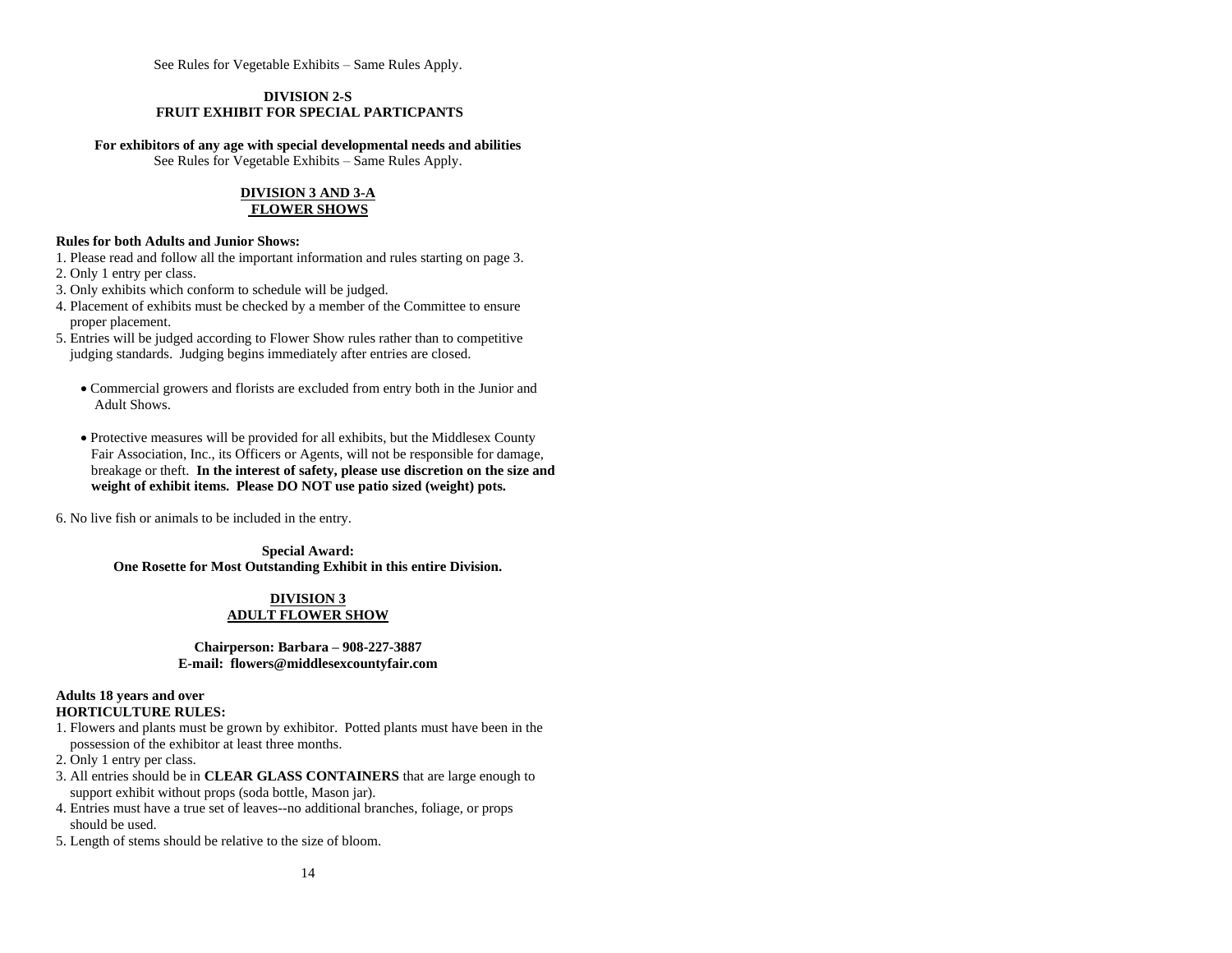- 6. Leaves under water and/or damaged leaves should be removed.
- 7. Cards provided by the Fair must be attached to each exhibit.
- 8. Label entry with PROPER NAME (common name and horticulture name).
- 9. Grooming: Clean containers; remove dead leaves and flowers; do not use flowers past prime; check for insects.
- 10. No insect infestation or entry will be removed from display area.

# **SECTION A - GLADIOLUS (Please include a leaf)**

**Class 1 -** Three spikes, same variety **Class 2 -** One spike, any variety or color **Class 3 -** Three spikes, miniature variety

### **SECTION B - ZINNIAS (Please include a leaf)**

**Class 1 -** Giant Hybrid, 5 blooms **Class 2 -** Cactus, 5 blooms **Class 3 -** Lilliput type, 5 blooms **Class 4 -** Any type not listed, 5 blooms

# **SECTION C - PETUNIAS (Please include leaf)**

**Class 1 -** Ruffled single, up to 7 blooms - one color **Class 2 -** Unruffled single, up to 7 blooms - one color **Class 3 -** Ruffled double, up to 7 blooms - one color

#### **SECTION D - MARIGOLDS**

**Class 1 -** Small Orange - 10 blooms **Class 2 -** Small Yellow - 10 blooms **Class 3 -** Large Orange - 5 blooms **Class 4 -** Large Yellow - 5 blooms **Class 5 -** Any other type - small - 10 blooms **Class 6 -** Any other type - large - 5 blooms

#### **SECTION E - ROSES (Label Variety)**

**Class 1 -** Grandiflora - 1 spray **Class 2 -** Floribunda - 1 spray or cluster **Class 3 -** Peace - 1 bloom; creamy tinge on edge **Class 4 -** Any other variety - 1 bloom **Class 5 -** Hybrid Tea - 3 blooms, one variety **Class 6 -** Miniatures

#### **SECTION F - ANNUALS (Label with name)**

**Class 1 -** Asters - 3 blooms **Class 2 -** Celosia - 1 head or stalk **Class 3 -** Dahlias - Tuberous - 1 Bloom under 3" **Class 4 -** Dahlias - Tuberous - 1 Bloom over 3" **Class 5 -** Any other annual not listed - under 3" to 5" diameter. **Class 6 -** Any other annual not listed - over 5" diameter. **Class 7 -** Sunflowers

#### **SECTION G - PERENNIALS and BIENNIALS (Label with name)**

**Class 1 -** Lilies - 3 blooms, naturally grown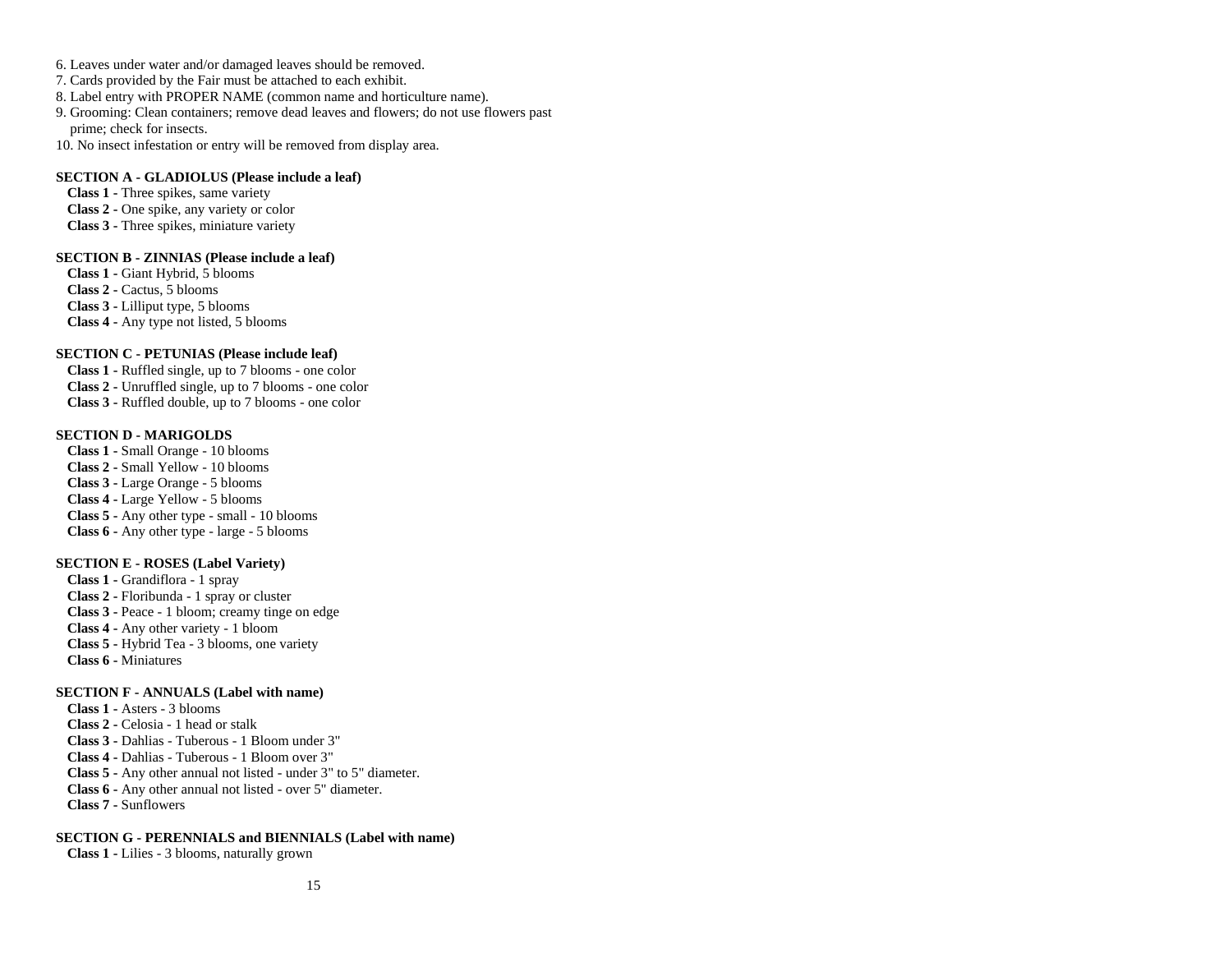a) Day lily

b) Asiatic

**Class 2 -** Hibiscus - 3 blooms, naturally grown

**Class 3 -** Phlox - 3 blooms, sprays or stalks, naturally grown

**Class 4** - Butterfly Bush - 3 blooms, sprays or stalks, naturally grown

**Class 5** - Echinacea - purple cone flower – 3 blooms, sprays or stalks, naturally grown

**Class 6** - Rudbeckia - black eyed Susan – 3 blooms, sprays or stalks, naturally grown

**Class 7 -** Hydrangea - 1 bloom with stalk

**Class 8 -** Any other perennial not listed - 3 blooms, sprays or stalks, naturally grown

**Class 9** - Biennials - 3 blooms, sprays or stalks, naturally grown

#### **SECTION H - CONTAINER GROWN PLANT (Label with name) RULES:**

1. ONE PLANT PER POT -- Except where noted

2. No Artificial Shine On Foliage

3. No Double Crown On Violets

4. Size Limited To 3 Feet In Any Direction

5. CLEAN CLAY POTS

6. Hanging Planters Acceptable

**Class 1 -** Cactus **Class 2 -** Succulents **Class 3 -** Topiary (training & trimming plants into ornamental shape) **Class 4 -** Flowering Plant - Poinsettia (must be in bloom) **Class 5 -** Flowering Plant - Orchid **Class 6 -** Flowering Plant - Any other **Class 7** - Foliage Plant **Class 8 -** Foliage Plant - Flowering **Class 9 -** Fern **Class 10 -** African Violets - Single Blooms **Class 11 -** African Violets - Double Blooms **Class 12 -** Hanging Baskets

**SECTION I - FLOWERING ANNUALS-POTTED (Label with name)**

**Class 1 -** Impatiens **Class 2 -** Coleus a) standard b) other variety **Class 3 -** Geraniums **Class 4** - Begonia **Class 5 -** Any other

# **SECTION J - BONSAI**

# **SECTION K - POTTED ARRANGEMENTS**

**Accessories allowed. Class 1 -** Terrarium - more than one plant **Class 2 -** Dish Garden - more than one plant

**SECTION L - ARTISTIC ARRANGEMENTS (Label With Name)**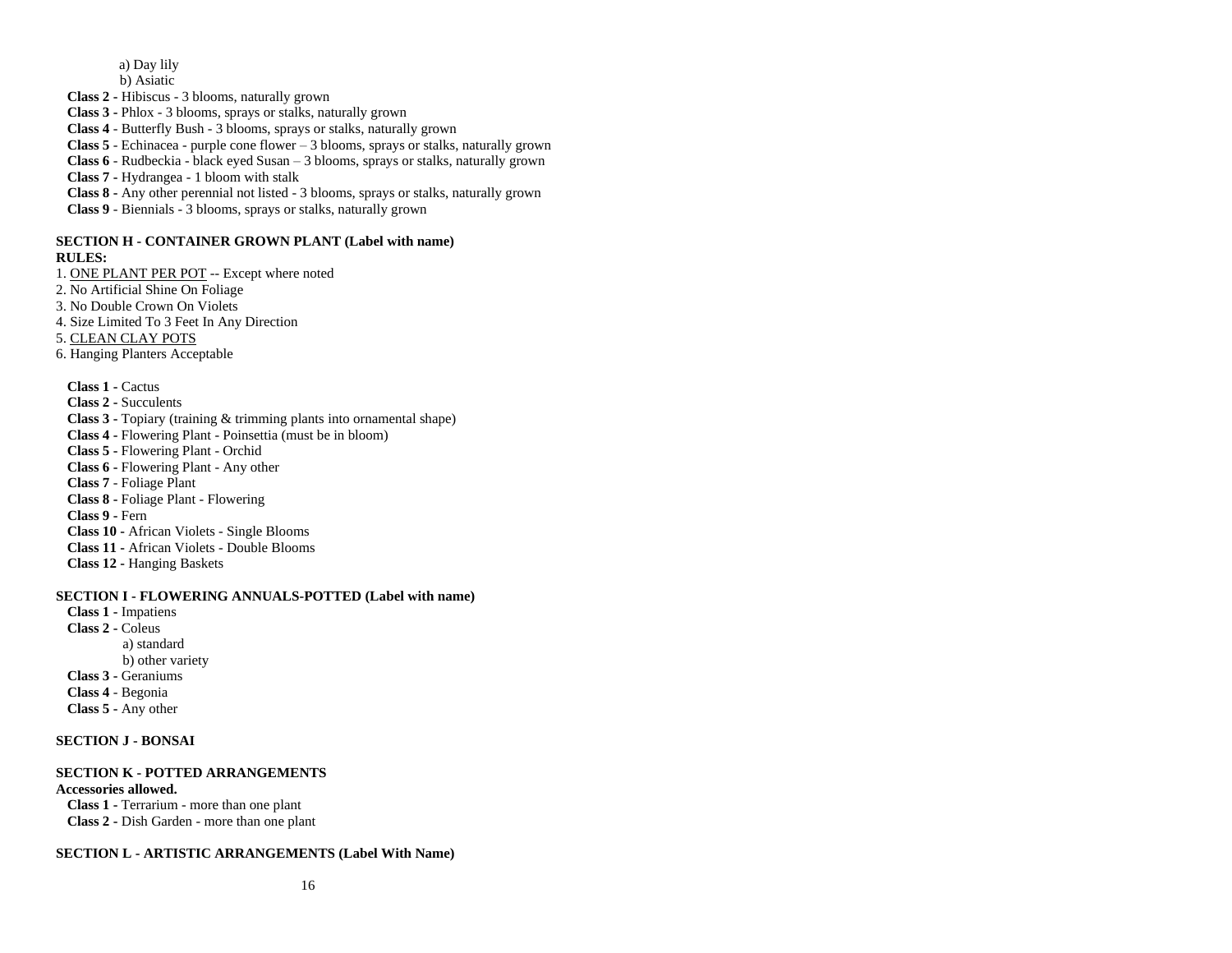# **RULES:**

- 1. No artificial or dyed flowers, fruits or foliage permitted unless specified
- 2. Accessories permitted in all classes
- 3. Grooming and conditioning. Clean containers; remove dead leaves and flowers; do not use flowers past prime. Impatiens are impractical for arrangements.
- 4. NO FRESHLY CUT MELONS SHALL BE USED IN ANY ARRANGEMENT DUE TO THEIR RAPID DETERIORATION.
- **Class 1 -** In Honor of your Police, Fire and Rescue Depts.
- **Class 2 -** Wildflower and Herb arrangement
- **Class 3 -** Rainbow arrangement using many colors
- **Class 4 -** Toys arrangement with children in mind
- **Class 5 -** Garden arrangement using fresh fruit and/or vegetables
- **Class 6 -** Greens arrangement using greens and/or foliage
- **Class 7 -** Patio arrangement for the out-of-doors
- **Class 8 -** Dried arrangement using dried materials
- **Class 9 -** Celebrate arrangement for any holiday or celebration, accessories allowed
- **Class 10a -** Miniature Arrangement 5" and under
- **Class 10b -** Miniature Arrangement over 5" up to 7" tall
- **Class 11 -** Imagination open category. May use accessories.
- **Class 12 -** Patriotic use of red, white and blue flowers in arrangement
- **Class 13 -** Go Green arrangement using recycled materials as accessories and container

# **DIVISION 3-A FLOWER SHOW FOR JUNIORS**

| Teens:           | 13 to 17 years old  | Please write  |
|------------------|---------------------|---------------|
| <b>Children:</b> | 7 to 12 years old   | age group     |
| Pee Wee:         | 6 years old & under | on Entry Form |

# **RULES:**

- 1. Horticulture containers must be clean.
- 2. Horticulture must be grown by exhibitor and must be in care of exhibitor for three months.
- 3. No artificial shine on house plants.
- 4. Design: plant material need not be grown by exhibitor.
- 5. Accessories are permitted in all classes in Section E.
- 6. Cards provided by the Fair must be attached to each exhibit.
- 7. Entries must give age of exhibitor.
- 8. Only exhibits that conform to the schedule will be judged.

# **HORTICULTURE** .

# **SECTION A - CONTAINER GROWN PLANTS**

- **Class 1 -** Best specimen, flowering plant in bloom
- **Class 2 -** Best specimen, non-flowering foliage plant
- **Class 3 -** Best specimen, cactus or succulent
- **Class 4 -** Display a plant you've grown from a fruit pit or plant top. Example: citrus tree, pineapple, carrot, avocado, etc.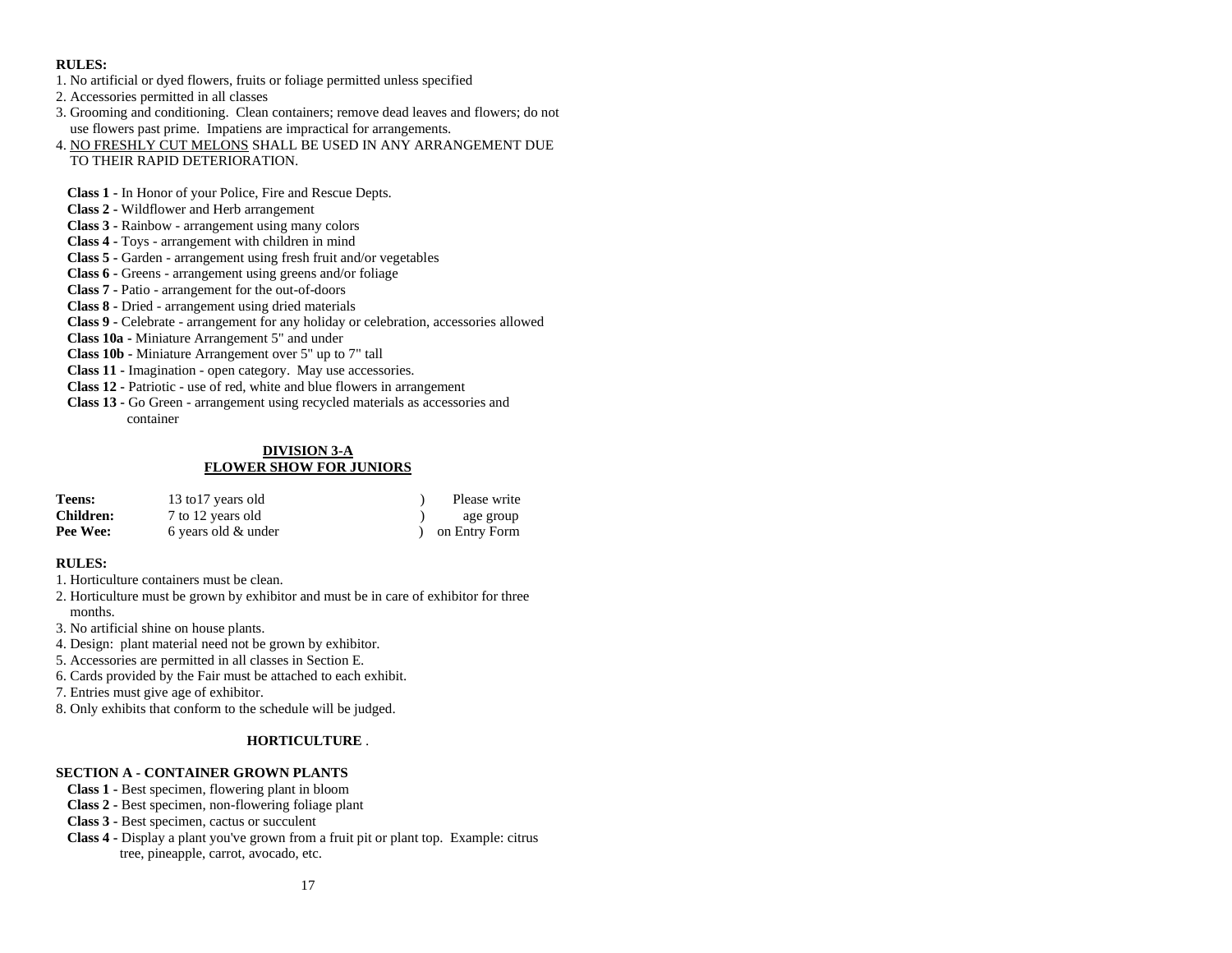# **SECTION B - MARIGOLDS**

**Class 1 -** Best large flowered - over 3", 1 bloom **Class 2 -** Best small flowered, 3 blooms

# **SECTION C - ZINNIAS**

**Class 1 -** Best large dahlia flowered - over 3", 1 bloom. **Class 2 -** Best any other zinnia - over 3", 1 bloom, under 3", 3 blooms

# **SECTION D - FLOWER PATCH**

**Class 1 -** Best any other annual - over 3", 1 bloom **Class 2 -** Best any other annual - under 3", 3 blooms **Class 3 -** Best any perennial over 3", 1 bloom and/or under 3", 3 blooms **Class 4 -** Sunflower Show-offs - heads only

# **DESIGN**

# **SECTION E - GARDEN DELIGHTS**

**Class 1 -** An arrangement of flowers and herbs

**Class 2 -** Miniature arrangement - not to exceed 5" overall

**Class 3 -** An arrangement in a toy not to exceed 12" overall

**Class 4 -** Create a Pet - Pick your favorite vegetable and give it a name, a face, a form, include a card with the name

**Class 5 -** Holiday Arrangement

**Class 6 -** Any other artistic arrangement

# **DIVISION 4**

# **BAKED GOODS**

**Chairperson: Brittany - 848-228-3551 E-mail: [bakedgoods@middlesexcountyfair.com](mailto:bakedgoods@middlesexcountyfair.com)**

# **Adults 18 years and over.**

# **RULES:**

1. Please read and follow all general rules and regulations. Details on the Baked Goods Judging Standard can be found on the fair website.

- 2. All entries, excluding decorated, must be brought on disposable plates or trays and wrapped for freshness. Home Arts is not responsible for any other plates.
- 3. Recipe sharing welcomed, but not mandatory. Shared recipes will be posted in the Home Arts Building for the duration of the fair, recipes may also be posted online.
- 4. All entries, excluding decorated, will be disposed at the end of the fair or when item becomes a health/safety concern, whichever comes first. Only awarded ribbons will be available for pick-up at end of fair.
- 5. Ribbons are to be picked up at the time indicated in the general rules. Present receipt stub to the Baked Goods Committee for the ribbon awards. No ribbons will be mailed.
- 6. Entire baked goods must be entered unless indicated.
- 7. Since there are no facilities for refrigeration prior to judging, items which are perishable/heavily affected by heat should not be brought to the fairgrounds prior to 4:30 p. m. if possible.
- 8. Please take into consideration the weather and heat. Items that are deemed inedible/ damaged at the time of judging due to spoilage will not be judged.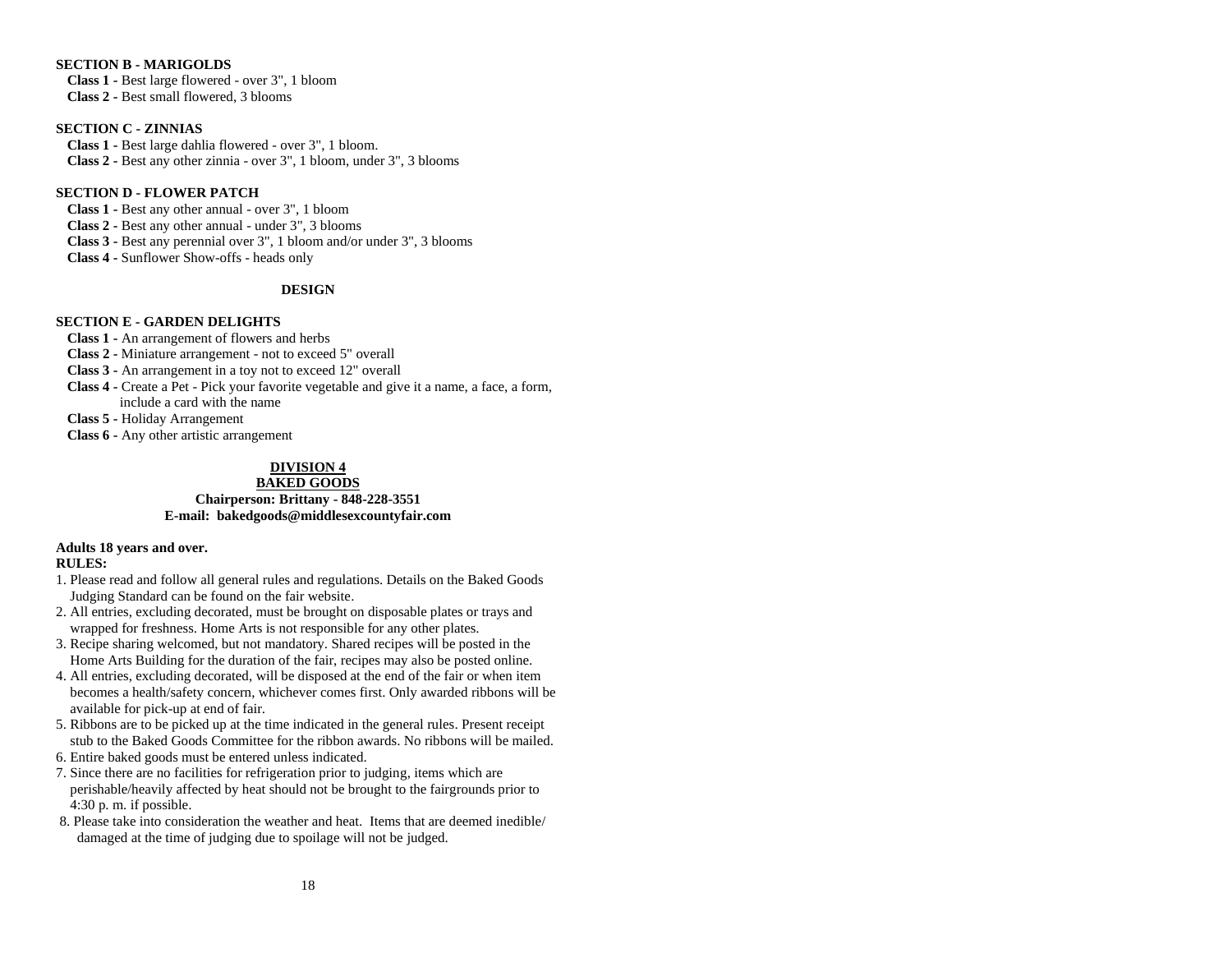#### **SECTION A - CAKES**

**Class 1 -** White **Class 2 -** Chocolate **Class 3 -** Yellow **Class 4 -** Pound Cake **Class 5 -** Cheesecake **Class 6 -** Cake with Fruit **Class 7** - Cake with Vegetable **Class 8** - Cake with Nuts **Class 9 -** Any other cake with icing **Class 10 -** Any other cake without icing

# **SECTION B - PIES**

**Class 1 -** Double crust, Fruit Filling **Class 2 -** Single crust, Custard/Cream/Yogurt **Class 3 -** Single crust, Meringues **Class 4 -** Single crust, Fruit Filling **Class 5 -** Single crust, Vegetable Filling **Class 6 -** Single crust, Any Other  **Class 7 -** Tarts - 3 on a plate

# **SECTION C - BREADS**

**Class 1 -** Yeast Bread - White **Class 2 -** Yeast Bread - Dark **Class 3 -** Quick Bread - Plain **Class 4 -** Quick Bread - Fruit and/or Nut **Class 5 -** Vegetable Bread **Class 6 -** Any Other Bread **Class 7 -** Coffee Cake/Ring - Plain, Fruit and/or Nut **Class 8 -** Buns, 4 on a plate **Class 9 -** Biscuits, 4 on a plate **Class 10 -** Rolls, 4 on a plate **Class 11 -** Muffins, 4 on a plate

#### **SECTION D - COOKIES & BARS (ENTER 4)**

**Class 1 -** Ginger **Class 2 -** Oatmeal **Class 3 -** Peanut Butter **Class 4 -** Chocolate Chip **Class 5 -** Brownies **Class 6 -** Macaroons **Class 7 -** Sugar **Class 8 -** Butter **Class 9 -** Pressed **Class 10 -** Filled **Class 11 -** Layer or Bar **Class 12 -** Any Other Cookies

# **SECTION E - CUPCAKES (ENTER 4)**

**Class 1 –** White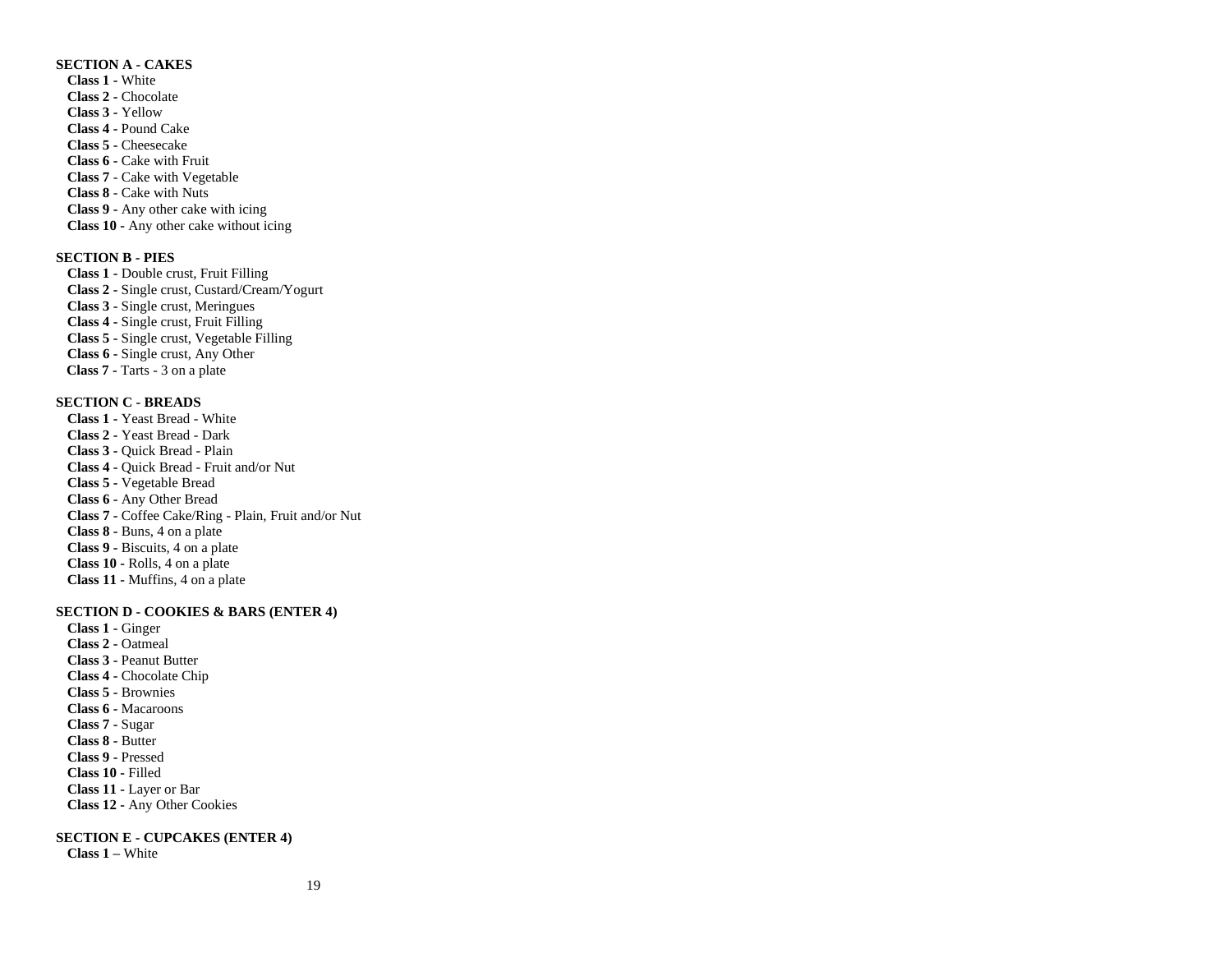**Class 2 -** Chocolate **Class 3 -** Yellow  **Class 4 -** Any Other

**SECTION F - FRIED DOUGHS (ENTER 4)**

**Class 1 -** Any Item

# **SECTION G - DECORATED**

Exhibitor may pick up entry at end of fair. **Class 1** - Decorated Cake, Mold Pan a) Fondant b) Buttercream c) Any Other  **Class 2** - Decorated Cake, Freeform a) Fondant b) Buttercream c) Any Other **Class 3** - Non-Edible Base, Mold a) Fondant b) Buttercream c) Any Other **Class 4** - Non-Edible Base, Freeform a) Fondant b) Buttercream c) Any Other **Class 5** - Gingerbread or Cookie House/Structure **Class 6** - Any Other Decorated Cookie **Class 7** - Sugar/Marzipan/Fondant Decorations **Class 8 -** Any Other **SECTION H - CANDIES (ENTER 6)**

 **Class 1** - Fudge **Class 2** - Hard Candy **Class 3** - Soft Candies **Class 4** - Candied Fruit  **Class 5** - Any Other Fruit Candy  **Class 6** - Toffee **Class 7** - Chocolate **Class 8** - Filled Candies **Class 9** - Molded Candies  **Class 10** - Any Other

# **SECTION I - CULTURAL SPECIALITIES**

 **Class 1 -** Cakes  **Class 2** - Pies **Class 3 -** Breads **Class 4 -** Cookies **Class 5** - Candies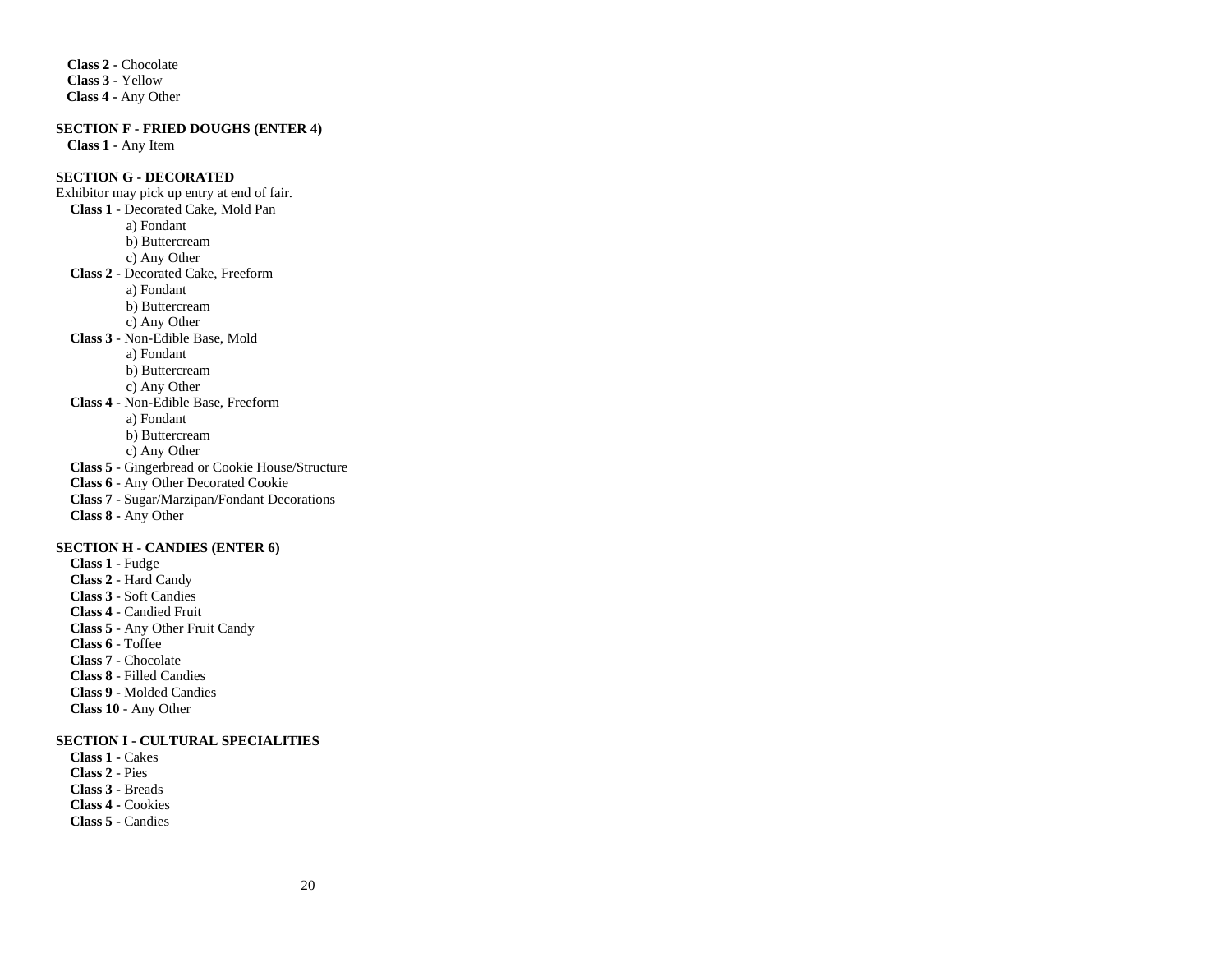### **DIVISION 4-A JUNIOR BAKED GOODS**

#### **For Exhibitors 17 years of age and under**

Use same Sections and Classes as Adults.

\* Since there are no facilities for refrigeration prior to judging, these items, which are perishable, should not be brought to the fairgrounds prior to 4:30 P. M.

# **DIVISION 4-S SPECIAL PARTICIPANT BAKED GOODS**

#### **For Exhibitors of any age with special developmental needs and abilities**

Use same Sections and Classes as Adults.

### **DIVISION 5**

# **CANNING**

# **E-mail: [canning@middlesexcountyfair.com](mailto:canning@middlesexcountyfair.com)**

# **Adults 18 years and over**

# **RULES:**

1. Please read and follow all the general rules and regulations on page 3.

2. Use white, clear standard canning jars only (without labels).

- 3. Canned foods preserved since date listed in general rules are eligible.
- 4. All canned foods should be presented without labels.
- 5. Exhibitors' identification tags should be presented with entries.
- 6. Uniform labels will be placed on jars by the Canning Committee.
- 7. There is a sample tasting jar required in Section A-5, B-10, & C thru J.
- 8. **The tasting jar should be one that can be disposed of when the judging has been completed.** It may be a small baby food jar, or other similar glass or plastic container, containing a small amount of the same ingredients as the display jar.

# **SECTION A - CANNED FRUIT**

#### **One standard quart or pint jar constitutes an exhibit.**

- **Class 1 -** Applesauce
- **Class 2 -** Cherries Red or White
- **Class 3 -** Peaches

**Class 4 -** Pears

**Class 5 -** Any fruit juice (Sample Testing Jar Required. See Rules.) **Class 6 -** Any other fruit not listed

#### **SECTION B - CANNED VEGETABLES**

### **One standard quart or pint jar constitutes an exhibit.**

**Class 1 -** Beans - Green **Class 2 -** Beans - Wax **Class 3 -** Beets **Class 4 -** Carrots - Whole or cut **Class 5 -** Tomatoes - Whole **Class 6 -** Tomatoes - Stewed **Class 7 -** Tomatoes - Stewed with added ingredients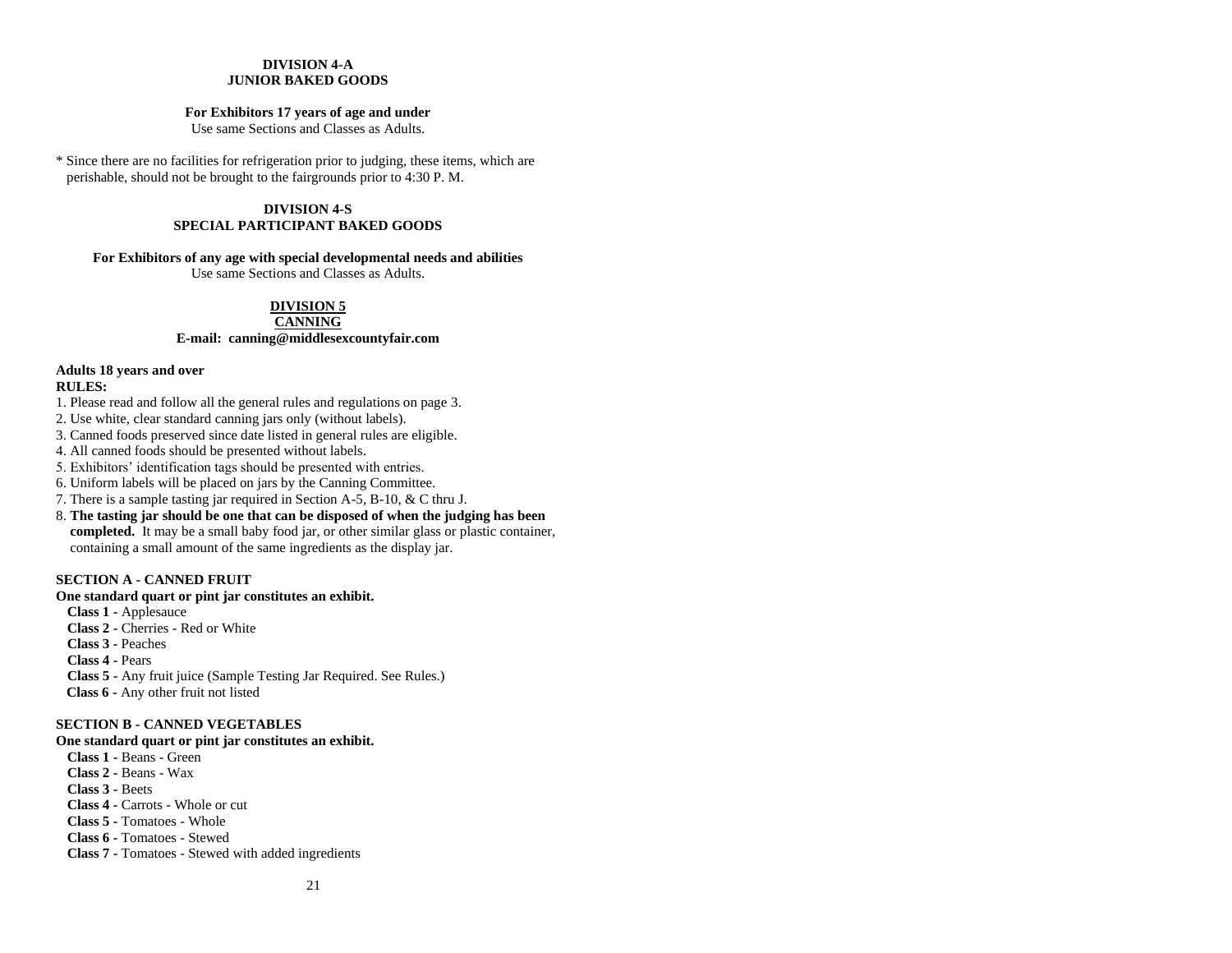**Class 8 -** Tomato Puree **Class 9 -** Corn - Pints only **Class 10 -** Any vegetable juice (Sample Testing Jar Required. See Rules.) **Class 11 -** Any other vegetable not listed. (Peas or Lima Beans in Pints only)

# **SECTION C - SYRUPS AND SAUCES**

# **One standard quart or pint jar constitutes an exhibit.**

**(Sample Testing Jar Required. See Rules.) Class 1 -** Fruit syrups or toppings **Class 2 -** Non-fruit syrups or toppings **Class 3 -** Bar-B-Que Sauce, Hot **Class 4 -** Bar-B-Que Sauce, Mild **Class 5 -** Spaghetti Sauce **Class 6 -** Any other syrup or sauce not listed-dessert type **Class 7 -** Any other sauce not listed-non dessert

#### **SECTION D - RELISHES**

**One standard 1/2 pint or pint jar constitutes an exhibit. (Sample Testing Jar Required. See Rules.) Class 1 -** Chili Sauce **Class 2 -** Corn relish **Class 3 -** Cucumber relish **Class 4 -** Pepper relish **Class 5 -** Chutney **Class 6 -** Any fruit relish **Class 7 -** Salsa - Hot **Class 8 -** Salsa - Mild **Class 9 -** Any other named relish

#### **SECTION E - PICKLED VEGETABLES & FRUIT**

**One standard canning jar constitutes an exhibit. (Sample Testing Jar Required. See Rules.) Class 1 -** Bread and Butter Pickles **Class 2 -** Bread & Butter Zucchini **Class 3 -** Mixed Pickles **Class 4 -** Watermelon Rind **Class 5 -** Beets - (MUST BE PROCESSED) **Class 6 -** Fruit Pickles **Class 7 -** Any spiced fruit **Class 8 -** Any brandied fruit **Class 9 -** Any other named pickle **Class 10 -** Any other pickled item **Class 11 -** Any brined item (not dill pickles, see Section F)  **Class 12 -** Tomatoes

#### **SECTION F - PICKLES One standard canning jar constitutes an exhibit.**

**(Sample Testing Jar Required. See Rules.) Class 1 –** Processed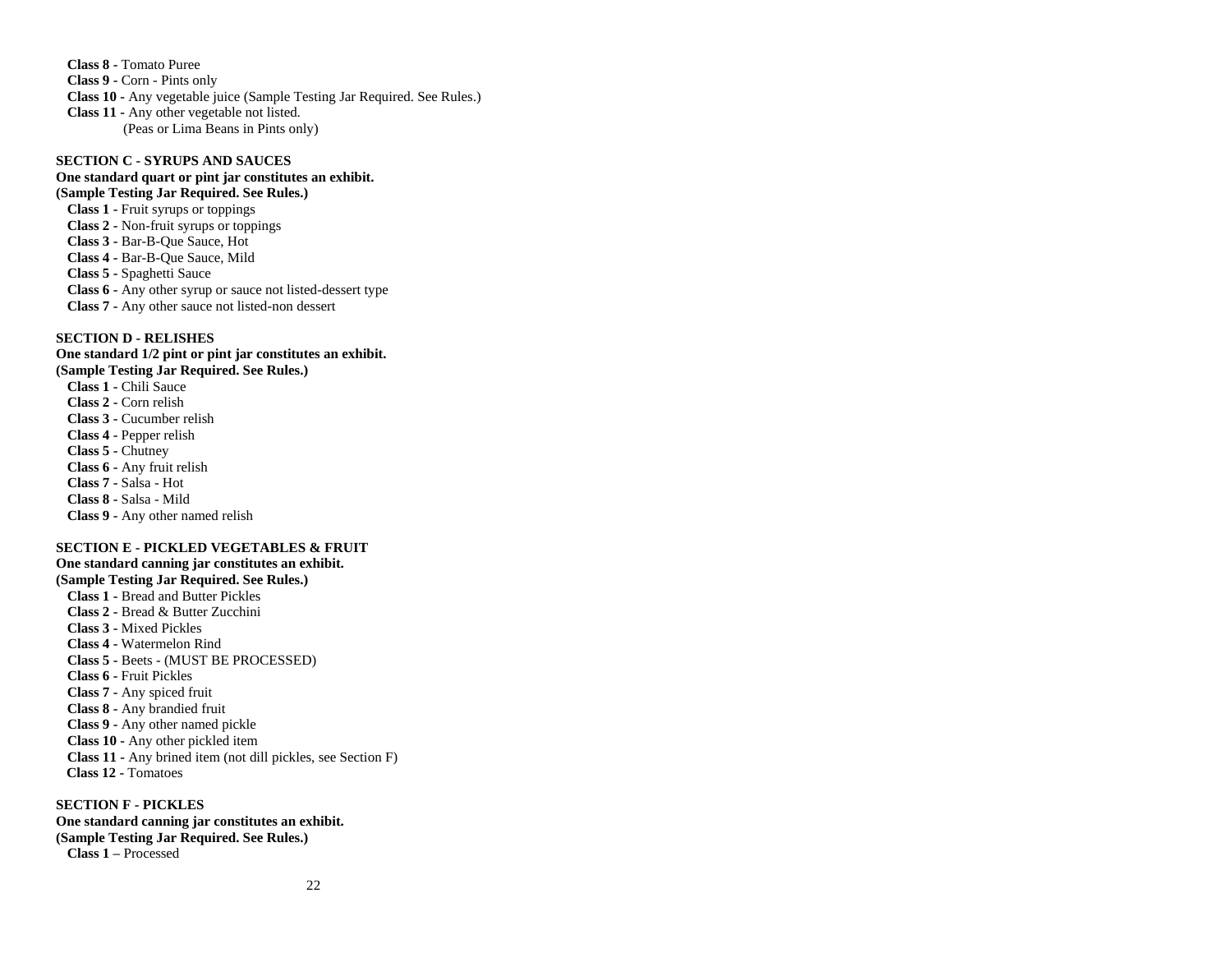**Class 2 -** Refrigerator **Class 3 -** Brined

**SECTION G - JAMS One standard pint or 1/2 pint jar or jelly glass with top constitutes an exhibit. (Sample Testing Jar Required. See Rules.) Indicate on exhibit tag if freezer type jam. Class 1 -** Cherry **Class 2 -** Grape **Class 3 -** Peach **Class 4 -** Blueberry **Class 5 -** Raspberry **Class 6 -** Strawberry **Class 7** - Blackberry Jam **Class 8 -** Citrus Marmalade or Conserve **Class 9 -** Conserves **Class 10 -** Any jam or preserve made with vegetables **Class 11 -** Any preserve not made with vegetables **Class 12 -** Any other jam or marmalade not listed **Class 13 -** Any low-sugar jam **Class 14 -** Any no-sugar jam  **Class 15 -** Mixed Berry jam **Class 16** - Any Berry and Vanilla Combo Jam

#### **SECTION H - JELLIES**

**One standard pint or 1/2 pint jar or jelly glass with top constitutes an exhibit. (Sample Testing Jar Required. See Rules.) Indicate on exhibit tag if freezer type jelly. Class 1 -** Apple **Class 2 -** Cherry

**Class 3 -** Crabapple **Class 4 -** Currant **Class 5 -** Mint **Class 6 -** Grape **Class 7 -** Raspberry **Class 8 -** Any combination(s) jelly **Class 9 -** Any vegetable or herb jelly **Class 10 -** Any other jelly not listed **Class 11 -** Any low-sugar jelly **Class 12 -** Any no-sugar jelly **Class 13** - Any Berry and Vanilla Combo Jelly

# **SECTION I - FRUIT BUTTERS One standard pint or 1/2 pint jar constitutes an exhibit. (Sample Testing Jar Required. See Rules.)**

**SECTION J - SPECIALTY TYPE CANNED OR BOTTLED ITEMS (Sample Testing Jar Required. See Rules.) Class 1 -** Any Vegetable **Class 2 -** Any Fruit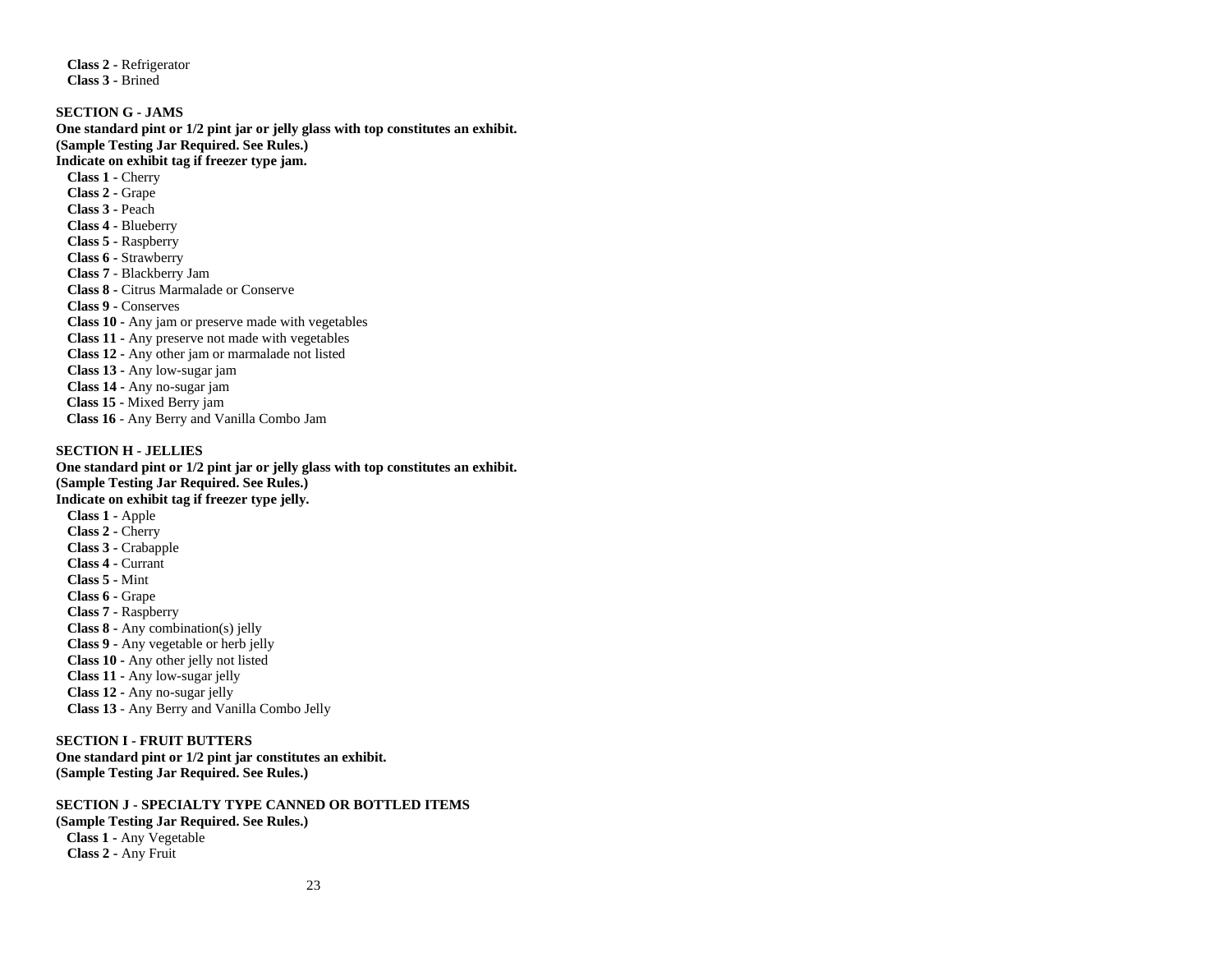**Class 3 -** Vinegars

**Class 4 -** Condiments (i.e. mustards, catsup, horseradish, etc.)

**Class 5 -** Any other

**Class 6 -** Any item not usually canned locally (i.e. maple syrup, molasses, extracts, etc.)

# **SECTION K - Special Ruling:**

All classes in sections K (except K-2) MUST BE PROCESSED. If there are any questions regarding this ruling, please call the chairperson listed at the beginning of DIVISION 5.

# **SECTION K - NOVELTY ITEMS**

**Class 1 -** Any fruit or vegetable grown in and preserved in same jar. **Class 2 -** Decorated jar top (Any item. Only lids judged.)

# **DIVISION 6**

# **QUILTS Chairperson: Laura - 732-846-6316 E-mail: [quilts@middlesexcountyfair.com](mailto:quilts@middlesexcountyfair.com)**

# **Adults 18 years and over**

# **RULES:**

- 1. Please read and follow all the important information and rules starting on page 3.
- 2. Please note on entry form and entry card quilt pattern name or if design is original.
- 3. Commercial or professionals are excluded from competition except for quilt tops quilted by commercial long-arm programmable or hand-guided machine (Section C).
- 4. Quilts will consist of two layers of fabric with batting between.
- 5. Group Projects (Section D-10 or E10) may be entered by any non-professionals when more than one person is involved in the work, listing the group involved on the entry form.
- 6. For judging purposes, name of quilter must be covered on projects (i.e., masking tape over quilting signatures).

# **SECTION A - BED QUILTS (Quilting done by hand)**

# **Class 1** - Pieced work

- **Class 2**  Appliqué (design is created entirely by appliqué and quilting)
- **Class 3**  Appliqué and Pieced combined (may include some decorative embroidery work)
- **Class 4 -** Quilted only (i.e., white-on-white)
- **Class 5**  Combined techniques (i.e., machine-pieced/hand quilted)
- **Class 6**  Any other

# **SECTION B - BED QUILTS (Quilting done by machine)**

- **Class 1 -** Pieced work
- **Class 2 -** Appliqué (design is created entirely by appliqué and quilting)
- **Class 3 -** Appliqué and Pieced combined (may include some decorative embroidery work)
- **Class 4 -** Quilted only (i.e., white-on-white)
- **Class 5 -** Combined techniques (i.e., hand-pieced/machine-quilted)
- **Class 6 -** Any other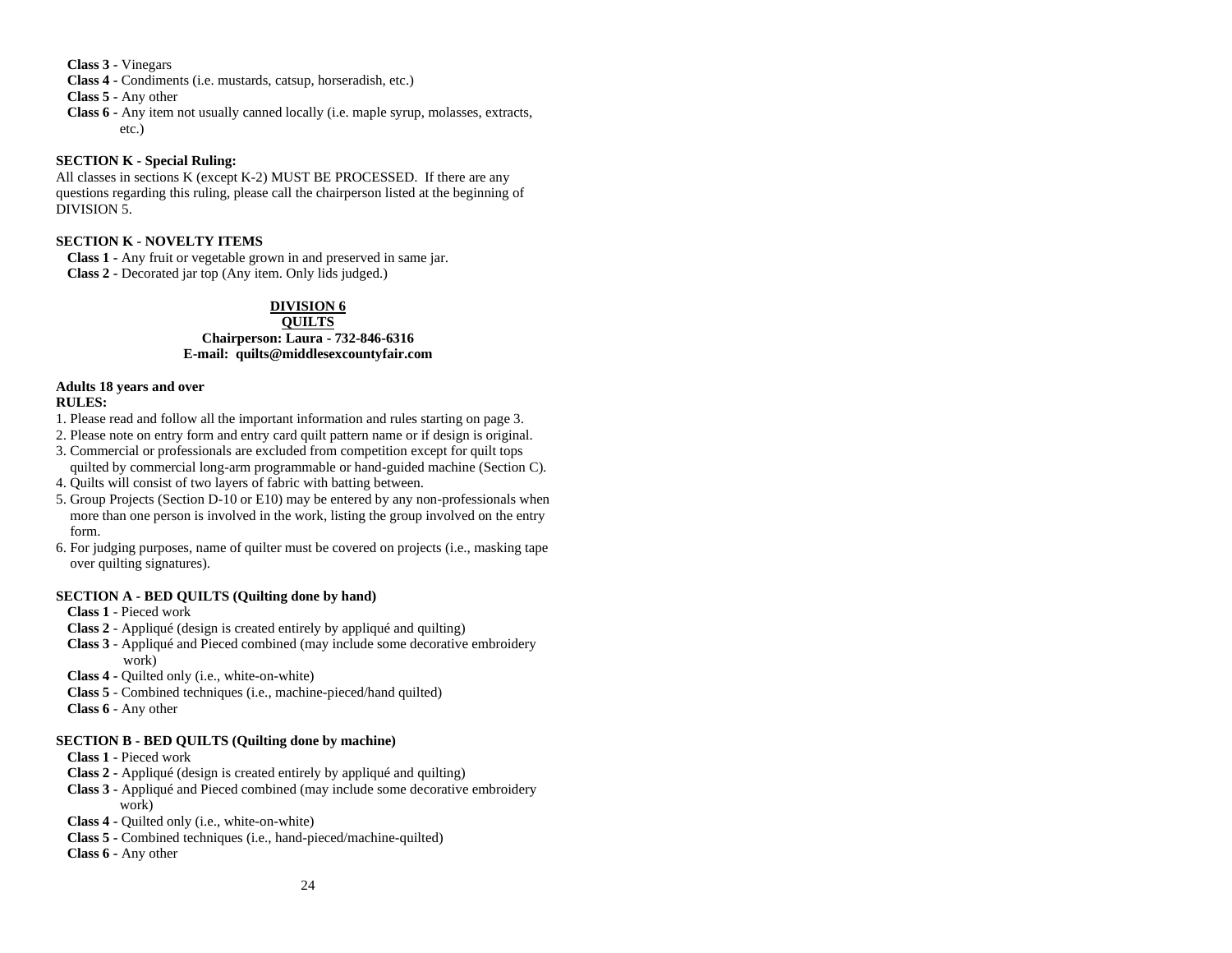# **SECTION C - QUILTS**

# **(Quilt tops made by exhibitor quilted by commercial long-arm programmable or hand-guided machine) Class 1 -** Pieced (60" square or larger)

**Class 2** - Appliqué (60" square or larger) **Class 3** - Appliqué and Pieced combined (60" square or larger) **Class 4** - Lap Quilt (45" square or larger) **Class 5** - Baby Quilt (approximately 30" x 48") **Class 6** - Any other

# **SECTION D - MISCELLANEOUS QUILTS**

**Class 1 -** Mini quilts (under 24" square) **Class 2 -** Doll Quilts (24" to 36" square) **Class 3 -** Baby/Crib quilts (Approx. 30" x 48") **Class 4 -** Lap quilts (45" square or larger) **Class 5 -** Wall Hangings (ready to hang) a) Hand stitched b) Machine stitched c) Iron-on appliqué (specify stitching involved) **Class 6 -** Pictorial Quilts (specify stitching involved) **Class 7 -** Memory Quilts (photo, autograph, etc.) **Class 8 -** "Charm" Quilts (same size pieces but all different fabrics). **Class 9 -** Embellished Quilts (buttons, lace, charms, etc.) **Class 10 -** Group Project (work done by more than one person, i.e. Girl Scouts, Church groups, clubs, etc.) **Class 11 -** Quilts using pre-printed panels or quilt designs **Class 12 -** Art Quilts a) Quilts under 24" square b) Quilts over 24" square c) Three dimensional, any size **Class 13 -** Bargello **Class 14** - Redwork (any color) **Class 15** - Any other **SECTION E - "QUILTS," AND COVERLETS (Unquilted) Class 1 -** Pieced **Class 2 -** Embroidered **Class 3 -** Appliqué **Class 4 -** Tied **Class 5 -** "Crazy Quilt" **Class 6 -** Yo-yo quilts **Class 7 -** Cross stitch a) counted b) stamped **Class 8 -** Wool **Class 9 -** Chenille (Frayed - edged) **Class 10** - Group project (work done by more than one person) **Class 11 -** Any other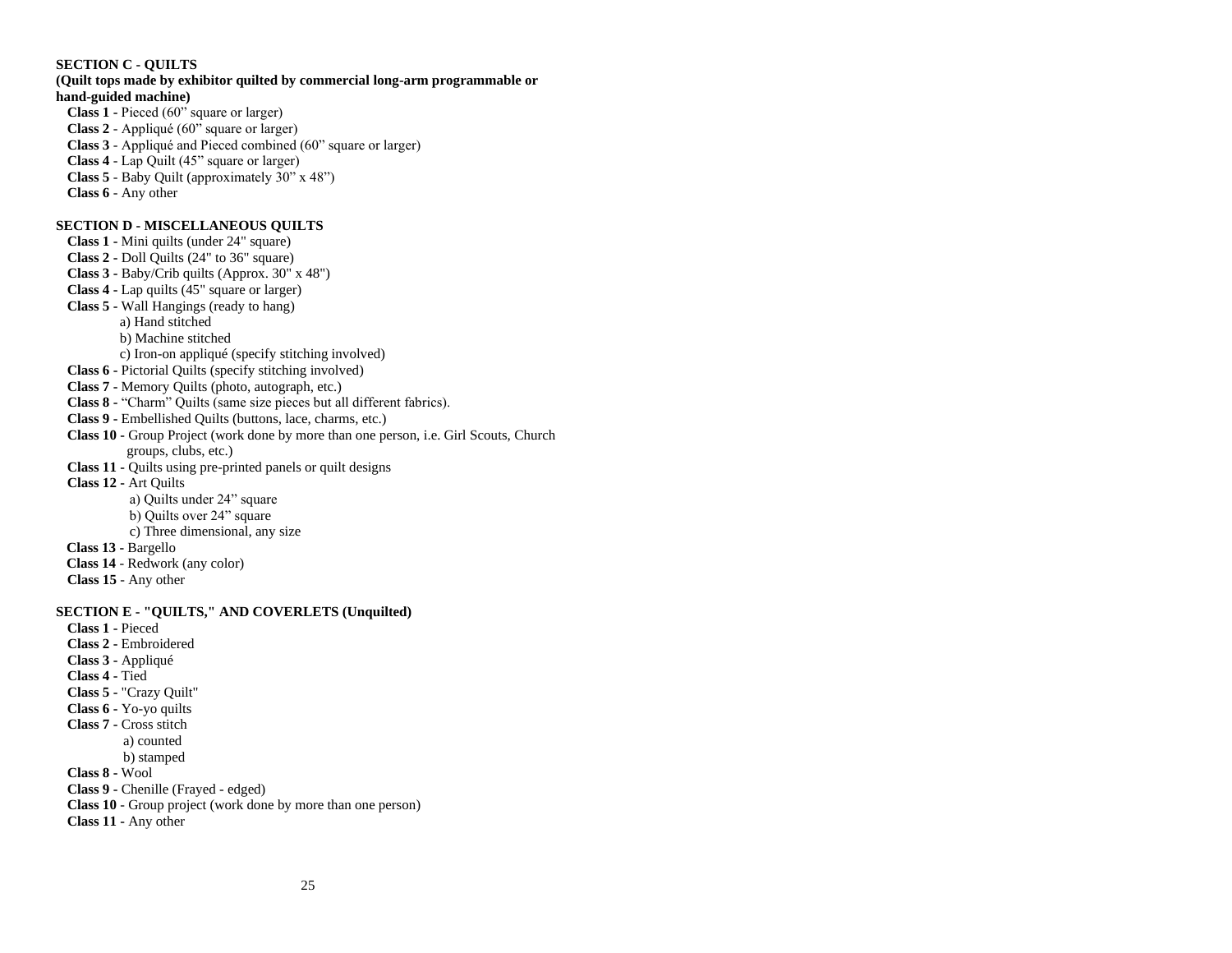# **SECTION F - QUILTED ARTICLES**

**Class 1 -** Wearables a) Jackets b) Vests c) Fashion accessories d) Any other **Class 2 -** Holiday items a) Stockings b) Ornaments c) Tree skirts d) Wall hangings e) Any other **Class 3 -** Household accessories a) Table runners b) Place mats c) Any other

# **DIVISION 6-A**

# **QUILTS**

**For exhibitors 13-17 years of age** Use same Sections and Classes as Adults.

# **DIVISION 6-B QUILTS**

**For exhibitors 12 years and younger** Use same Sections and Classes as Adults.

# **DIVISION 6-S**

# **QUILTS**

# **For exhibitors of any age with special developmental needs and abilities**

Use same Sections and Classes as Adults.

# **DIVISION 7**

# **NEEDLEWORK Chairperson: Linda - 908-754-2386 E-mail: [needlework@middlesexcountyfair.com](mailto:needlework@middlesexcountyfair.com)**

# **Adults 18 years and over**

# **RULES:**

- 1. Please read and follow all the important information and rules starting on page 3.
- 2. ALL pictures must be framed and ready to hang; all small articles must be mounted.
- 3. Design size, NOT FRAME SIZE, is to be used for pictures in Section C, Classes 6 thru 14.
- 4. Commemorative category to include weddings, births, graduations, etc.
- 5. Group Projects (Section C-22) may be entered by any non-professionals when more than one person is involved in the work, listing the group involved on the entry form.
- 6. For judging purposes, name of stitchers must be covered on projects (i.e., masking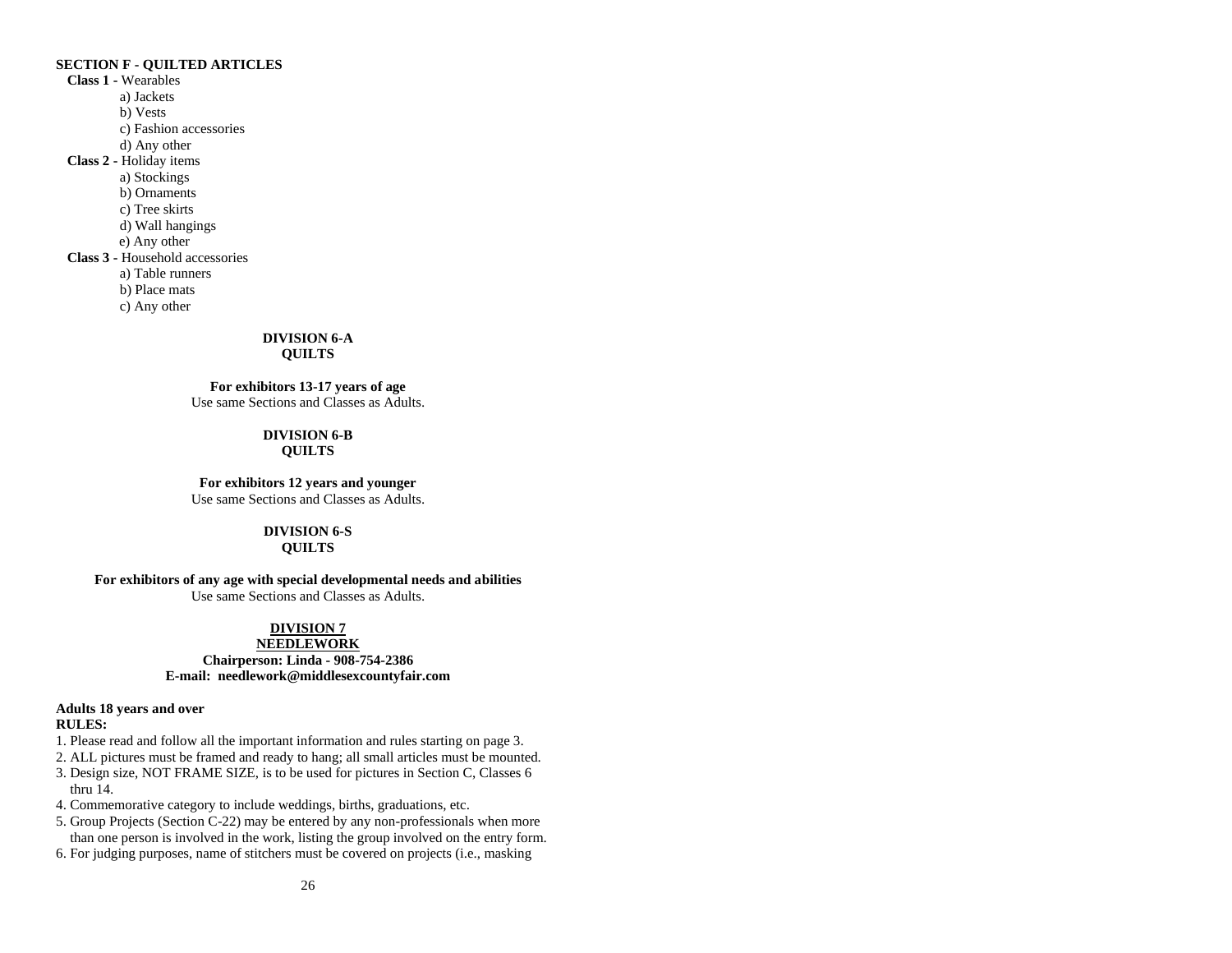tape over signatures).

7. More than 15 entries in any class will be subdivided by Chairperson prior to judging.

### **SECTION A - COUNTED THREAD TECHNIQUES**

**Class 1 -** Counted bead work - any item **Class 2 -** Duplicate Stitch - any item **Class 3 -** Waste canvas (x stitch) – any item **Class 4** - Hardanger a) large b) small c) ornament d) cards **Class 5 -** Pulled thread work – any item **Class 6** - Swedish Weaving a) large b) small **Class 7 -** Blackwork - any item a) large b) small **Class 8 -** Decorative stitches (i.e., band samplers) - any item **Class 9 -** Stitching over 1 thread - any item **Class 10 -** Edgings (specialty stitches to finish items not in frames) - any item **Class 11 -** Canvaswork - any item **Class 12 -** Combined Techniques **Class 13 -** Any other article

# **SECTION B - STAMPED CROSS-STITCH**

**Class 1 -** Decorations (wall hangings, bell pulls, banners) **Class 2 -** Household Accessories a) large (i.e.; tablecloths) b) small (i.e.; towels, pillowcases) **Class 3 -** Pictures **Class 4 -** Holiday item **Class 5 -** "Wearables" - any item **Class 6 -** Sampler **Class 7 -** Items in sets **Class 8 -** Any other article **SECTION C - COUNTED CROSS-STITCH**

# **Class 1 -** Decorations (wall hangings, bell pulls, banners)

 a) non**-**holiday b) holiday;

**Class 2 -** Household Accessories (single items)

a) large items (tablecloths, runners, pillowcases, etc.)

b) medium items (fingertip towels, placemats, bread cloths, etc.)

c) small items (magnets, coasters, sachets, bookmarks, etc.)

**Class 3 -** Decorated objects

a) large items (wooden jewel boxes, shelves, etc.) over 6"

b) medium items (keepsake boxes, address books, etc.)

c) small (tin-toppers, ring boxes, etc.)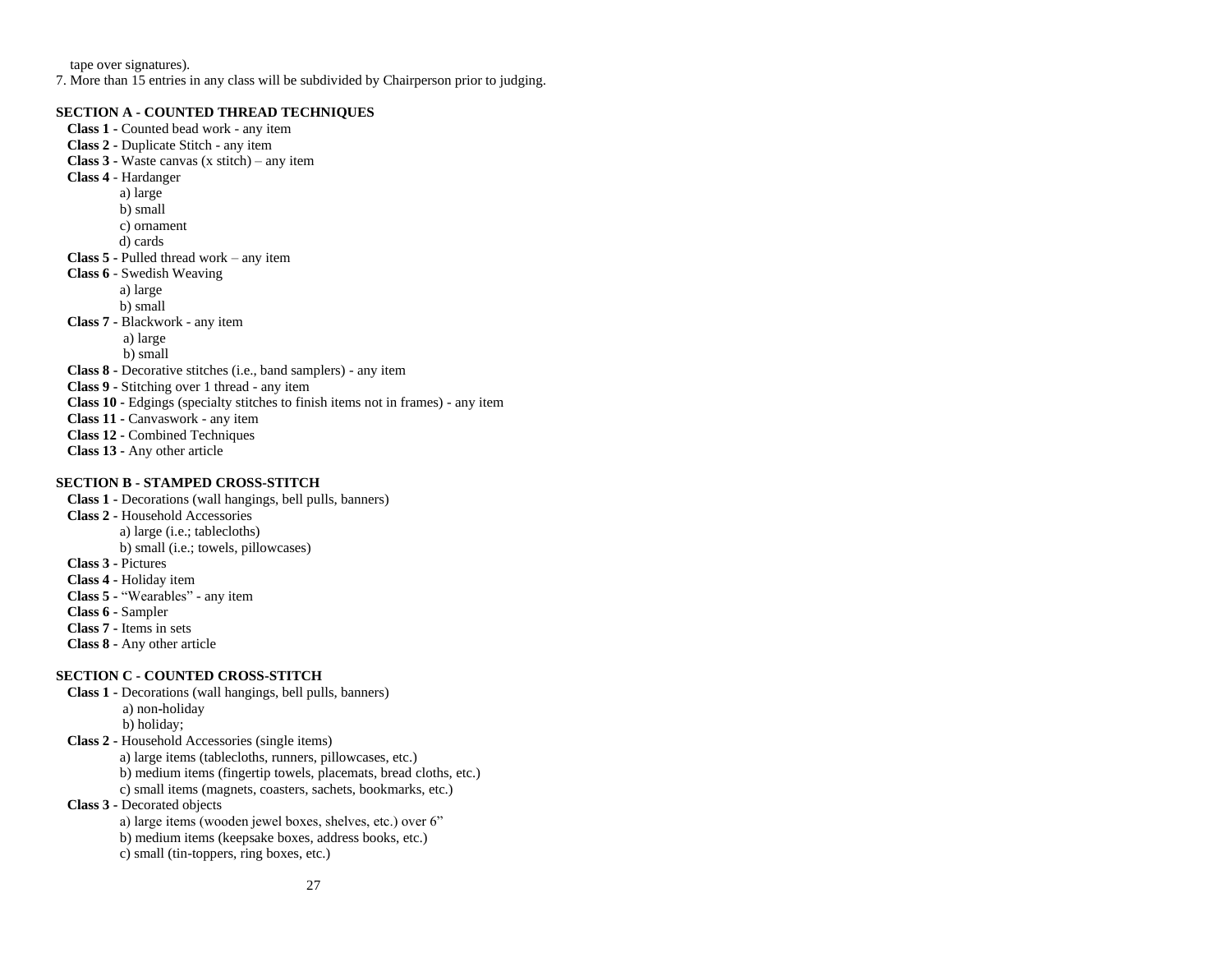d) three-dimensional objects (ornaments, mobiles, etc.) e) items in acrylic (trivets, paperweights, snow globes, coasters, etc.) **Class 4 -** Cards and/or tags (birthday greeting cards, Christmas gift tags, etc.) a) special occasion b) holiday **Class 5 -** Stitching on needlework accessories (i.e.; biscornu, chatelaines, spindles) **Class 6 -** Pictures: design size UNDER 5" x 7", Aida **Class 7 -** Pictures: design size UNDER 5" x 7", other fabric **Class 8 -** Pictures: design size 5" x 7" to 9" x 12", Aida **Class 9 -** Pictures: design size 5" x 7" to 9" x 12", other fabric **Class 10 -** Pictures: design size 11" x 14" to 16" x 20", Aida **Class 11 -** Pictures: design size 11" x 14" to 16" x 20", other fabric **Class 12 -** Pictures: any other size - Aida **Class 13 -** Pictures: any other size - other fabric **Class 14 -** Pictures: 3-D **Class 15 -** Samplers a) alphabet b) verse c) commemorative d) band e) motifs or medallions f) pictorial g) mini: design under 5" x 7" **Class 16 -** Computer-enhanced stitchery (e.g., x-stitch picture stitched from photo) **Class 17 -** Miniatures (design area less than 3 inches) **Class 18 -** Holiday item a) large picture b) small picture c) stocking d) ornament e) tree skirt f) decorations in acrylic (trivets, globes, etc.) g) household accessories (towels, runners, etc.) h) free-standing i) any other  **Class 19 -** Non-traditional base (x-stitch on paper, vinyl, Aida-Plus, etc., as in mugs, sippy cups, ornaments, etc.) a) Household b) Holiday c) Picture **Class 20 -** Items decorated with stitch-bands (Ribband ornaments, stitch-band baskets, etc.), any item **Class 21 -** Items in sets (mugs, coasters, towels, etc.) a) Household b) Holiday **Class 22 -** Group Project: work done by more than one person (i.e. Round-Robin Groups) **Class 23 -** Free-standing - any item **Class 24 -** Embellished items (x-stitch embellished with beads, buttons, and specialty fibers, etc.), any item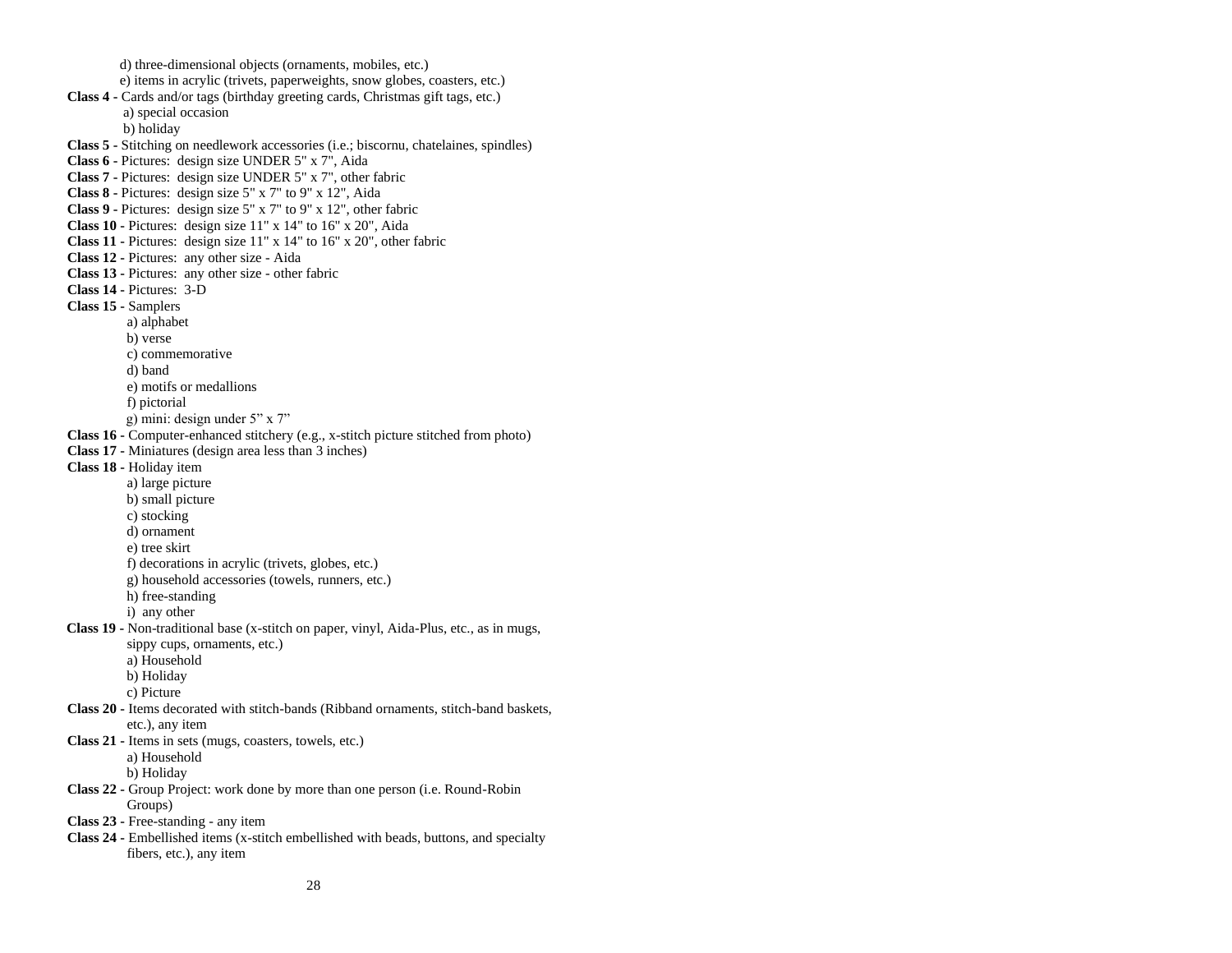a) large

b) small

**Class 25** - Afghans/blankets (unquilted)

**Class 26 -** Stitching on large stitch fabric (counts 4-12) - any item

**Class 27 -** Stitching on small stitch fabric (40 count or greater) - any item

**Class 28 -** Stitching on specialty fabric (i.e.; stamped or dyed) - any item

**Class 29 -** Novelty design

**Class 30** - Any other article

# **SECTION D - COUNTED CROSS-STITCH "WEARABLES"**

**Class 1 -** Apparel (i.e.; collars, belts, hats, aprons, bibs, booties, hairclips, etc.) a) adult b) child

**Class 2 -** Accessories (i.e.; tote bags, book covers, eyeglass cases, etc.) a) adult b) child

**Class 3 -** Jewelry (i.e.; pins, watchbands, necklaces, etc.) - any items

**Class 4 -** Any other item

# **DIVISION 7-A**

# **NEEDLEWORK**

**For exhibitors 13-17 years of age**

Use same Sections and Classes as Adults.

# **DIVISION 7-B**

**NEEDLEWORK**

**For exhibitors 12 years and younger**

Use same Sections and Classes as Adults.

#### **DIVISION 7-S NEEDLEWORK**

**For exhibitors of any age with special developmental needs and abilities**

Use same Sections and Classes as Adults.

# **DIVISION 8**

**KNITTING Co-Chairperson: Daerelle - 732-355-0919 Co-Chairperson: Kathy - 732-940-4412 E-mail: [knitandcrochet@middlesexcountyfair.com](mailto:knitandcrochet@middlesexcountyfair.com)**

# **RULES:**

1. Please read and follow all the important information and rules starting on page 3.

# **SECTION A - INFANT ARTICLES**

**Class 1 -** Clothing **Class 2 –** Accessories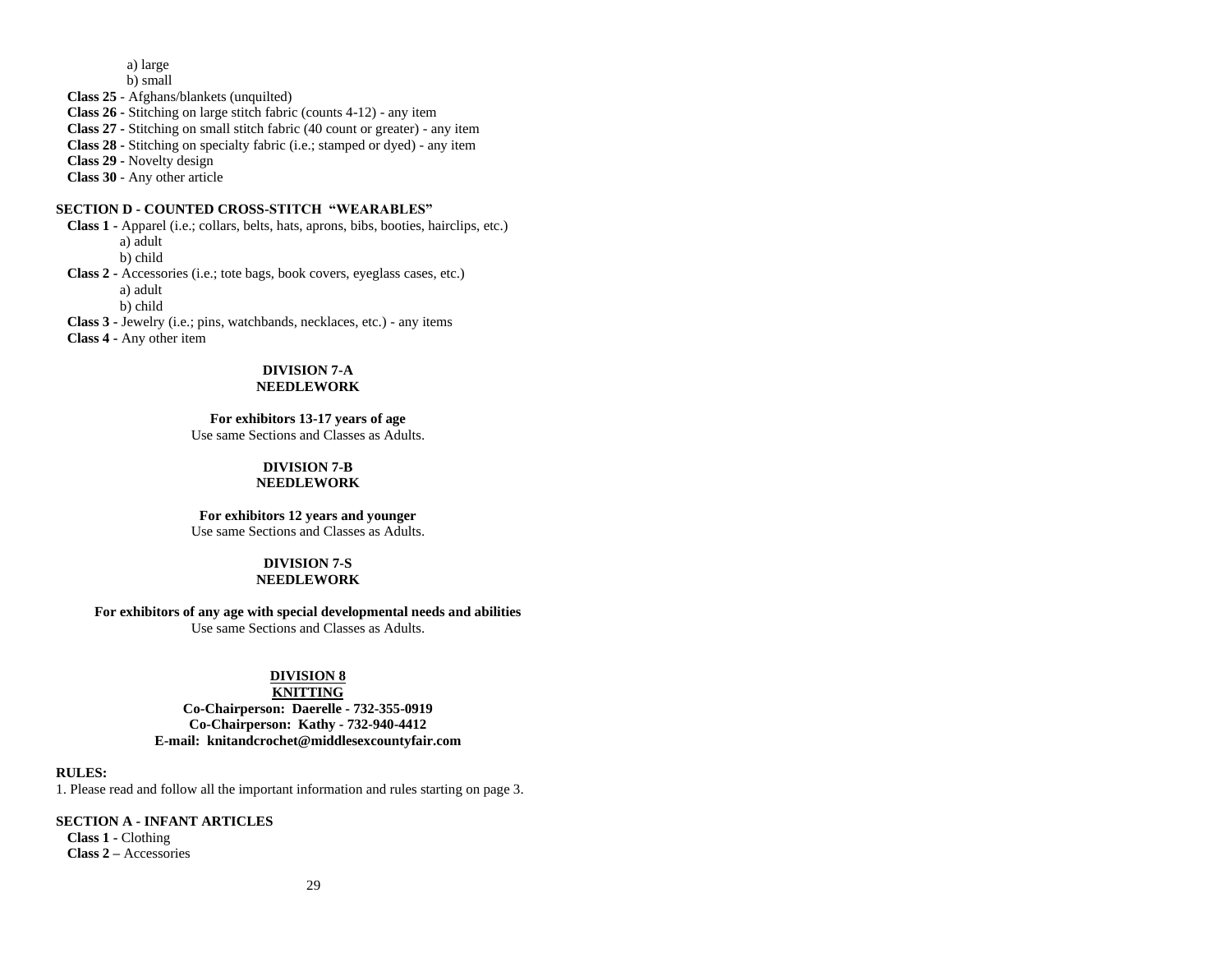**Class 3** - Baby Bunting **Class 4 -** Preemie Size (13" x 18") Baby's Blanket

### **SECTION B - SWEATERS**

**Class 1-** Man's Sweater - a) Slipover; b) Coat type **Class 2 -** Woman's Sweater - a) Slipover; b) Coat type **Class 3 -** Child's Sweater - a) Slipover; b) Coat type **Class 4 -** Baby's Sweater Set

# **SECTION C - CLOTHING**

**Class 1 -** Child's Dress **Class 2 -** Stole, Shrug or Shawl a) Thread; b) Yarn **Class 3 -** Poncho **Class 4 -** Vest **Class 5 -** Any Other

# **SECTION D - FASHION ACCESSORIES**

**Class 1 -** Socks, Slippers **Class 2 -** Mittens or Gloves **Class 3 -** Hats **Class 4 -** Scarves **Class 5 -** Collar **Class 6 -** Purses, Tote Bags **Class 7 -** Fashion Accessory

#### **SECTION E - HOUSEHOLD ACCESSORIES**

**Class 1 -** Accessory **Class 2 -** Dresser Scarves or Wall Panels **Class 3 -** Doily a) Under 18"; b) Over 18

#### **SECTION F - TOYS, DOLLS**

**Class 1 -** Toy a) Under 12"; b) Over 12" **Class 2** - Doll Clothes a) Thread; b) Yarn

# **SECTION G - AFGHANS - One Piece**

**Class 1 -** Full Size Baby Blanket **Class 2 -** Lap Robe **Class 3 -** Afghan a) Thread; b) Yarn **Class 4 -** Embroidered **Class 5 -** Bedspread a) Thread; b) Yarn **Class 6 -** Any Other

### **SECTION H - AFGHANS - Joined Sections**

**Class 1 -** Full Size Baby Blanket **Class 2 -** Lap Robe **Class 3 -** Afghan a) Thread; b) Yarn **Class 4 -** Embroidered **Class 5 -** Bedspread a) Thread; b) Yarn **Class 6 -** Group Project (work done by more than one person i.e. Church groups, clubs, etc.) **Class 7 -** Any Other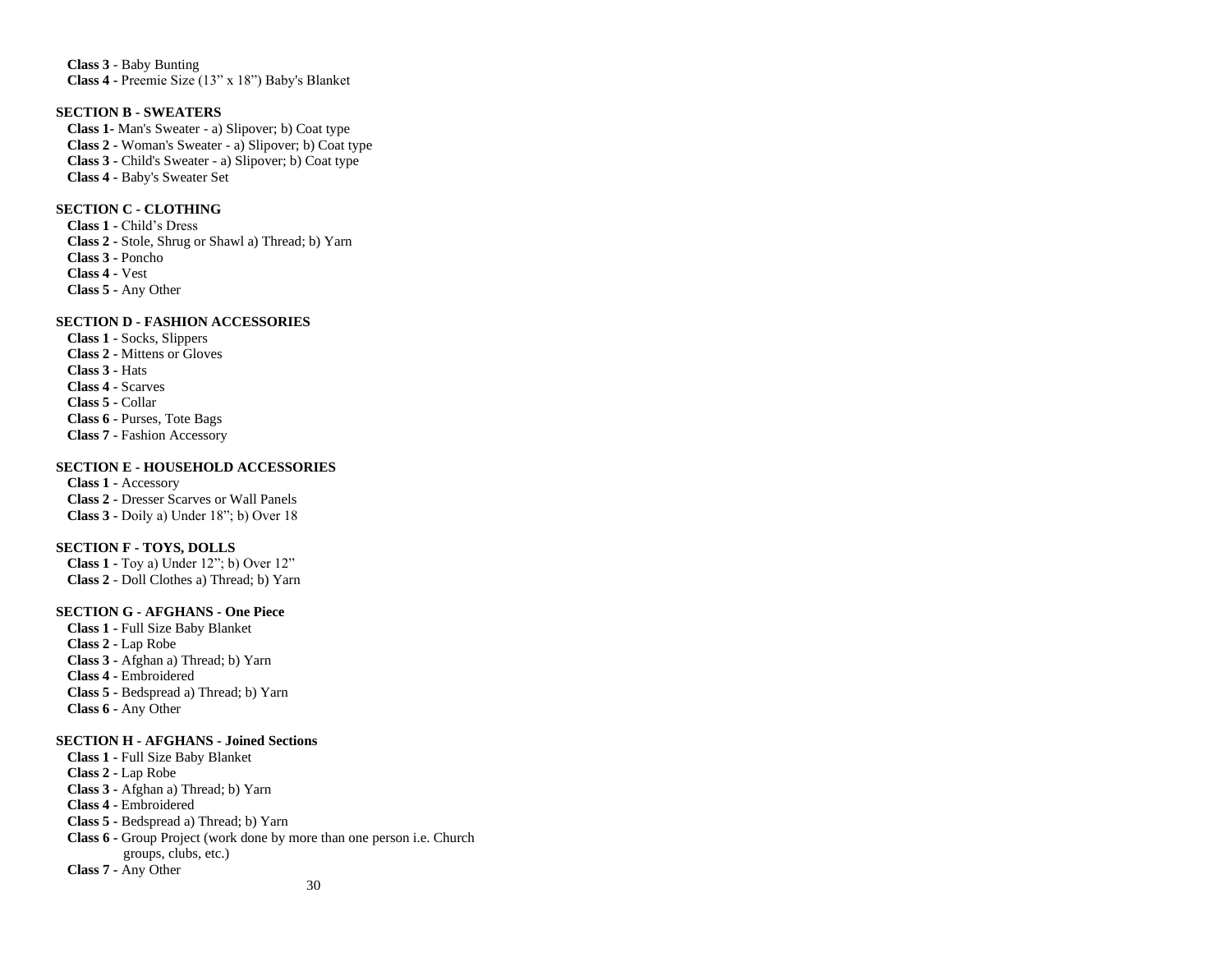# **SECTION I - MISCELLANEOUS**

**Class 1 -** Special Occasion Item **Class 2 -** Machine Knitted, Any Item **Class 3 -** Loom Knitted (ex. Knifty Knitter, etc) Any item **Class 4 -** Any Other Item

#### **SECTION J - FELTED ARTICLES**

**Class 1 -** Clothing  **Class 2 -** Fashion Accessories  **Class 3 -** Household Accessories **Class 4 -** Any Other Item

#### **DIVISION 8-A KNITTING**

**For Exhibitors 17 years of age and under** Use same Sections and Classes as Adults.

### **DIVISION 8-S**

### **KNITTING**

**For exhibitors of any age with special developmental needs and abilities** Use same Sections and Classes as Adults.

# **DIVISION 9**

**CROCHETING Co-Chairperson: Daerelle - 732-355-0919 Co-Chairperson: Kathy - 732-940-4412 E-mail: [knitandcrochet@middlesexcountyfair.com](mailto:knitandcrochet@middlesexcountyfair.com)**

**Adults 18 years and older**

**RULES:**

1. Please read and follow all the important information and rules starting on page 3.

# **SECTION A - INFANT ARTICLES**

**Class 1 –** Clothing **Class 2 -** Accessories **Class 3** - Baby Bunting **Class 4 -** Preemie Size (13" x 18") Baby's Blanket

# **SECTION B - SWEATERS**

**Class 1-** Man's Sweater - a) Slipover; b) Coat type **Class 2 -** Woman's Sweater - a) Slipover; b) Coat type **Class 3 -** Child's Sweater - a) Slipover; b) Coat type **Class 4 -** Baby's Sweater Set

**SECTION C - CLOTHING Class 1 -** Child's Dress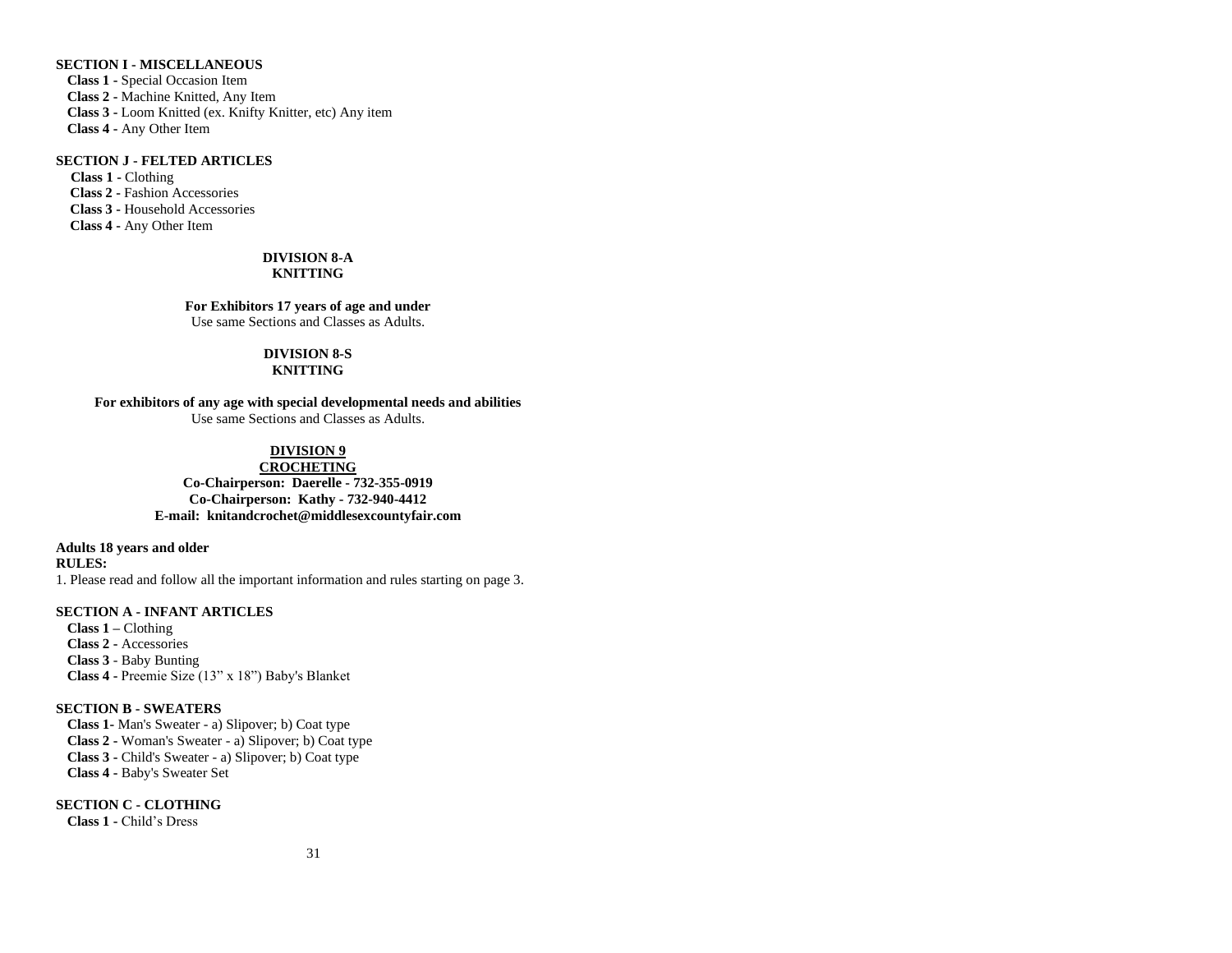**Class 4 -** Vest **Class 5** - Any Other

#### **SECTION D - FASHION ACCESSORIES**

**Class 1 -** Socks, Slippers **Class 2 -** Mittens or Gloves **Class 3 -** Hats **Class 4 -** Scarves **Class 5 -** Collar **Class 6 -** Purses, Tote Bags **Class 7 -** Fashion Accessory

#### **SECTION E - HOUSEHOLD ACCESSORIES**

**Class 1 -** Accessory **Class 2 -** Dresser Scarves or Wall Panels **Class 3 -** Doily a) Under 18"; b) Over 18

# **SECTION F - TOYS, DOLLS**

**Class 1 -** Toy a) Under 12"; b) Over 12" **Class 2** - Doll Clothes a) Thread; b) Yarn

# **SECTION G - AFGHANS - One Piece**

**Class 1 -** Full Size Baby Blanket **Class 2 -** Lap Robe **Class 3 -** Afghan a) Thread; b) Yarn **Class 4 -** Embroidered **Class 5 -** Bedspread a) Thread; b) Yarn **Class 6 -** Any other

# **SECTION H - AFGHANS - Joined Sections**

**Class 1 -** Full Size Baby Blanket **Class 2 -** Lap Robe **Class 3 -** Afghan a) Thread; b) Yarn **Class 4 -** Embroidered **Class 5 -** Bedspread a) Thread; b) Yarn **Class 6 -** Group Project (work done by more than one person i.e. Church groups, clubs, etc.) **Class 7 -** Any other

#### **SECTION I - MISCELLANEOUS**

**Class 1 -** Special Occasion Item

**Class 2 -** Handkerchief, Towel or Pillow Case Edging

**Class 3 -** Luncheon Cloth

**Class 4 -** Full Size Tablecloth

**Class 5 -** Miscellaneous Crochet a) Tunisian or Afghan Stitch; b) Hairpin; c) Any Other

**Class 6 -** Any Other Item

# 32

**SECTION J - FELTED ARTICLES Class 1 -** Clothing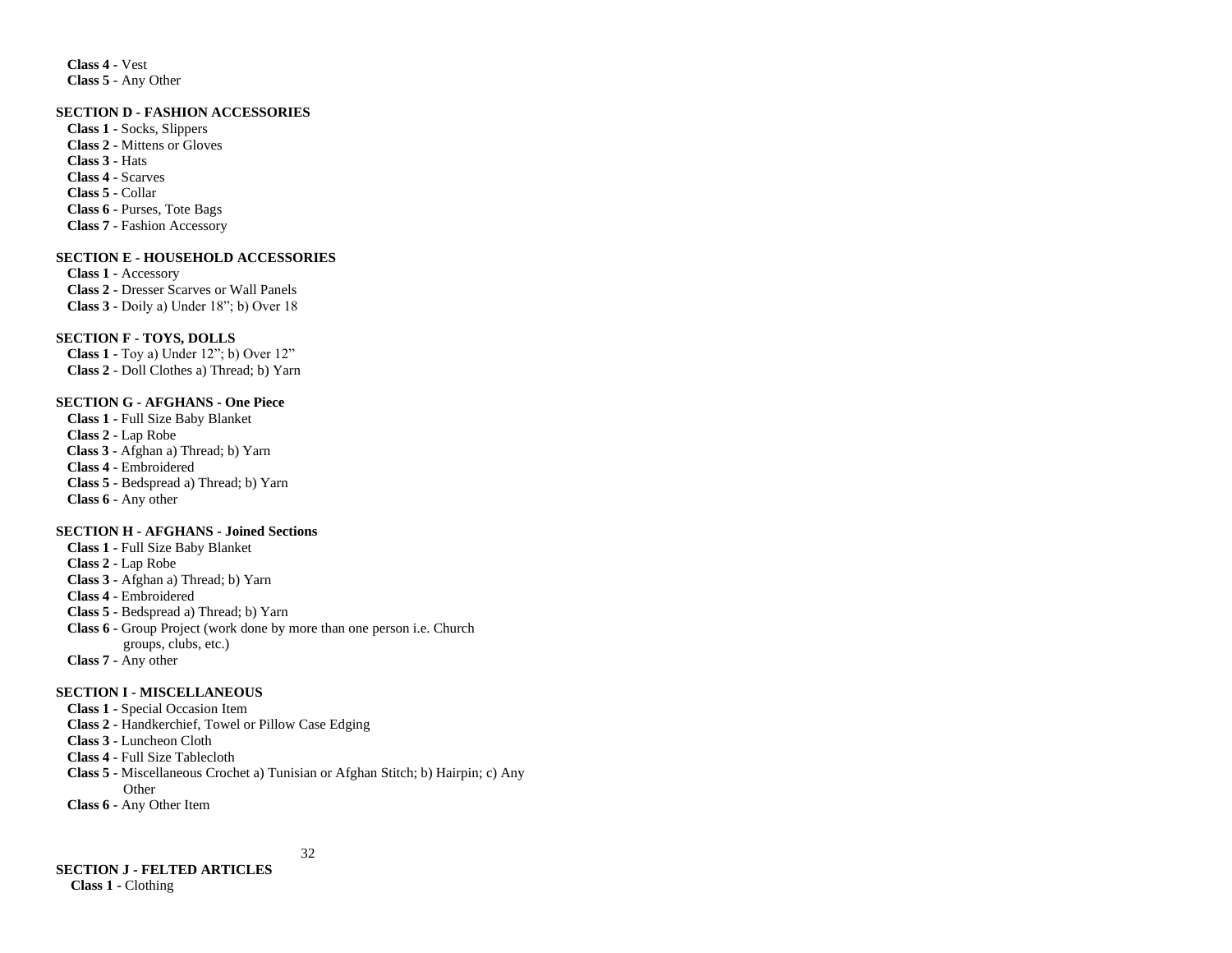**Class 2 -** Fashion Accessories  **Class 3 -** Household Accessories **Class 4 -** Any Other Item

# **SECTION K - TATTING**

**Class 1 -** Edgings **Class 2 -** Wearing apparel **Class 3 -** Jewelry **Class 4 -** Special Occasion Items **Class 5** - Christmas Ornaments **Class 6** - Household Accessories a) Under 12"; b) Over 12"; c) Over 30" **Class 7 -** Any other item

#### **DIVISION 9-A CROCHET**

**For Exhibitors 17 years of age and under** Use same Sections and Classes as Adults.

#### **DIVISION 9-S**

# **CROCHET**

# **For exhibitors of any age with special developmental needs and abilities**

Use same Sections and Classes as Adults.

# **DIVISION 10**

# **HANDWORK**

**Chairperson: Kim - 732-221-1848 E-mail: [handwork@middlesexcountyfair.com](mailto:handwork@middlesexcountyfair.com)**

**Adults 18 years and over**

**RULES:**

1. Please read and follow all the important information and rules starting on page 3.

# **SECTION A - BARGELLO**

**Class 1 -** Pictures: must be framed ready to hang **Class 2 -** Any other

# **SECTION B - EMBROIDERED ARTICLES**

**Class 1 -** Household Accessories a) Large items (i.e., tablecloths, etc.) b) Medium items (i.e., table runners, etc.) c) Small items (i.e., towels, pillowcases, etc.) d) Sets **Class 2 -** Pictures: must be framed ready to hang **Class 3 -** Holiday Items: a) Picture b) Stocking

33

 c) Ornament d) Tree Skirt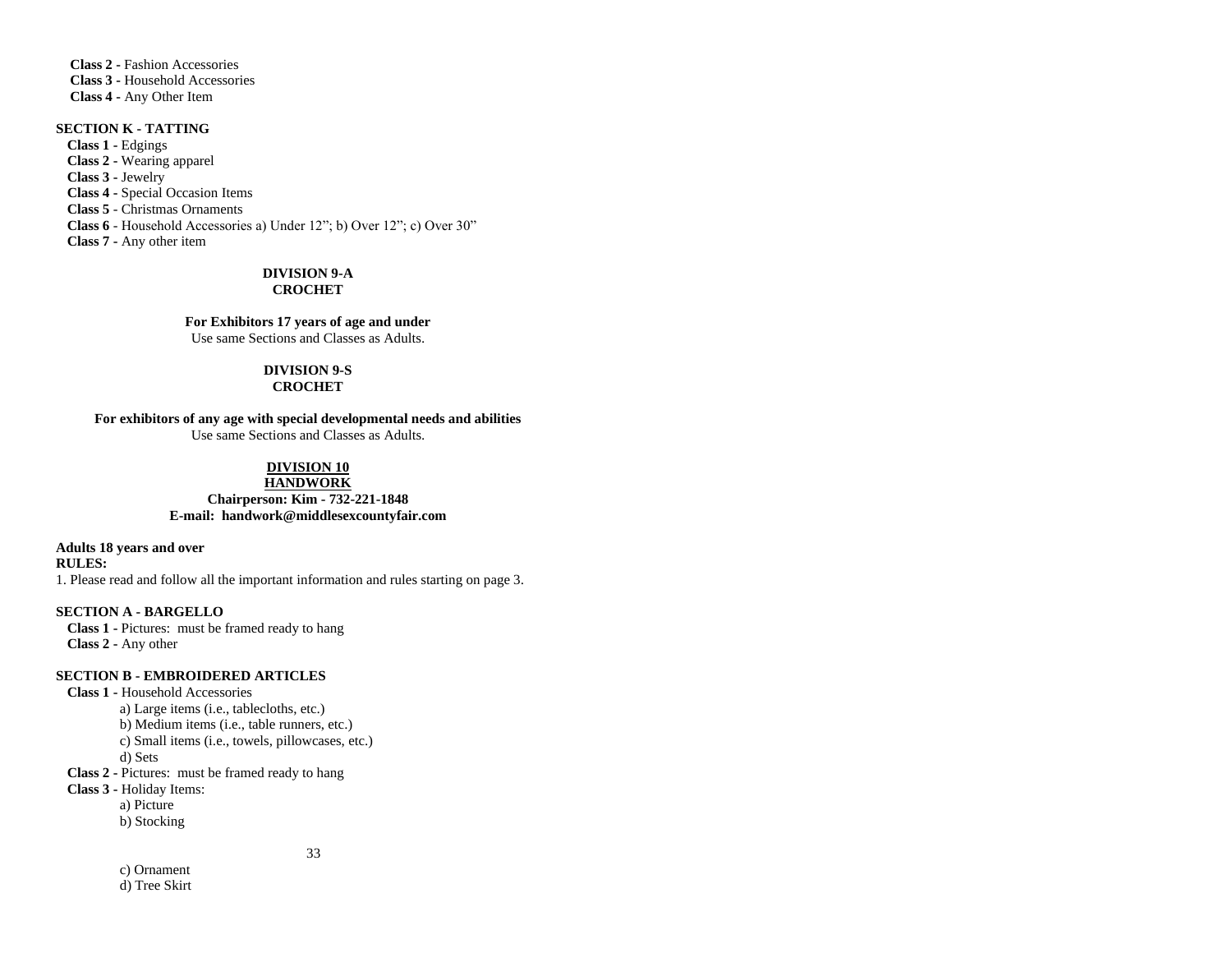e) Large household items f) Small household items **Class 4 -** Edging **Class 5 -** Any other

# **SECTION C - REDWORK**

**Class 1 -** Pictures: must be framed, ready to hang a) Non**-**holiday b) Holiday **Class 2** - Wall Hanging a) Non**-**holiday b) Holiday **Class 3 -** Household item a) Non**-**holiday b) Holiday **Class 4 -** Any other a) Non**-**holiday b) Holiday **SECTION D - RIBBON EMBROIDERY**

**Class 1 -** Pictures: must be framed ready to hang **Class 2 -** Clothing **Class 3 -** Decorative items **Class 4 -** Household items **Class 5 -** Any other

# **SECTION E - SMOCKING**

**Class 1 -** Infants **Class 2 -** Children **Class 3 -** Child's accessory **Class 4 -** Adults **Class 5 -** Adult's accessory **Class 6 -** Ornament **Class 7 -** Any other

# **SECTION F - NEEDLEPOINT**

**Class 1 -** Pictures: must be framed ready to hang **Class 2 -** Household Accessories **Class 3 -** Fashion Accessories **Class 4 -** Free Standing  **Class 5 -** Holiday  **Class 6 -** Any other

# **SECTION G - PLASTIC CANVAS**

**Class 1 -** Household Accessories a) Hanging b) Free standing c) Tissue box covers

34

 d) Refrigerator magnets **Class 2 -** Toys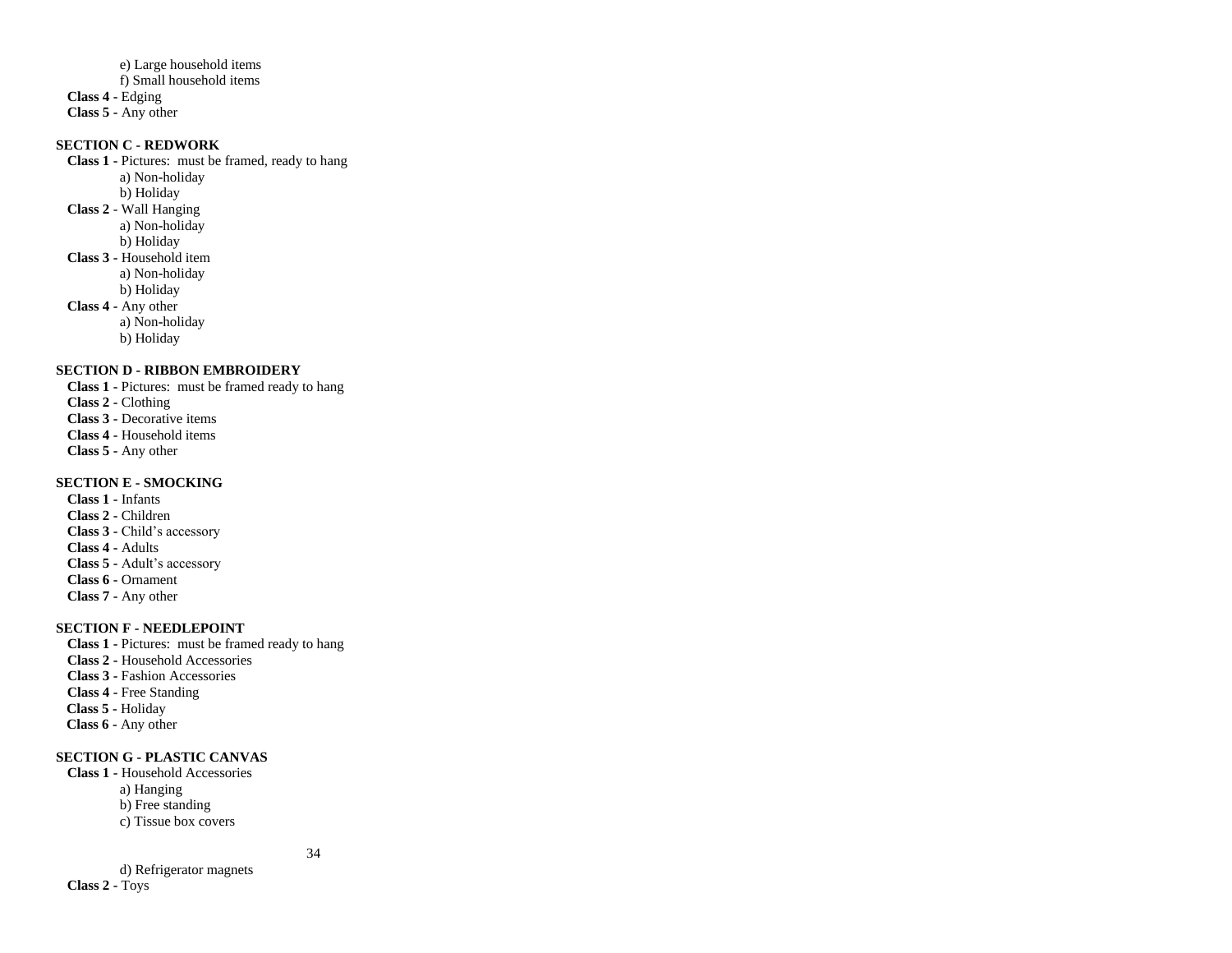**Class 3** - Holiday Decorations a) Hanging b) Free standing **Class 4 -** Baby Articles **Class 5 -** Any other

# **SECTION H - PETIT POINT**

**Class 1 -** Pictures: must be framed ready to hang **Class 2 -** Fashion accessories **Class 3 -** Household accessories **Class 4 -** Any other

#### **SECTION I - CREWEL**

**Class 1 -** Pictures: must be framed ready to hang **Class 2 -** Any other

# **SECTION J - RUGS UNDER 3 X 5**

**Class 1 -** Latch Hooked **Class 2 -** Hooked a) Original b) Non-original **Class 3 -** Penny **Class 4 -** Any other

#### **SECTION K - RUGS - Over 3 x 5**

**Class 1 -** Latch Hooked **Class 2 -** Hooked a) Original b) Non-original **Class 3 -** Any other

# **SECTION L - WALL HANGING**

**Class 1 -** Needlework **Class 2 -** Latch Hook **Class 3 -** Holiday **Class 4 -** Any other

### **SECTION M - WEAVE IT LOOM**

**Class 1 -** Household Accessories **Class 2 -** Any other

### **SECTION N - PILLOWS**

**Class 1 -** Hooked **Class 2 -** Latch Hooked **Class 3 -** Bargello **Class 4 -** Needlepoint **Class 5 -** Crewel **Class 6 –** Redwork

35

**Class 7 -** Embroidered **Class 8 -** Ribbon Embroidered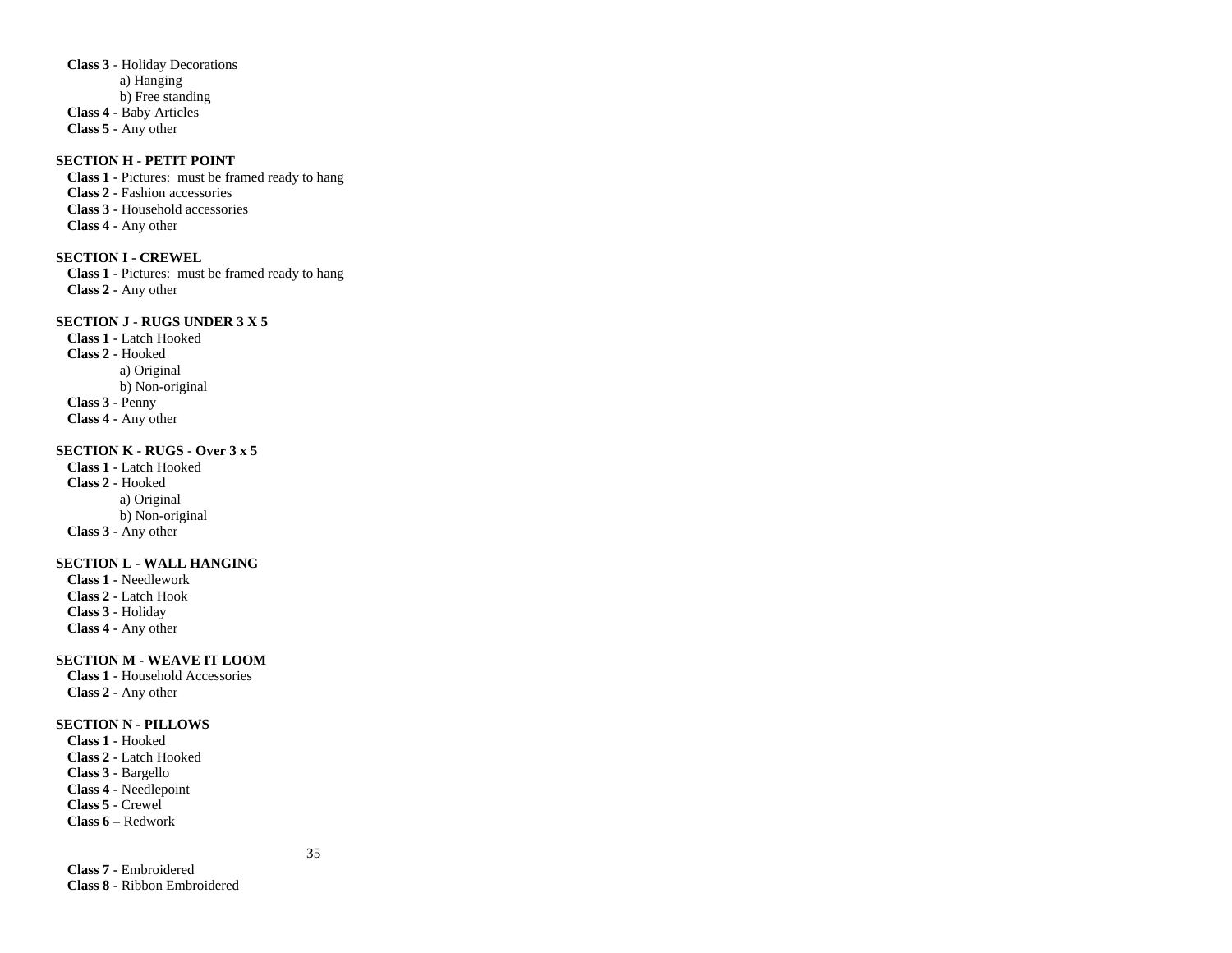**Class 9 -** Stamped Cross Stitch **Class 10 -** Counted Cross Stitch **Class 11 -** Hardanger **Class 12 -** Candle wicking **Class 13 -** Crocheted **Class 14 -** Knitted **Class 15 -** Quilted **Class 16 -** Patchwork **Class 17 -** Appliqué **Class 18** - Machine sewn **Class 19** - Hand sewn **Class 20** - Smocked **Class 21** - Novelty **Class 22** - Holiday **Class 23 -** Felted a) Needle b) Knit c) Crochet **Class 24 -** Swedish weaving **Class 25 -** Special occasion (ex. ringbearer, autograph, etc.)Mini under 10" - any type **Class 26 -** Memory **Class 27** - Combination of Techniques **Class 28** - Mini under 10" - any type a) Non-holiday b) Holiday **Class 29 -** Micro under 5" - any type a) Non-holiday b) Holiday **Class 30 -** Premade pillows you decorate **Class 31** - Any other

# **SECTION O - DOLLS AND TOYS**

**Class 1 -** Needleworked Doll (i.e. embroidered fabric doll) **Class 2 -** Needleworked Animal **Class 3 -** Handkerchief or Pillowcase Doll **Class 4 -** Soft Sculpture **Class 5 -** Holiday Figure **Class 6 -** Sets (More than one piece; Raggedy Ann and Andy) **Class 7 -** Handmade Bears a) Dressed b) Not Dressed **Class 8 -** Purchased Bears You Dress (i.e., needlepoint, cross stitch, sewn dress or accessories, etc.) **Class 9 -** Any other

#### **SECTION P - PUNCH NEEDLE EMBROIDERY**

**Class 1** - Household Item **Class 2** - Decorative item

36

**Class 3** - Wearable item **Class 4** - Picture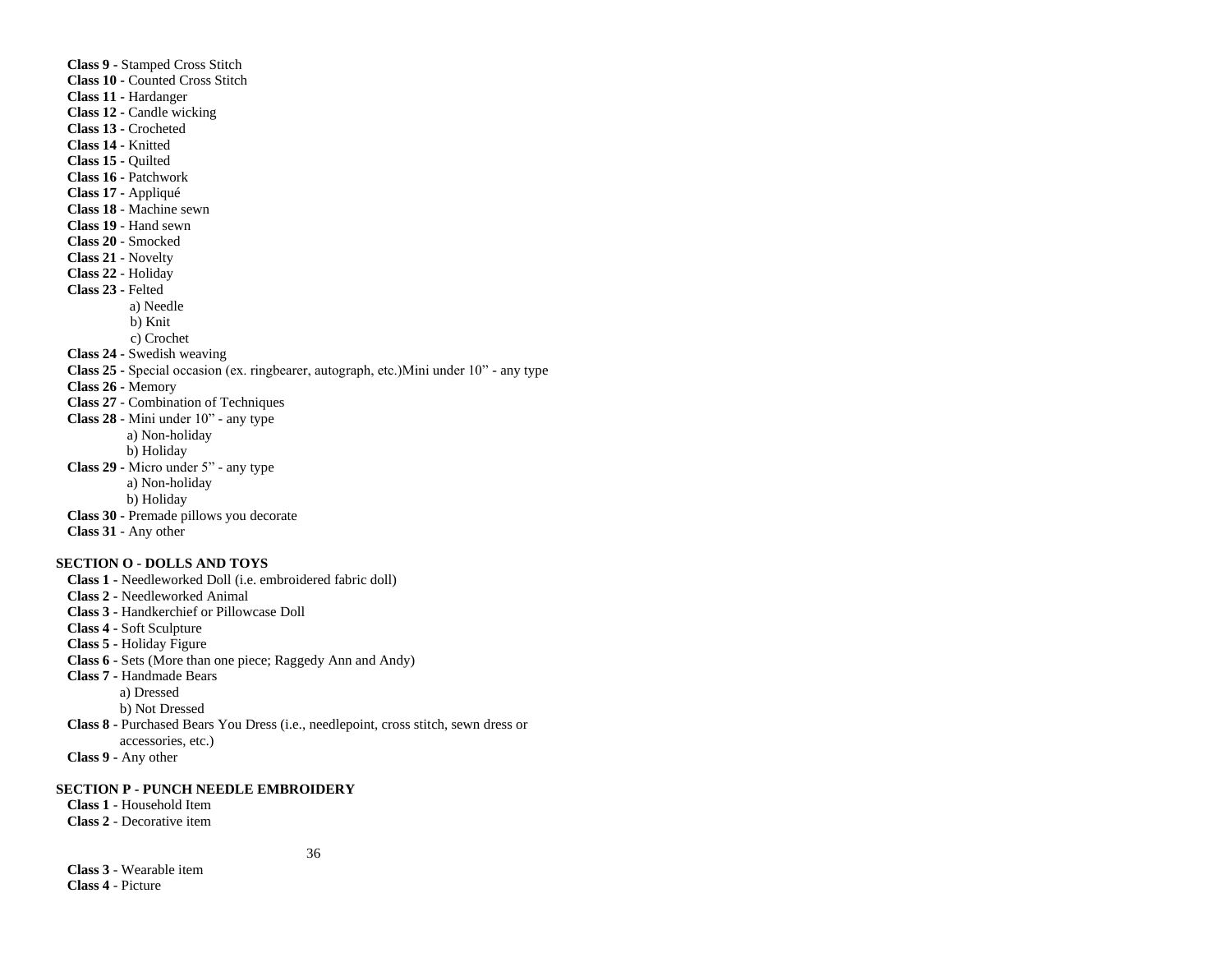**Class 5** - Holiday item **Class 6** - Any other item

# **SECTION Q - SPECIALTY EMBROIDERY TECHNIQUES**

**Class 1** - Stumpwork, any item **Class 2** - Brazilian embroidery, any item **Class 3** - Bullion embroidery, any item **Class 4** - Paper embroidery, any item **Class 5** - Knotwork, any item

# **SECTION R - NEEDLE FELTING**

**Class 1** - Fashion accessory **Class 2** - Any other item

#### **SECTION S - HANDSPUN FIBERS**

 **Class 1 -** Wool  **Class 2 -** Angora rabbit **Class 3 -** Mohair (angora goat) **Class 4 -** Plant fibers  **Class 5 -** Blended yarn **Class 6 -** Any other yarn

> **DIVISION 10-A HANDWORK For Exhibitors 13-17 years of age** Use same Sections and Classes as Adults.

#### **DIVISION 10-B HANDWORK**

# **For exhibitors 12 years of age and younger**

Use same Sections and Classes as Adults.

#### **DIVISION 10-S HANDWORK**

**For exhibitors of any age with special developmental needs and abilities**

Use same Sections and Classes as Adults.

# **DIVISION 11**

# **SEWING E-mail: [sewing@middlesexcountyfair.com](mailto:sewing@middlesexcountyfair.com)**

**Adults 18 years and over**

# **RULES:**

1. Please read and follow all the important information and rules starting on page 3. 2. Articles may be made of any material.

37

**SECTION A - CLOTHING FOR ADULTS Class 1 -** Dressy Dress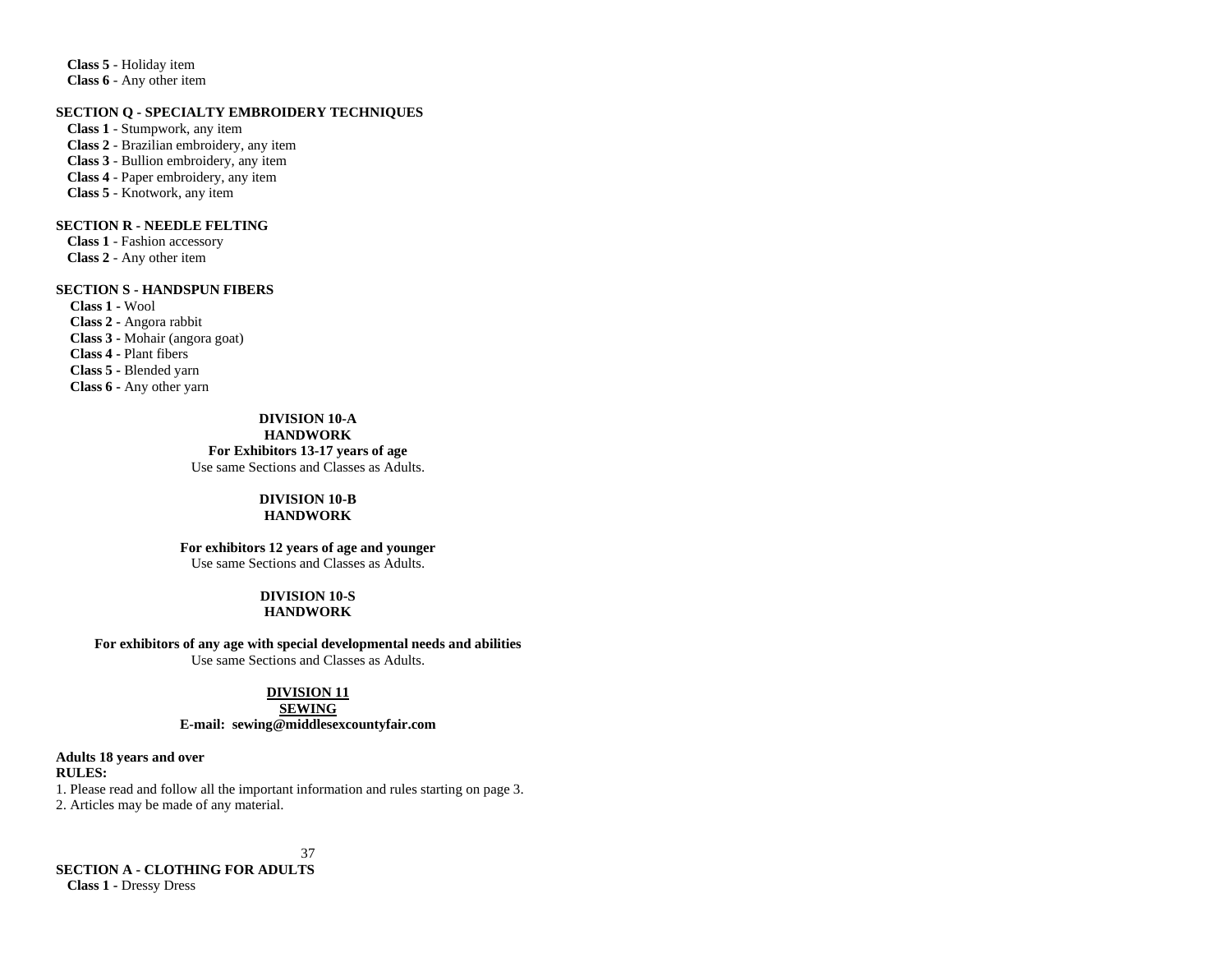**Class 2 -** Street Dress **Class 3 -** Women's Sportswear **Class 4 -** Jumper **Class 5 -** Suit or Pant Suit **Class 6 -** Slacks **Class 7 -** Coat **Class 8 -** Evening Gown **Class 9 -** Tailored Blouse **Class 10 -** Dressy Blouse **Class 11 -** Skirt **Class 12 -** Woman's Jacket **Class 13 -** Man's Sport Clothes **Class 14 -** Man's Jacket **Class 15 -** Man's Dress Shirt

#### **SECTION B - CLOTHING FOR CHILDREN**

**Class 1 -** Dress **Class 2 -** Play Clothes **Class 3 -** Coat or Suit **Class 4 -** Blouse or Shirt **Class 5 -** Skirt **Class 6 -** Jumper **Class 7 -** Pants or Slacks **Class 8 -** Christening Gown **Class 9 -** Special Occasion Outfit

# **SECTION C - GENERAL SEWING**

**Class 1 -** Apron **Class 2 -** Bathing Suit **Class 3 -** Fashion Accessories **Class 4 -** Lingerie or Lounge Wear **Class 5 -** Vest **Class 6 -** Household Accessories **Class 7 -** Doll Clothes **Class 8 -** Costumes a) Halloween b) Historical or Period **Class 9 -** Table Runners **Class 10 -** Holiday Decorations **Class 11 -** Any other

### **SECTION D - HAND SEWN ARTICLES**

**Class 1 -** Lingerie **Class 2 -** Household Accessories **Class 3 -** Doll Clothes **Class 4 -** Fashion Accessories **Class 5 -** Any other

> 38 **DIVISION 11-A SEWING**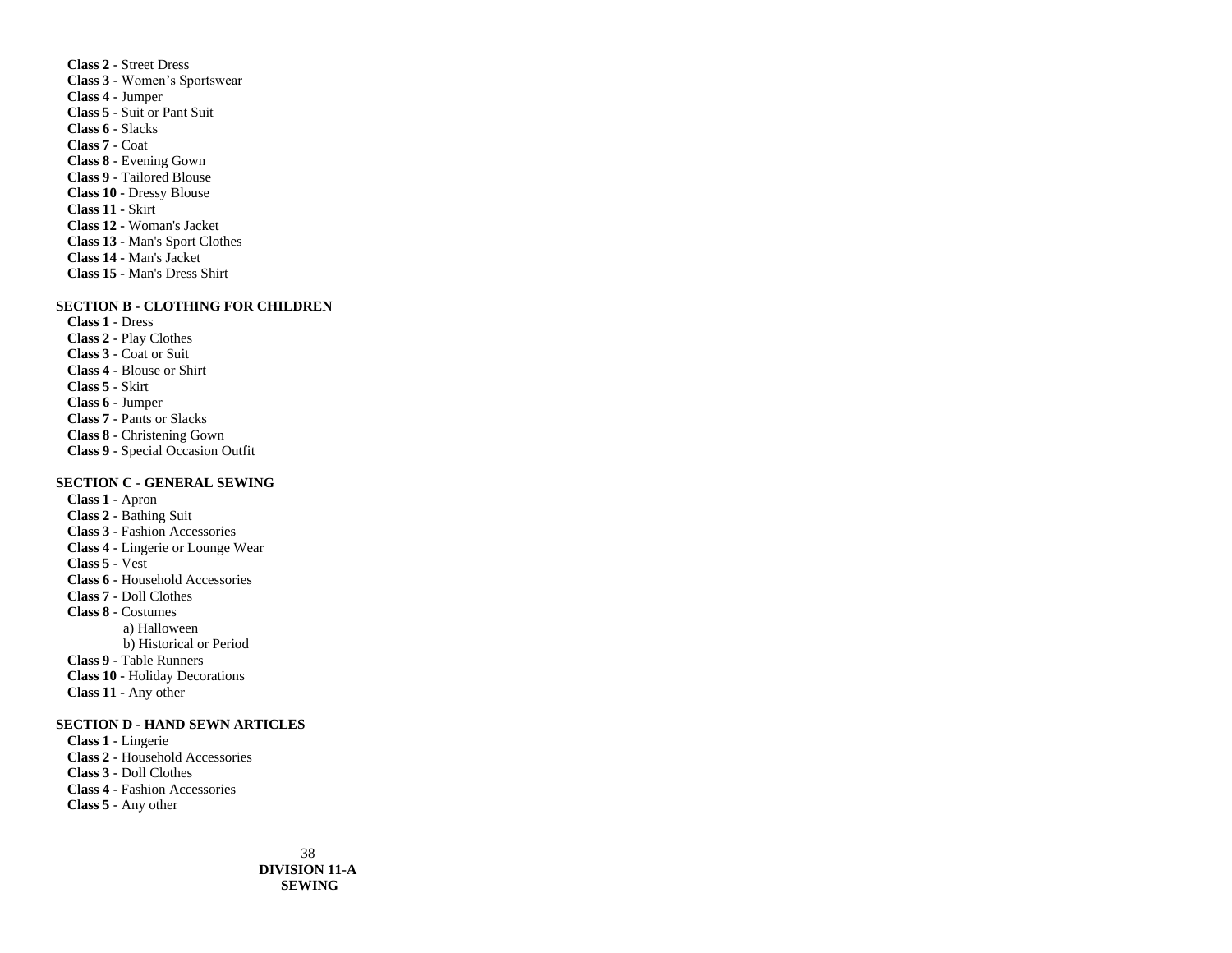#### **For Exhibitors 17 years of age and under**

Use same Sections and Classes as Adults.

#### **DIVISION 11-S SEWING**

**For exhibitors of any age with special developmental needs and abilities** Use same Sections and Classes as Adults.

# **DIVISION 12**

# **CRAFTS Chairperson: Sheila - 848-228-3551 Co-Chairperson: Ashley - 848-228-3551 E-mail: [crafts@middlesexcountyfair.com](mailto:crafts@middlesexcountyfair.com)**

**Adults 18 years and over RULES:** 1. Please read and follow all the important information and rules starting on page 3.

**SECTION A - ARTIFICIAL FLOWERS - 3 stems (Flowers made by exhibitor)**

# **SECTION B - ARTIFICIAL FLOWER ARRANGING**

**(Flowers need not be made by exhibitor.) Class 1 -** Small bouquet, corsage or headpiece **Class 2 -** Large bouquet, corsage or headpiece **Class 3 -** Tabletop arrangement **Class 4 -** Any other

# **SECTION C - BASKETWORK**

**Class 1 -** Reed, wicker or natural (Basket MUST be made by exhibitor) **Class 2 -** Any other basket made by exhibitor **Class 3 -** Any basket decorated but not made by exhibitor

# **SECTION D - HOLIDAY DECORATIONS**

**Class 1 -** Table top decorations **Class 2 -** Tree ornaments **Class 3 -** Wall decorations **Class 4 -** Christmas stockings **Class 5 -** Any other

# **SECTION E - NON-HOLIDAY DECORATIONS**

**Class 1 -** Tabletop decorations **Class 2 -** Wall decorations **Class 3 -** Any other

39

**SECTION F - WREATHS (Holiday or any occasion) Class 1 -** Evergreen/Pine cone (Artificial or natural)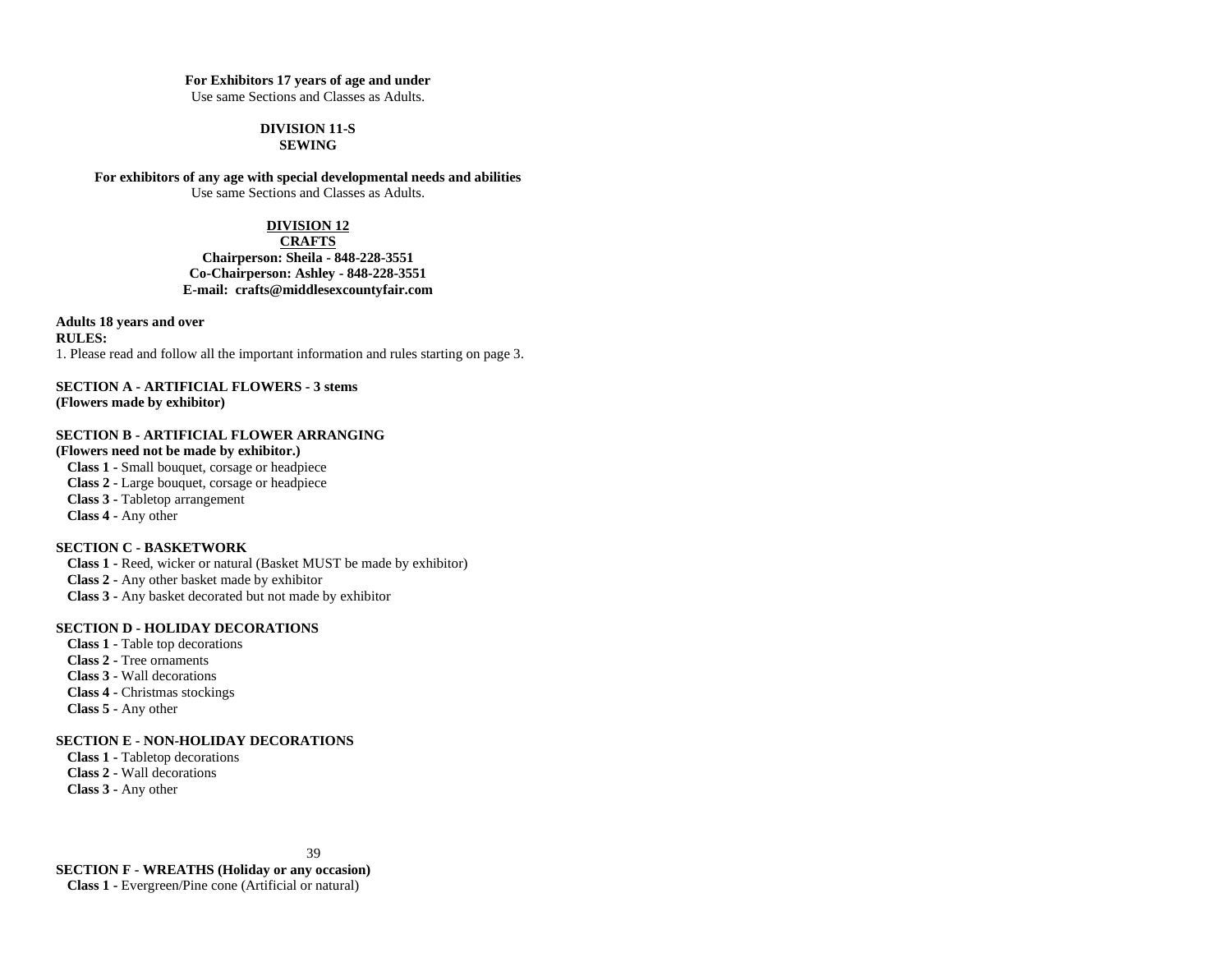**Class 2 -** Grapevine **Class 3 -** Straw **Class 4 -** Dried flower **Class 5 -** Any other

#### **SECTION G - DECORATED EGGS**

**Class 1 -** Natural **Class 2 -** Plastic **Class 3 -** Ukrainian style

### **SECTION H - COLLAGE**

#### **SECTION I - FABRIC COVERED PHOTO ALBUMS**

#### **SECTION J - SCRAP BOOKING**

**Class 1** - Complete Book **Class 2** - Single Page

# **SECTION K - FELT & POMPOM CRAFT**

**Class 1 -** Felt craft **Class 2 -** Pompom craft

# **SECTION L - JEWELRY**

**(Fastened in a box or on plain cardboard) Class 1 -** Earrings **Class 2 -** Pins **Class 3 -** Bracelets/Anklets **Class 4 -** Necklaces **Class 5 -** Hair ornaments **Class 6 -** Rings **Class 7 -** Keychains/Lanyards

# **SECTION M - LEATHERWORK**

#### **SECTION N - STAINED GLASS**

**Class 1 -** Traditional glass **Class 2 -** Plastic - painted **Class 3 -** Plastic - baked

# **SECTION O - NATURE ART**

**Class 1 -** Sand art **Class 2 -** Seed and grain art **Class 3 -** Shell art **Class 4 -** Pressed flower art **Class 5 -** Any other

**SECTION P - MODELS**

**Class 1** – Traditional

40

**Class 2** - Made with building sets a) footprint of 12" x 24" or smaller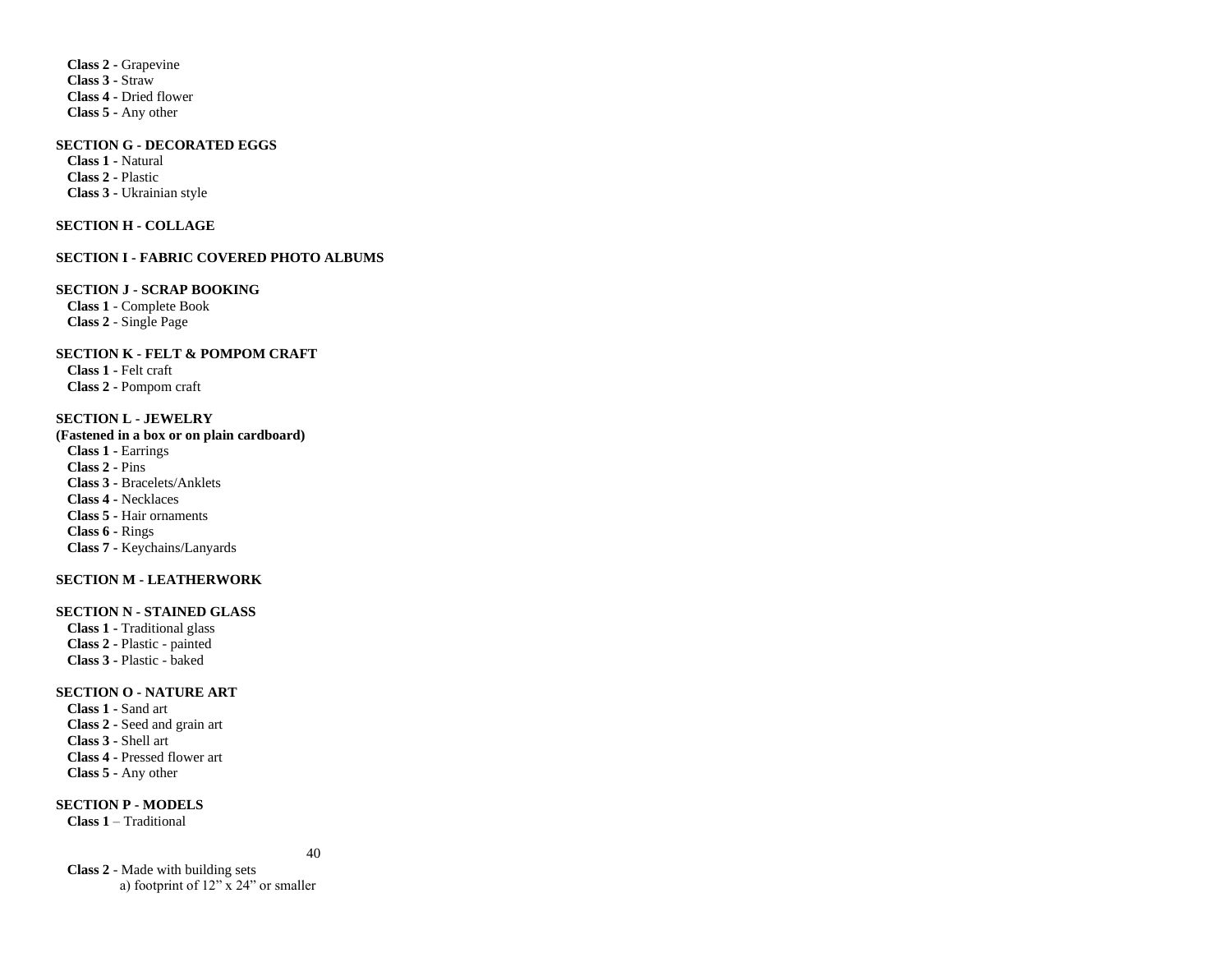b) footprint of at least 12" x 24" but no larger than 24" x 24"

# **SECTION Q - PAPER ART**

**Class 1 -** Origami **Class 2 -** Paper Mache **Class 3 -** Quilling **Class 4 -** Paper Twist **Class 5** - Rubber Stamping **Class 6 -** Any other

# **SECTION R - RECYCLED CRAFTS**

### **(Combining or reusing items and materials which were intended for other uses.)**

**Class 1 -** Paper **Class 2 -** Plastic **Class 3 -** Metal **Class 4 -** Any other material **Class 5 -** Any combination of materials

# **SECTION S - TOYS**

**Class 1 -** Decorative only **Class 2 -** Functional

# **SECTION T - STRING & YARN ART**

**Class 1 -** String **Class 2 -** Yarn

# **SECTION U - FABRIC ART**

**Class 1 -** Appliqué (glued, ironed-on, or painted—not sewn) **Class 2 -** Brush Painting **Class 3 -** Any other single technique **Class 4 -** Any combination of techniques

# **SECTION V - WOOD CRAFT**

**Class 1 -** Decorated/decorative item, not made by, but decorated by exhibitor **Class 2 -** Items made from toothpicks **Class 3 -** Items made from popsicle sticks **Class 4 -** Items made from clothespins/spools

**Class 5 -** Wood burning

# **SECTION W - POLYMER CLAY (POLYMER CLAY ITEMS THAT DO NOT FIT IN ANY OTHER SECTION)**

# **SECTION X - MOSAICS**

**Class 1 -** Garden stepping stone

**Class 2 -** Table top or serving tray

**Class 3 -** Wooden box, (whole box or top only)

**Class 4 -** Mosaics on glass (candle holder, vase, etc.)

 **Class 5 -** Wall Art

41

 a) Small picture b) Large picture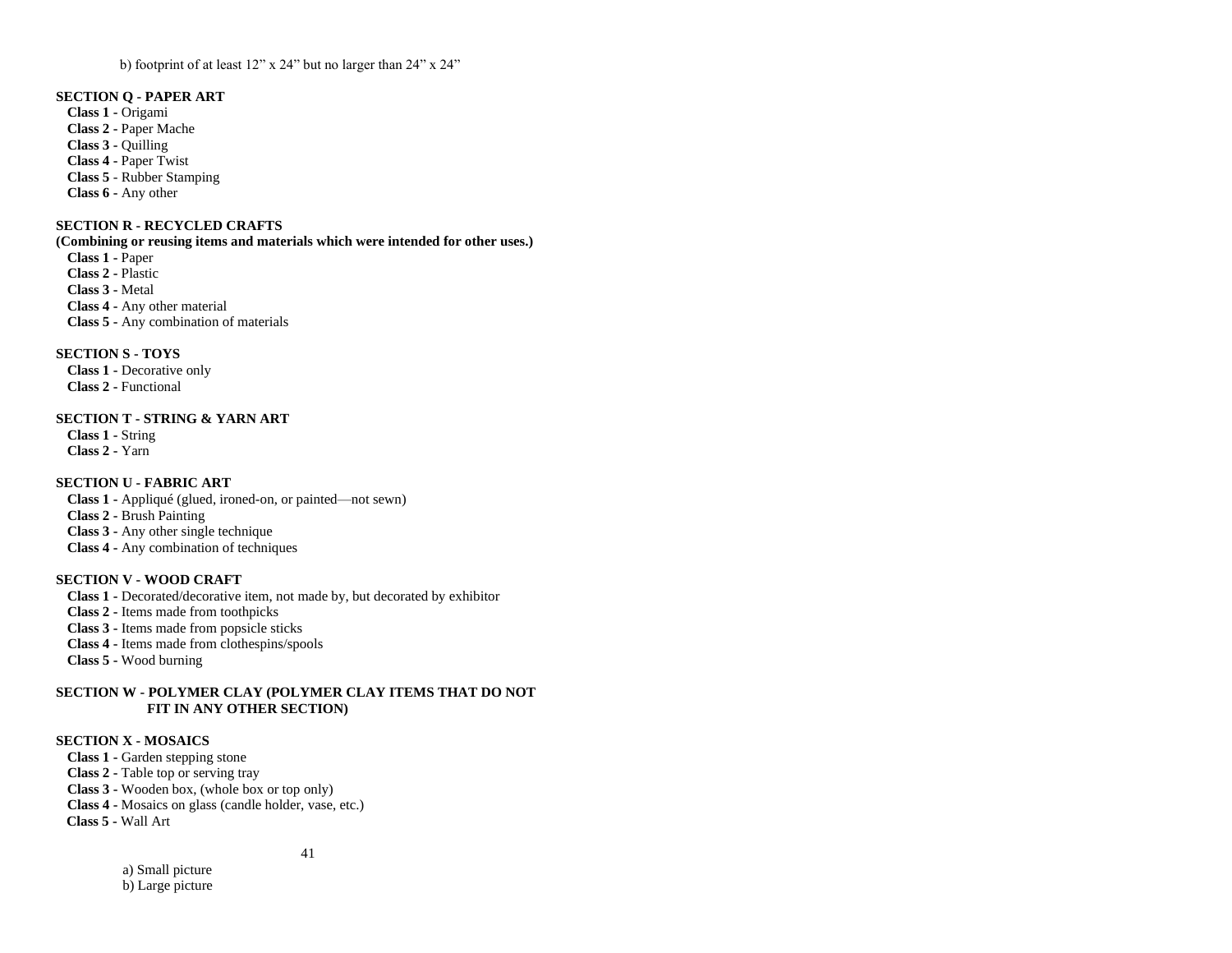c) Mirror frame d) Any other wall piece  **Class 6** - Any other mosaic item

#### **SECTION Y - MISCELLANOUS CRAFTS**

**Class 1 -** Wet Felting **Class 2 -** Diamond Art

#### **SECTION Z - ANY OTHER CRAFT NOT MENTIONED**

**NOTE:** "Other" means NOT listed in prior entry classes. This section is NOT to be used to bypass the number of entries permitted per exhibitor per class, or to bypass the size restriction for models.

# **DIVISION 12-A CRAFTS**

**For Exhibitors 13 thru 17 years of age (Please list exhibitor's age on entry card.)** Use same Sections and Classes as Adults.

#### **DIVISION 12-B CRAFTS**

**For Exhibitors 7 thru 12 years of age (Please list exhibitor's age on entry card.)** Use same Sections and Classes as Adults.

# **DIVISION 12-C CRAFTS PEEWEES - For Exhibitors 6 years of age and under (Must list exhibitor's age on entry card.)**

### **ALL PEEWEES WILL RECEIVE ONE (1) PARTICIPATION RIBBON FOR EACH ITEM ENTERED. ENTRIES WILL NOT BE JUDGED!**

**SECTION A - DECORATED EGGS**

#### **SECTION B - FELT & POMPOM CRAFT**

**SECTION C - PAPER CRAFT**

**SECTION D - NATURE ART (Seed and Grain, Sand, Shell, etc.)**

# **SECTION E - WOODEN ARTICLES**

# **SECTION F - NOVELTY SCRAP ART/RECYCLED CRAFTS Class 1 -** Scrap art

42

**Class 2 -** Recycled crafts (Combining or reusing items and materials which were intended for other uses.)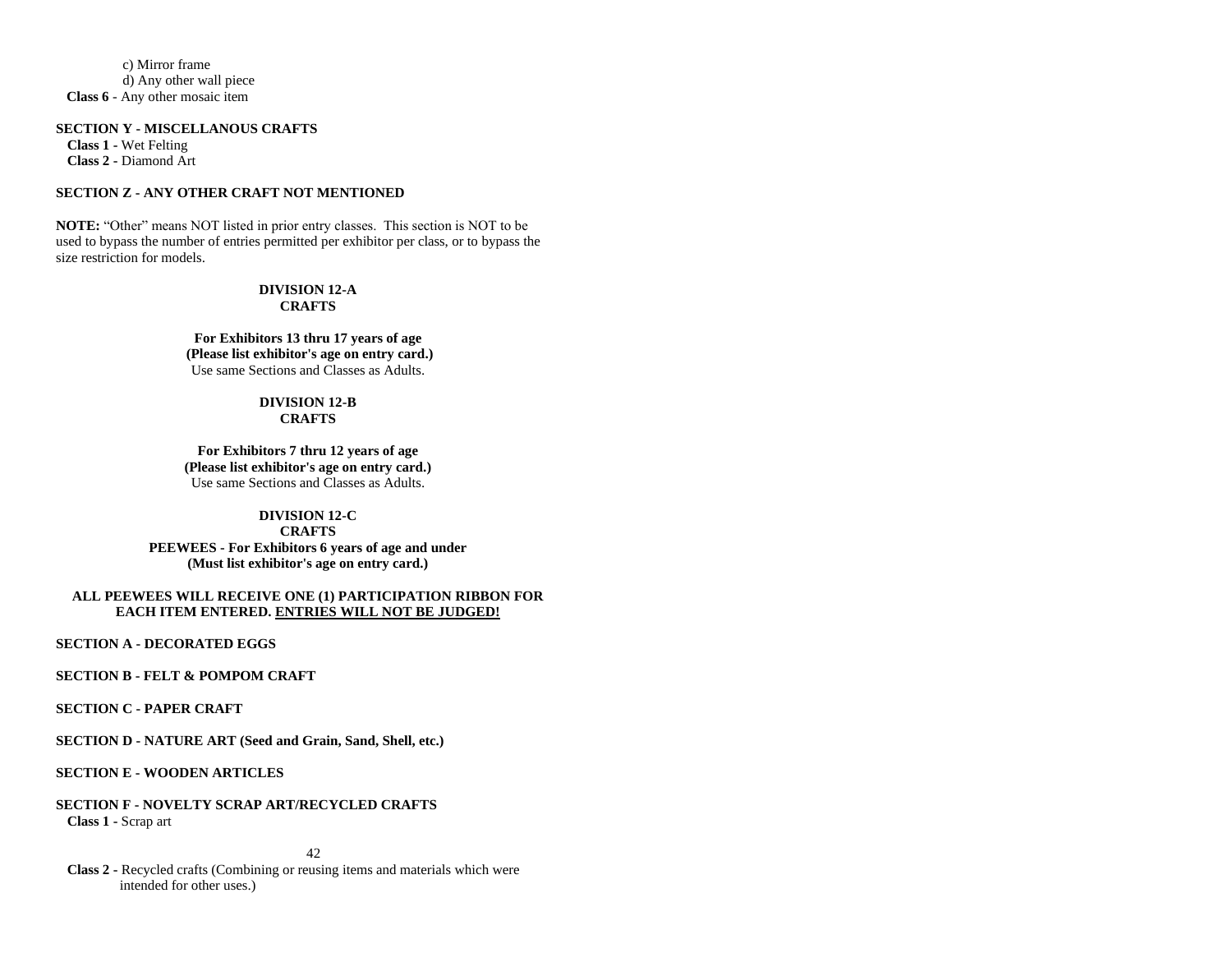# **SECTION G - TOYS**

#### **SECTION H - HOLIDAY DECORATIONS**

**SECTION I - JEWELRY**

**SECTION J - MODELS**

# **SECTION K - YARN OR STRING ART**

**SECTION L - ANY OTHER CRAFT NOT MENTIONED**

# **DIVISION 12-S CRAFTS**

**For exhibitors of any age with special developmental needs and abilities** Use same Sections and Classes as Adults.

**DIVISION 13 WOODWORKING AND FURNITURE REFINISHING Chairperson: Ed - 732-390-8507 E-mail: woodworking@middlesexcountyfair.com**

**Adults 18 years and over RULES:** 1. Please read and follow all the important information and rules starting on page 3. 2. Items made from kits should be identified as such.

**SECTION A - DECORATED/DECORATIVE ITEM (Item must be made and decorated by exhibitor)**

**SECTION B - MARQUETRY AND INLAYS**

**SECTION C - WOODTURNING/LATHE WORK**

**SECTION D - SCROLLWORK**

#### **SECTION E - NOVELTIES**

**SECTION F - WOODEN TOYS** 

# **SECTION G - ANY ITEM MADE WITHOUT THE USE OF POWER TOOLS**

# **SECTION H - BIRD HOUSES AND FEEDERS**

# **SECTION I - SIGNS AND LAWN ORNAMENTS**

43

**SECTION J - SMALL USEFUL ARTICLES**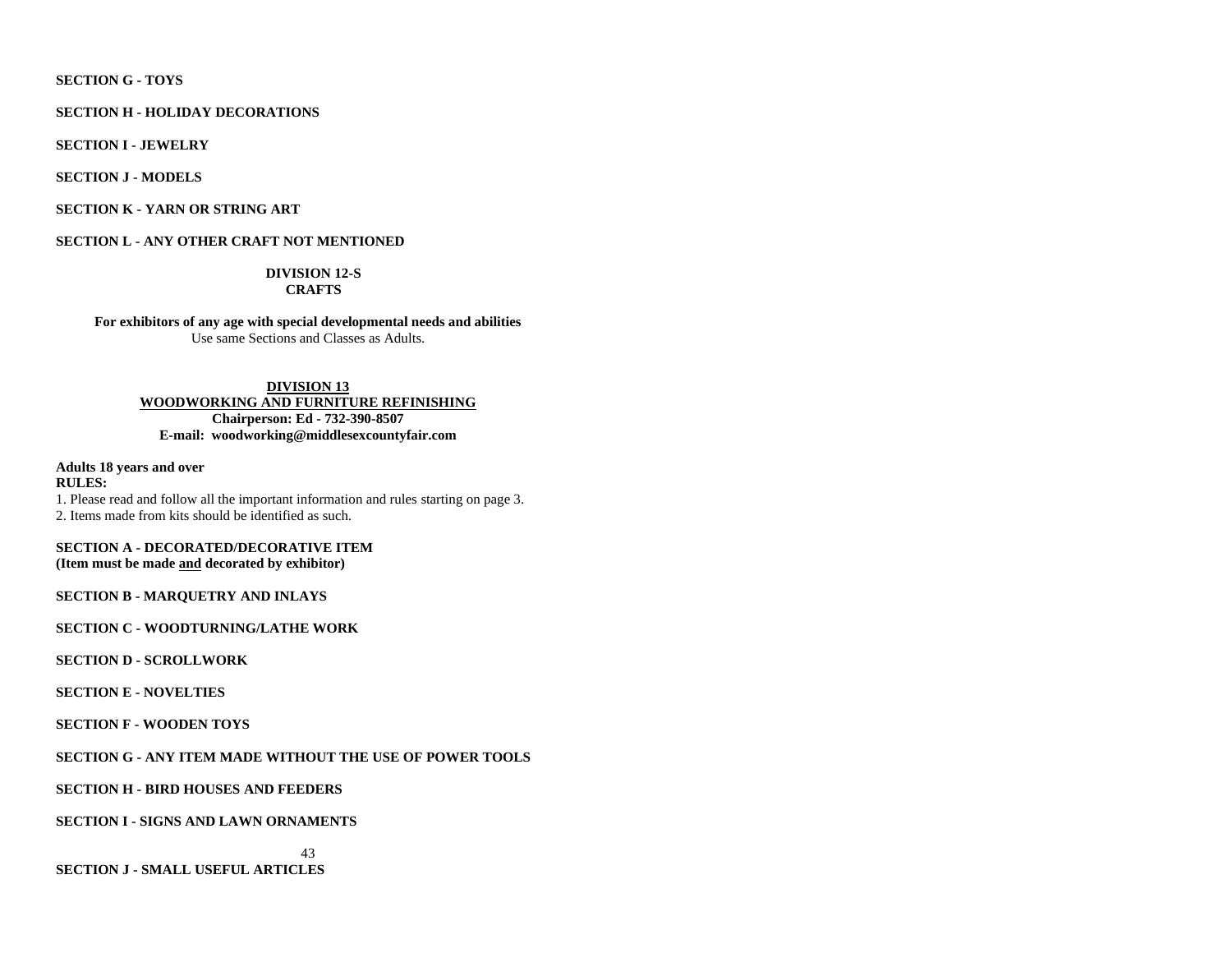# **SECTION K - LAMPS AND TABLETOP ITEMS**

# **SECTION L - FURNITURE THAT HANGS ON THE WALL**

# **SECTION M - FURNITURE THAT RESTS ON THE FLOOR**

**SECTION N - HAND CARVING**

### **SECTION O - ANY ITEM REFINISHED BY EXHIBITOR**

#### **DIVISION 13-A WOODWORKING AND FURNITURE REFINISHING**

**For exhibitors 13 thru 17 years of age (Please list exhibitor's age on entry card.)** Use same Sections and Classes as Adults.

### **DIVISION 13-B WOODWORKING AND FURNITURE REFINISHING**

**For exhibitors 12 years of age and under (Please list exhibitor's age on entry card.)** Use same Sections and Classes as Adults.

# **DIVISION 13-S WOODWORKING AND FURNTURE REFINISHING**

# **For exhibitors of any age with special developmental needs and abilities**

Use same Sections and Classes as Adults.

# **DIVISION 14**

**ART E-mail: art@middlesexcountyfair.com**

# **RULES FOR ALL ART DIVISIONS (14, 14-A, 14-B, 14-C, 14-S)**

1. Please read and follow all the important information and rules starting on page 3.

- 2. In the Ceramic and Plaster Section ONLY (Adult, Teen and Children's Sections M and O) sets of Ceramic or Plaster pieces (i.e., multiple objects) will be accepted. The sets MUST be attached or displayed on a sturdy board, platter, stand, etc. of dimensions not to exceed 12 inches by 12 inches.
- 3. Entries in the Charcoal, Drawing, Calligraphy, Pencil and Graphics sections MUST be covered with plastic or glass. The Fair will not accept the added responsibility of exhibiting unprotected artwork.
- 4. Artwork larger than 3 feet in any direction must be pre-registered with the Art Chairperson. Please call at least one week before entry day.
- 5. Be original and creative!! The judges' request: No coloring book pages, tracings, stencils, paint by number kits, copies of photographs or copies of famous artwork.

# 44 **DIVISION 14 ADULT ART**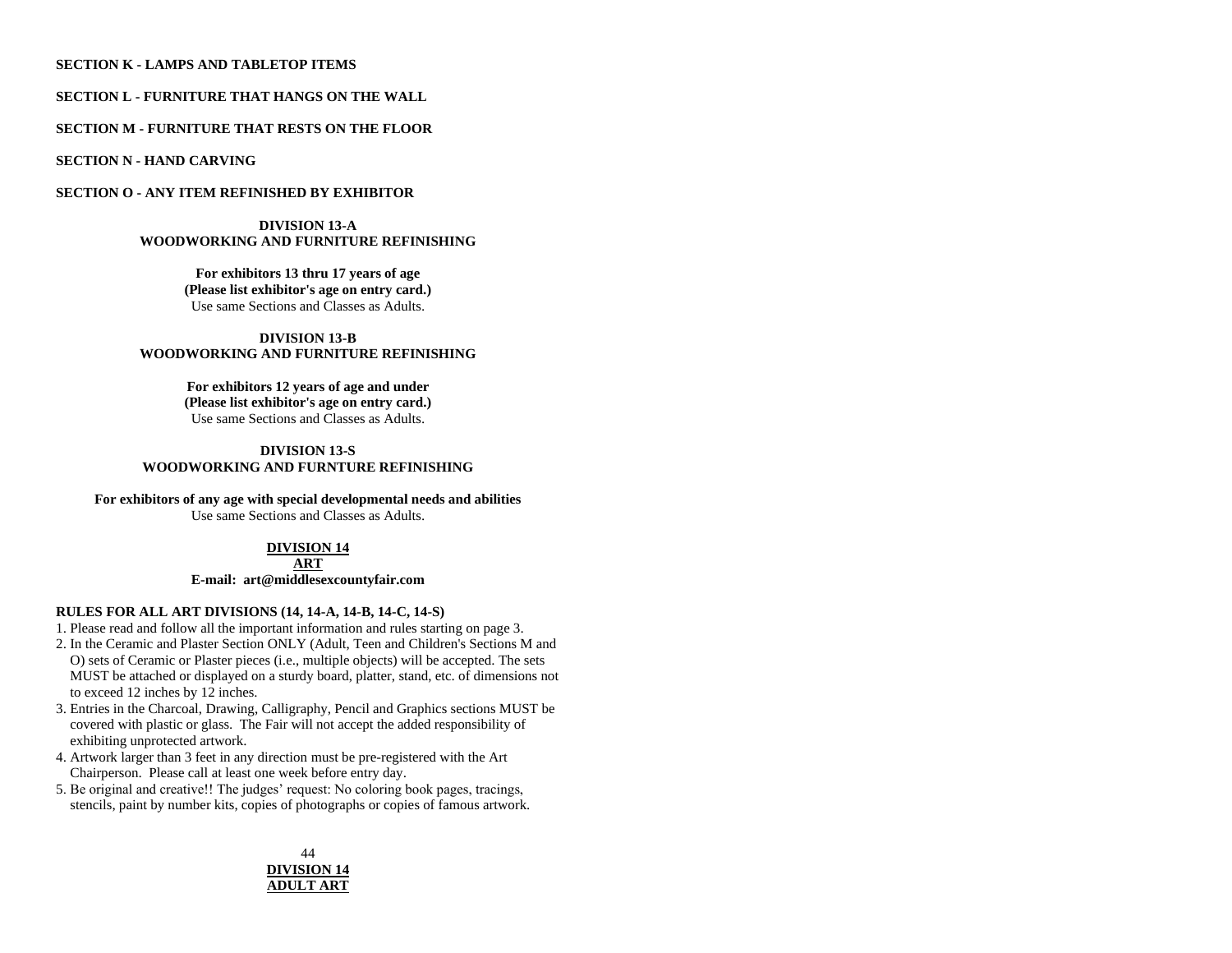# **Adults 18 years and over ADDITIONAL RULES FOR ADULTS:**

1. All pictures must be framed or mounted securely for hanging.

2. Due to high heat and humidity, entries must not rely on masking tape, clear tape, sticky tabs, etc. to support hangers. These items, from experience, cannot hold even light pictures for the duration of the fair. Please do not submit artwork wrapped in plastic wrap. Plastic wrap obscures the work of art and makes it difficult for judges and the viewing public to see the quality of the work. Sculptural and clay pieces do not require covering.

3. Entries that cannot hang securely will not be accepted in the ADULT division.

# **SECTION A - PAINTINGS WATERCOLORS**

**Class 1 -** Portrait - Human/Animal **Class 2 -** Still Life **Class 3 -** Landscape/Seascape  **Class 4 -** Other/Not Listed

### **SECTION B - PAINTINGS - OIL COLORS**

**Class 1 -** Portrait – Human **Class 2 -** Still Life **Class 3 -** Landscape **Class 4 -** Seascape **Class 5 -** Animal **Class 6 -** Other/Not Listed

# **SECTION C - PAINTINGS - ACRYLICS**

**Class 1 -** Portrait - Human **Class 2 -** Still Life **Class 3 -** Landscape **Class 4 -** Seascape **Class 5 -** Animal **Class 6 -** Other/Not Listed

# **SECTION D - MIXED MEDIA - MIX OF TYPES OF PAINT AND/OR CHARCOAL, PASTELS, etc.**

#### **SECTION E - CHARCOAL**

#### **SECTION F - DRAWINGS**

**Class 1 -** Pen and Ink **Class 2 -** Felt Markers **Class 3 -** Crayon

# **SECTION G - CALLIGRAPHY**

**SECTION H - PENCIL Class 1 -** Black & White Portrait (Human/Animal)

45

**Class 2 -** Black and White Still Life **Class 3 -** Other Black and White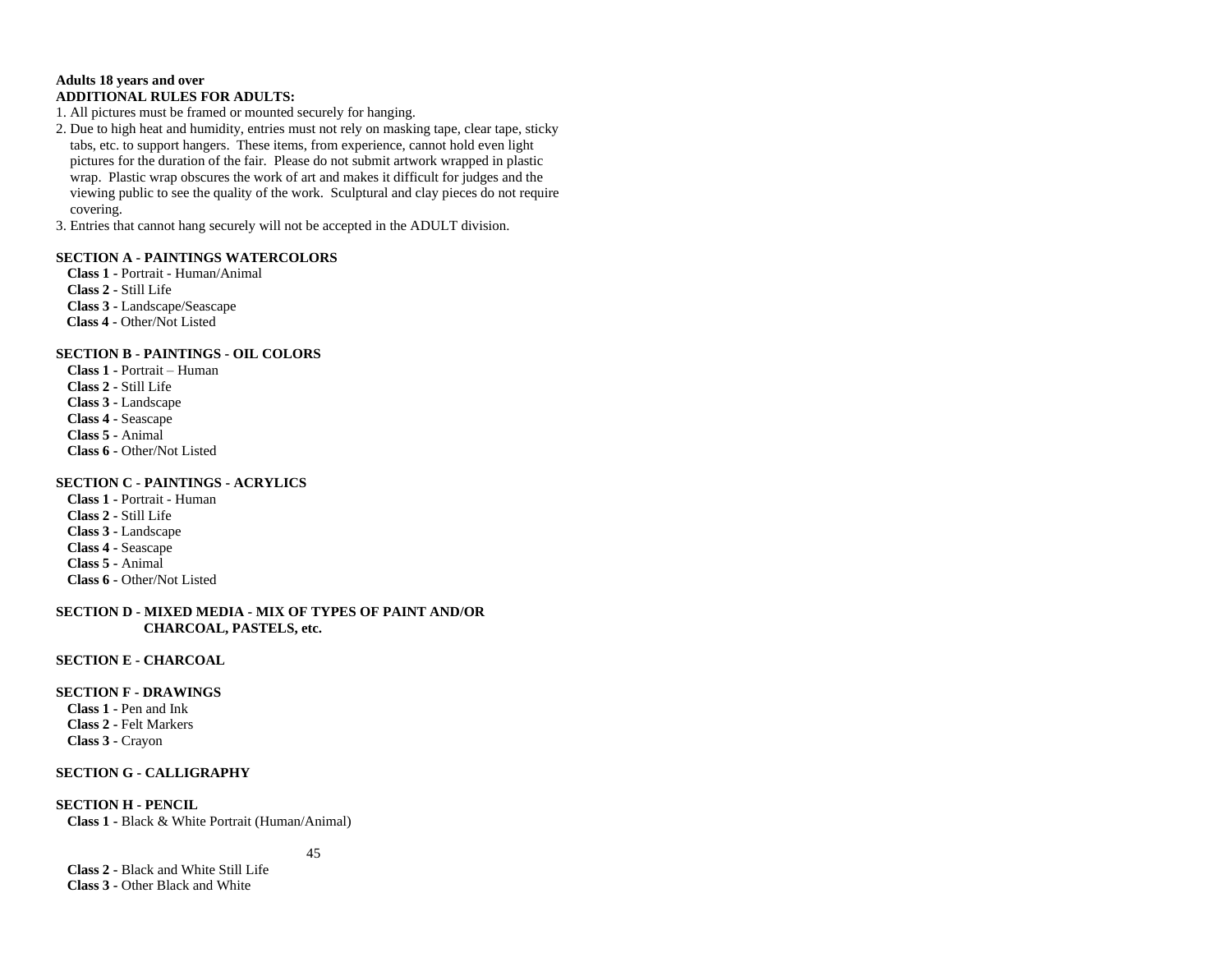**Class 4 -** Color

# **SECTION I - PASTELS**

**SECTION J - GRAPHICS \* Broken or damaged items will not be accepted.**

**SECTION K - CLAY SCULPTURE AND STONE CARVING \*Broken or damaged items will not be accepted.**

# **SECTION L - WIRE SCULPTURE**

#### **SECTION M - CERAMICS**

**Class 1 -** Commercial Mold - glazed

**Class 2 -** Commercial Mold - over glazed and special techniques i.e., Mother of Pearl, gold, silver or textured **Class 3 -** Commercial Mold - Stained  **Class 4 -** Commercial Mold - Stained - special techniques

#### **SECTION N - POTTERY**

**Class 1 -** Coil Work **Class 2 -** Slab Work **Class 3 -** Wheel Work **Class 4 -** Pinch Pot **Class 5 -** Sculpture **Class 6 -** Free Form **Class 7 -** Raku Fired a) Wheel Work b) Pinch Pot c) Slab Work d) Sculpture

e) Any Other Raku Piece

# **SECTION O - PLASTER WORK**

**Class 1 -** Molded - Painted **Class 2 -** Carved or Sculptured

# **SECTION P - COMPUTER ART**

# **SECTION Q - OTHER ARTWORK**

**Class 1 -** Any other painting/drawing **Class 2 -** Any other ceramic or clay work. Please, no porcelain dolls. **Class 3 -** Painting on objects (Note: Objects will be judged based on the painting.) **Class 4 -** Any other item Note: "Other" means NOT listed in prior entry classes. This section is NOT to be used to bypass the rule of one entry per exhibitor per class.

# **ADDITIONAL RULES FOR TEENS, CHILDREN, PEEWEES AND SPECIAL**

46

**PARTICIPANT ARTWORK: (Division14-A, 14-B, 14-C, 14-S)**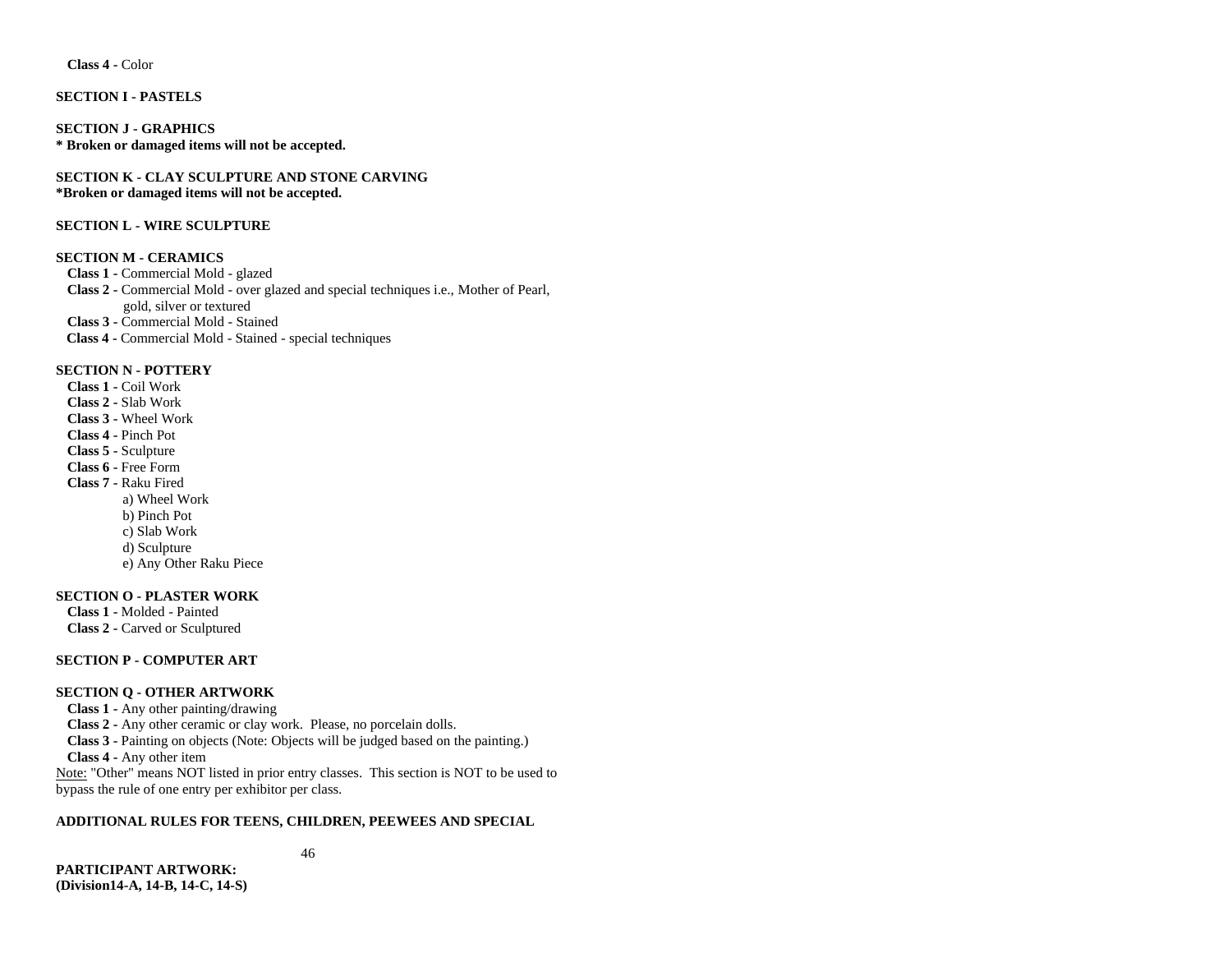- 1. Any artwork done on paper, including items in the Charcoal, Drawing, Calligraphy, Pencil, Graphics, and Pee Wee/Special Participant Painting and Drawing sections MUST be covered with protective plastic.
- 2. Glass, Plexiglas, or zipper lock plastic bags are suitable, but all artwork in these sections must be protected.
- 3. The Fair will not accept the added responsibility of exhibiting unprotected artwork.

#### **DIVISION 14-A TEEN ART**

# **For Exhibitors 13 thru 17 years of age**

Use same Sections and Classes as Adults. See additional rules for Teens above.

# **DIVISION 14-B CHILDREN'S ART**

# **For Exhibitors 7 thru 12 years of age**

Use same Sections and Classes as Adults. See additional rules for Children above.

# **DIVISION 14-C**

# **PEE-WEE ART**

### **For Exhibitors under 6 years of age and under**

Please write the child's age on the entry card. See additional rules for Pee-Wees above. Only one entry per class per exhibitor, no pairs, no sets

# **ALL PEEWEES WILL RECEIVE ONE (1) RIBBON OF PARTICIPATION FOR EACH ITEM ENTERED. ENTRIES WILL NOT BE JUDGED!**

# **SECTION A - ANY PAINTING**

- **Class 1 -** Water color or Water-based paint
- **Class 2 -** Oil/Acrylic Paint
- **Class 3 -** Painting done by Finger Painting, Vegetable Printing or using other natural materials.
- **Class 4 -** Painting with Household or Manufactured Objects
- **Class 5 -** Other Paintings

### **SECTION B - DRAWINGS**

**Class 1 -** Pen **Class 2 -** Felt markers **Class 3 -** Crayon **Class 4 -** Chalk or Pastel **Class 5 -** Pencil **Class 6 -** Other Drawings

**SECTION C - CERAMICS, CLAY, MODELING DOUGH OR PLASTER (No Sets)**

47

**\* Broken or damaged items will NOT be accepted Class 1 -** Mold - Painted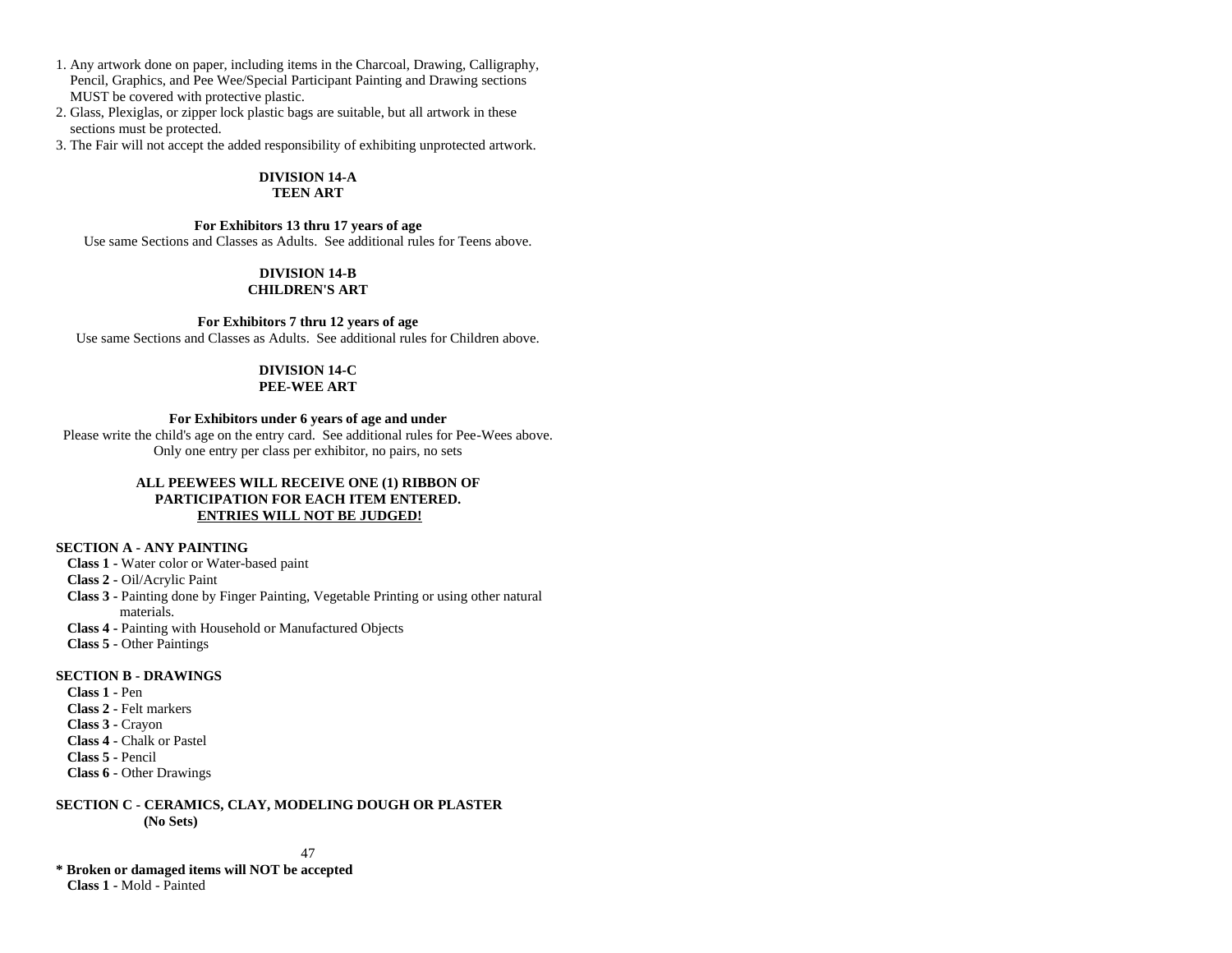**Class 2 -** Handmade/Pottery/Carved **Class 3 -** Painting on Objects

# **DIVISION 14-S SPECIAL PARTICIPANT ART**

#### **For entrants of any age with special developmental needs and abilities**

See additional rules for Special Participants above.

# **SECTION A - ANY PAINTING**

**Class 1 -** Watercolor **Class 2 -** Oil/Acrylic **Class 3 -** Mixed Media - Painting done with different kinds of paint

# **SECTION B - DRAWING**

**Class 1 -** Pen or Pencil **Class 2 -** Felt Markers **Class 3 -** Crayon, Chalk or Pastel

### **SECTION C - CERAMICS OR PLASTER WORK (No sets) Class 1 -** Mold - Painted

**Class 2 -** Handmade/Pottery/Carved

**\* Broken or damaged items will not be accepted.**

# **DIVISION 15**

**PHOTOGRAPHY Chairperson: Heather - 848-228-3551 E-mail: [photography@middlesexcountyfair.com](mailto:photography@middlesexcountyfair.com)**

# **ADULT AMATEUR DIVISION**

#### **Age 18 years and over RULES:**

- 1. Please read and follow all the important information and rules starting on page 3.
- 2. Only 1 entry per class. You may enter as many different classes as you wish.
- 3. Prints must be a minimum of 5" x 7" and a maximum of 11" x 14" and must be mounted in or on a matt up to 16" x 20". Panoramas of all sizes are permitted.
- 4. A plastic covering is required to protect the piece. **PLEASE NO GLASS!** The Fair cannot accept the responsibility of exhibiting unprotected work or broken glass.
- 5. Black and white, color, digital or photo-illustration entries will be judged in one of the following classes: A) Portrait; B) Landscape; C) Still Life; D) Nature (flora); E) Nature (fauna); F) Action.
- 6. Section  $C Digital is defined as a photograph taken by a digital camera. No$  manipulation or modification is permitted except resizing, cropping, selective lightening or darkening and restoration of original color of the scene (i.e., removing red eye.) No special effect filters can be applied. No elements may be moved, cloned, added, deleted, rearranged or combined.

# 48

7. Section D – Photo-Illustration – is defined as a manipulated or modified pictorial image derived from a photographic (digital or analog) original. You must submit an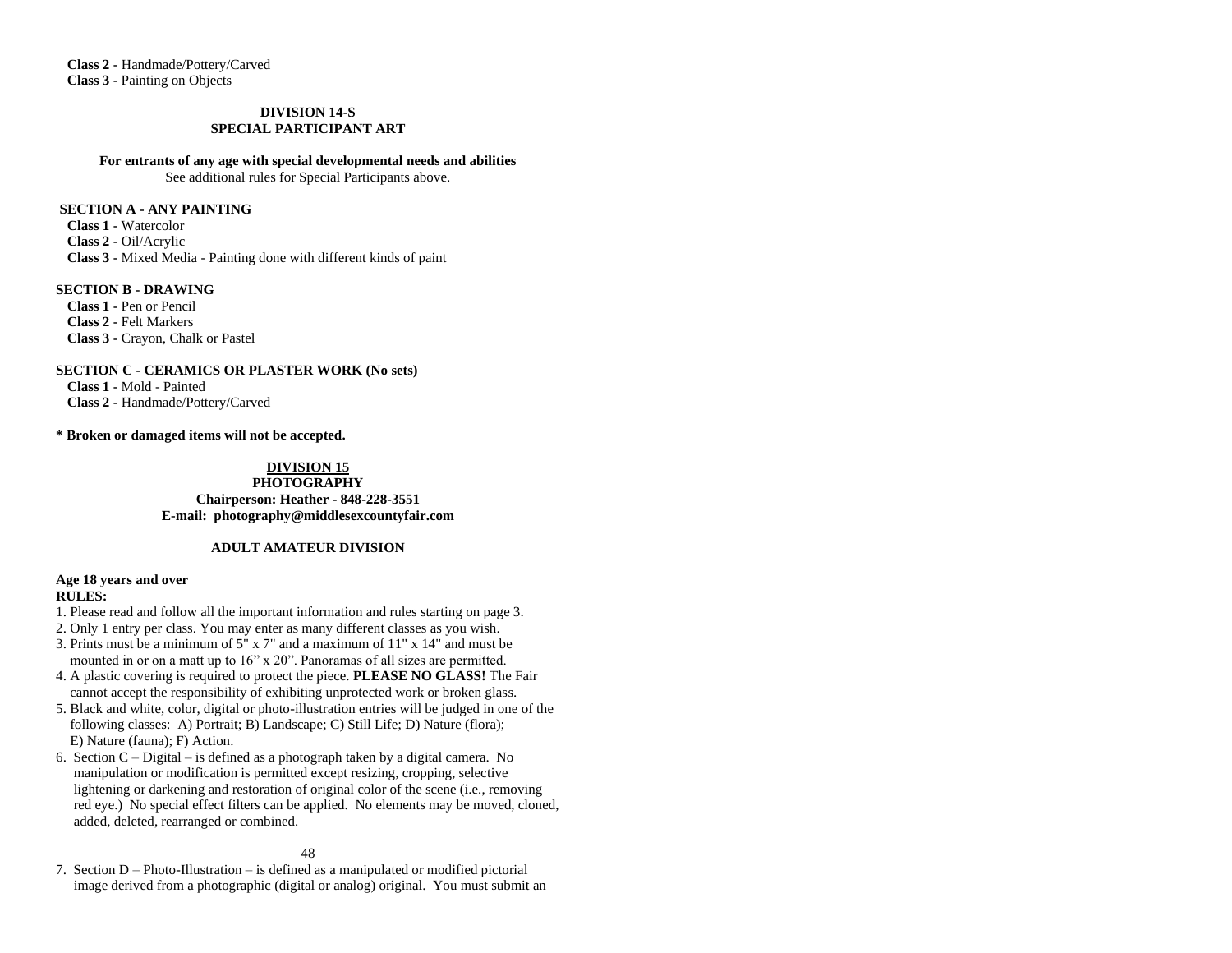original copy of the photograph, minimum size of  $2 \frac{1}{2}$ " x  $3 \frac{1}{2}$ " and no larger than 4" x 6". You may show the photographs side by side, however the matting can be no larger than 16" x 20". Photographs will be judged on the work done from the original. If you do not submit an original, then the work will NOT be judged and only put on display.

8. Section E – Digital Illustration – is defined as a manipulated or modified image that Includes photographic and computer generated images.

# **SECTION A – BLACK AND WHITE**

**Class 1a -** Portrait **Class 1b** - Portrait (Animal) **Class 2a -** Landscape (Natural) **Class 2b** - Landscape (Man Made) **Class 3 -** Still Life **Class 4 -** Nature (Flora) **Class 5 -** Nature (Fauna) **Class 6 -** Action

# **SECTION B - COLOR**

**Class 1a -** Portrait **Class 1b** - Portrait (Animal) **Class 2a -** Landscape (Natural) **Class 2b** - Landscape (Man Made) **Class 3 -** Still Life **Class 4 -** Nature (Flora) **Class 5 -** Nature (Fauna) **Class 6 -** Action

# **SECTION C - DIGITAL**

**Class 1a** - Portrait **Class 1b -** Portrait (Animal) **Class 2a** - Landscape (Natural) **Class 2b** - Landscape (Man Made) **Class 3** - Still Life **Class 4** - Nature (Flora) **Class 5** - Nature (Fauna) **Class 6 -** Action

#### **SECTION D - PHOTO-ILLUSTRATION**

 **Class 1a** - Portrait  **Class 1b -** Portrait (Animal)  **Class 2a** - Landscape (Natural)  **Class 2b** - Landscape (Man Made)  **Class 3** - Still Life  **Class 4** - Nature (Flora)  **Class 5** - Nature (Fauna) **Class 6 -** Action

49

**SECTION E - DIGITAL-ILLUSTRATION**

**DIVISION 15-A YOUTH DIVISION**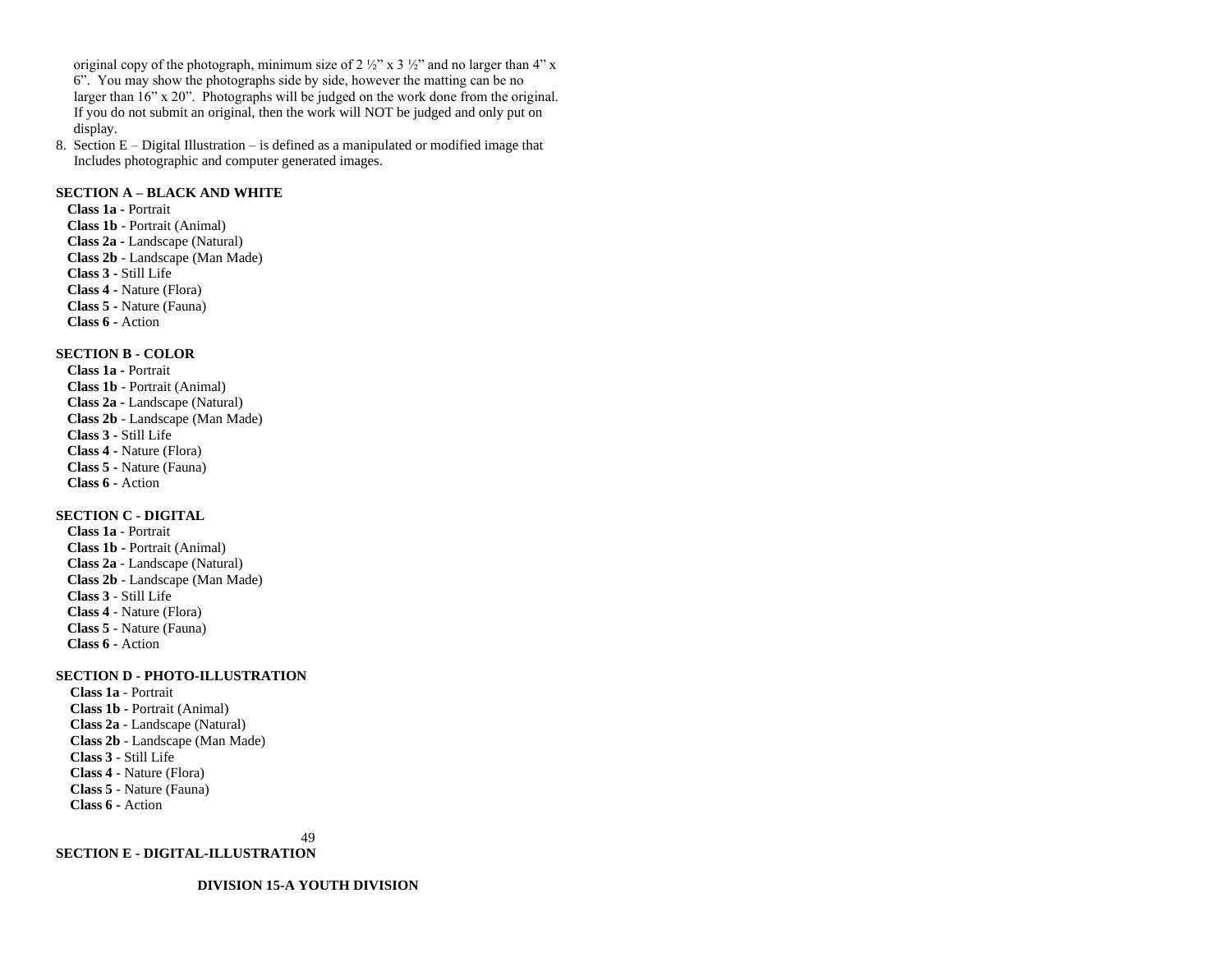# **PHOTOGRAPHY**

# **For Exhibitors 17 years of age and under**

Use same Rules, Sections and Classes as Adults.

#### **DIVISION 15-S PHOTOGRAPHY**

**For exhibitors of any age with special developmental needs and abilities**

Use same Rules, Sections and Classes as Adults.

# **DIVISION 16 SEASONAL/HOLIDAY DECORATIONS Chairperson - Kathy 732-826-3881 E-mail: homearts@middlesecountyfair.com**

# **Adults 18 years and over**

# **RULES:**

1. Please read and follow all the important information and rules starting on page 3.

- 2. This year the theme for this division is Fall which includes holidays such as Halloween, Veteran's Day and Thanksgiving.
- 3. Items may be made of any material or combination of materials in the same project with the exception of Sections N and O.

#### **SECTION A - ORNAMENTS**

 **Class 1 -** Hanging  **Class 2 -** Free Standing

**SECTION B - PARTY FAVOR**

# **SECTION C - CANDLE/CANDLEHOLDER**

**SECTION D - CARD**

**SECTION E - WREATH**

# **SECTION F - MANTEL DECORATION**

# **SECTION G - TABLE DECORATION**

# **SECTION H - WALL DECORATION**

**SECTION I - FLOOR DECORATION** 

**SECTION J - OUTSIDE DECORATION**

**SECTION K - LINENS Class 1 -** Table  **Class 2 -** Kitchen